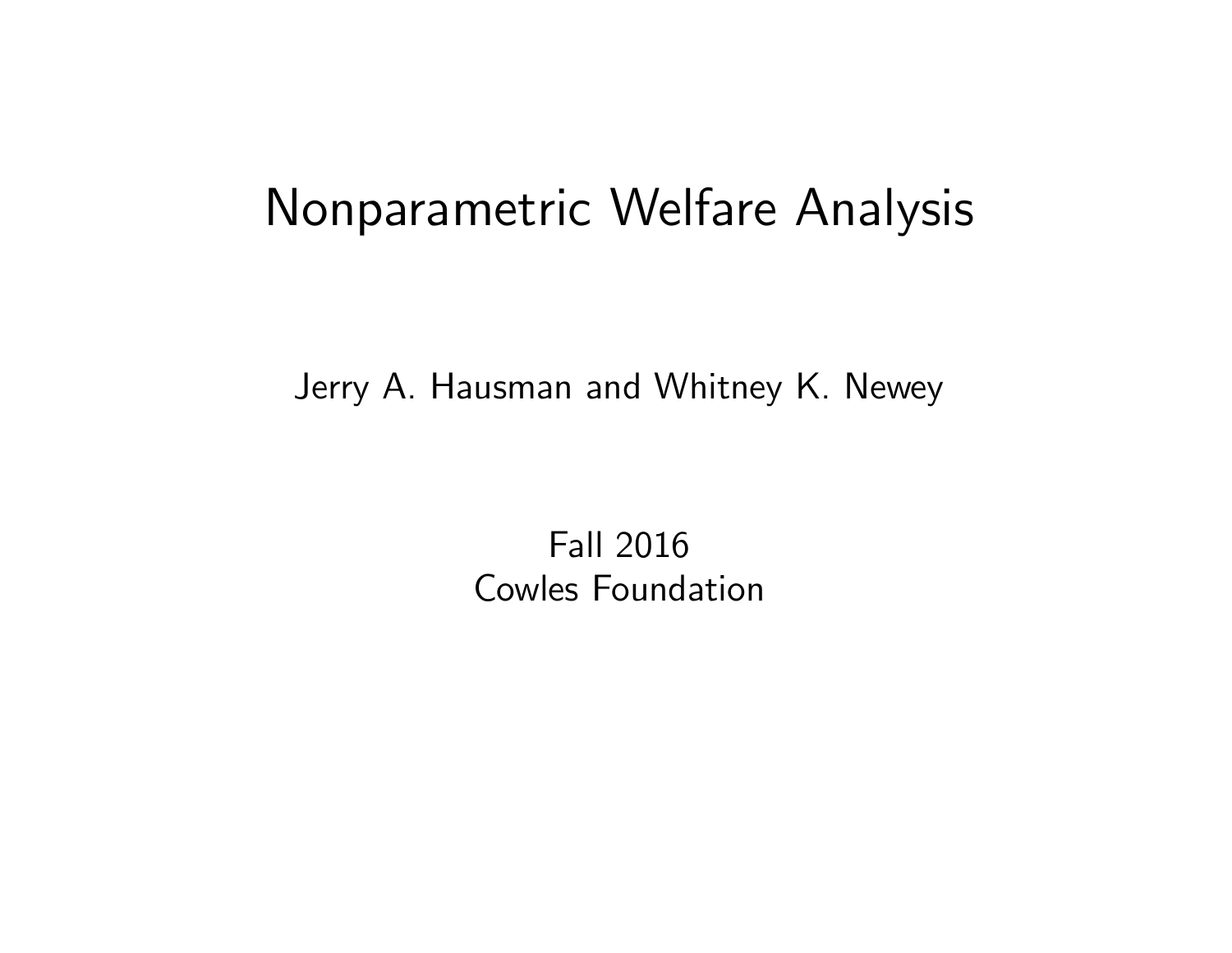Unobserved individual heterogeneity is important in demand analysis.

R-squared often low in applications, implying that the great majority of demand variation due to unobserved heterogeneity.

Important to account correctly for it.

Demand functions could vary in general ways across individuals.

Price and income elasticities unlikely to be con fined to <sup>a</sup> curve.

Demand might arise from combined discrete/continuous choice.

A priori reason to think heterogeneity is multidimensional or general.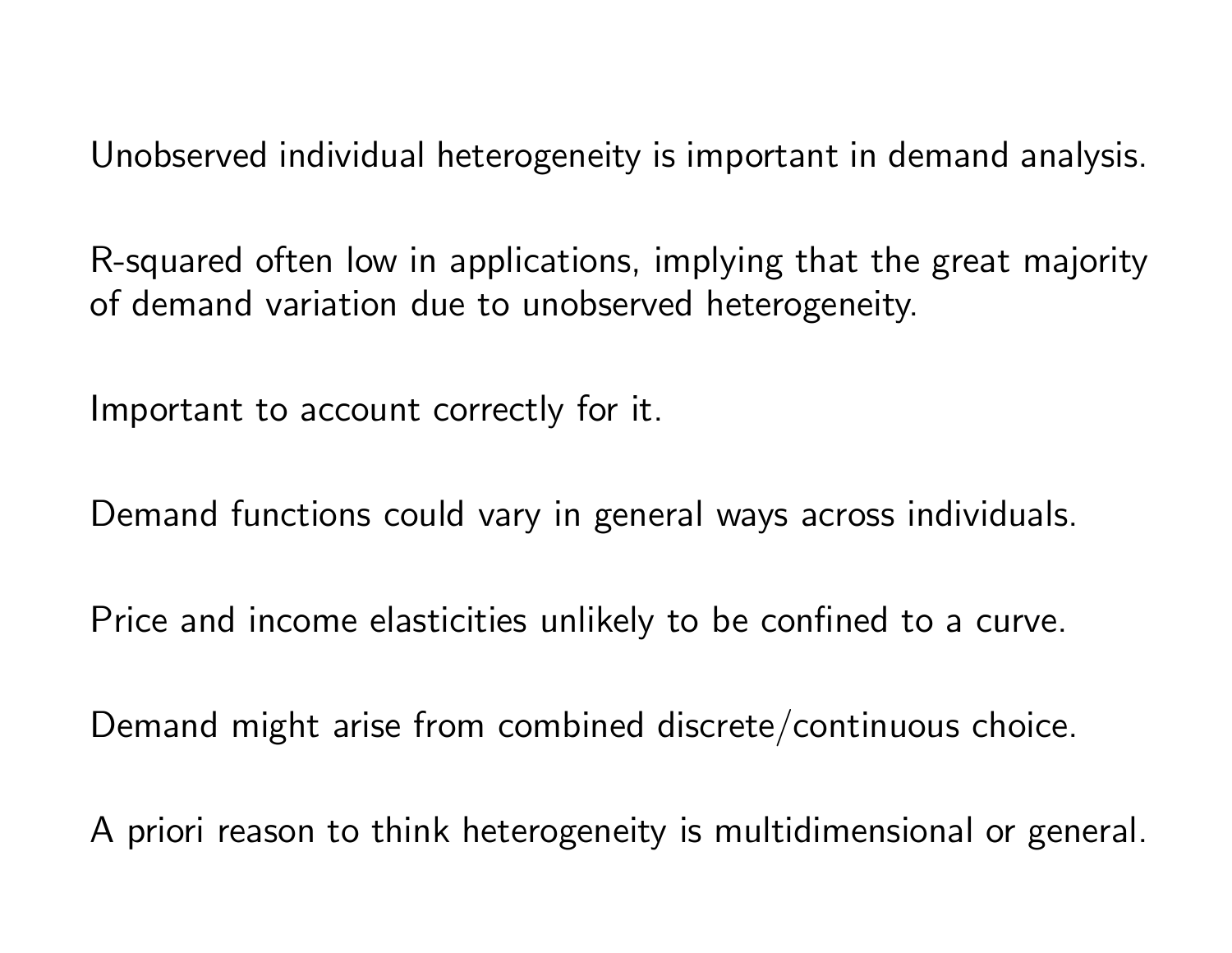Exact consumer surplus quanti fies welfare <sup>e</sup> ffects of price changes.

Average surplus is common welfare measure.

We show that for continuous demand average welfare is not identi fied from distribution of demand for fixed price and income.

Use bounds on income <sup>e</sup> ffects to derive bounds on average surplus.

Bounds based on the average of quantity demanded (and e.g. not log of quantity).

For two good case also give general bounds based only on utility maximization.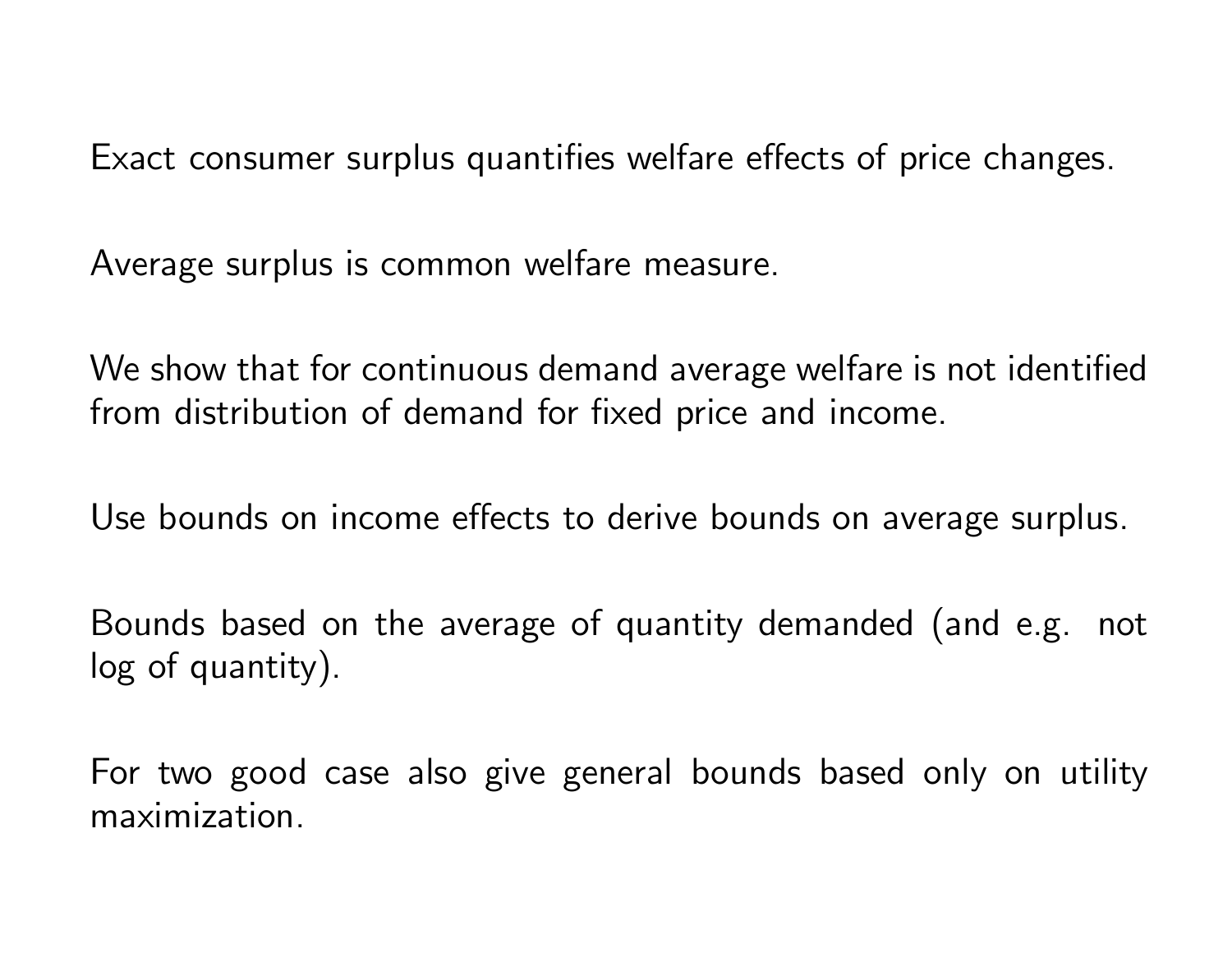Empirical application is based on independence of preferences and budget sets.

Possibly conditioned on covariates and control functions.

Under independence average demand is conditional expectation of quantity.

Can be estimated by nonparametric, semiparametric, or parametric regression in cross section data and used to construct bounds based on income <sup>e</sup>ffects.

Distribution of demand can be similarly estimated and used to construct general bounds.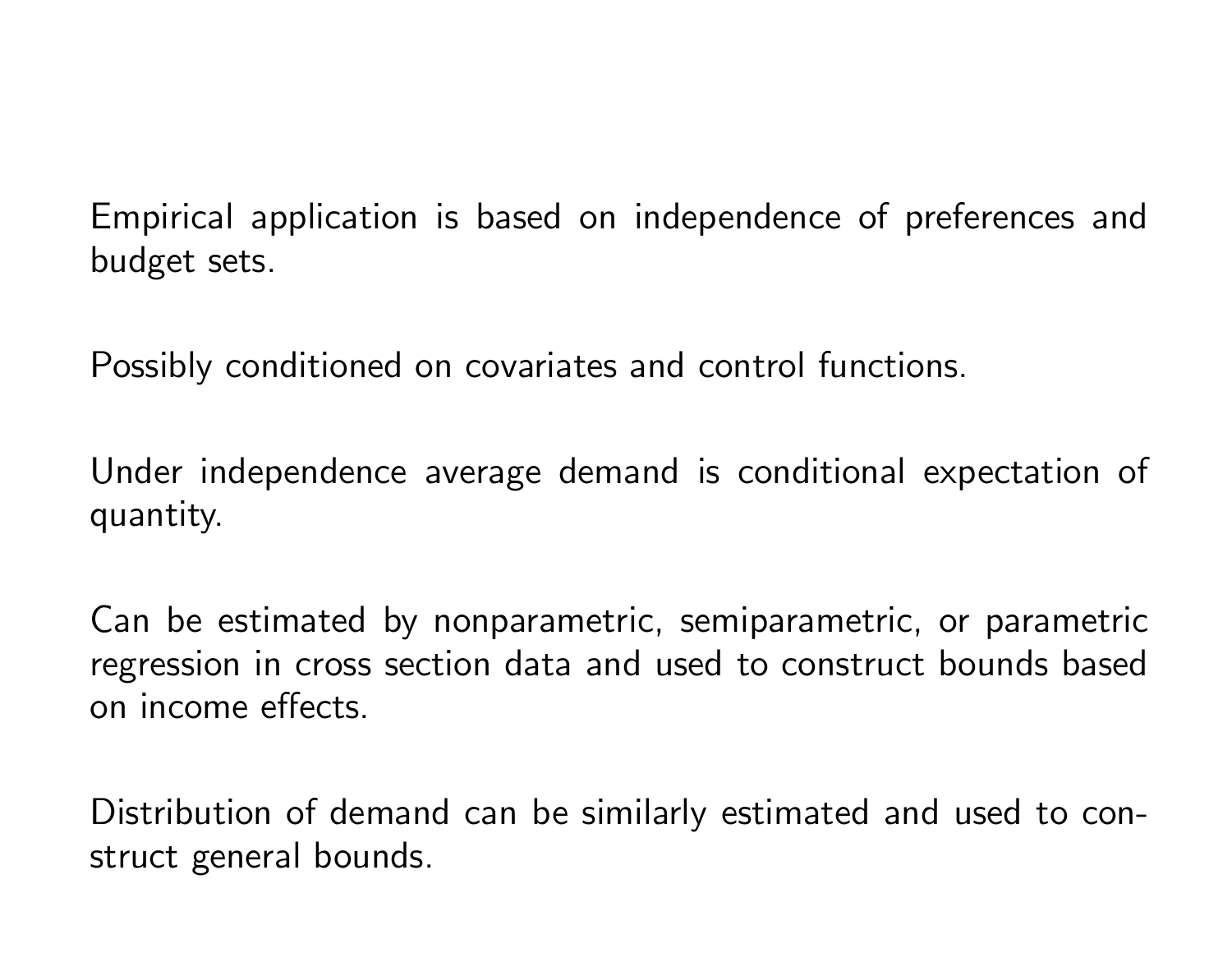Apply results to gasoline demand.

Use data from 2001 U.S. National Household Transportation Survey.

Find tight bounds for average surplus based on income <sup>e</sup> ffect bounds.

Deadweight loss bounds are substantially wider.

General bounds for average surplus are wider but still informative.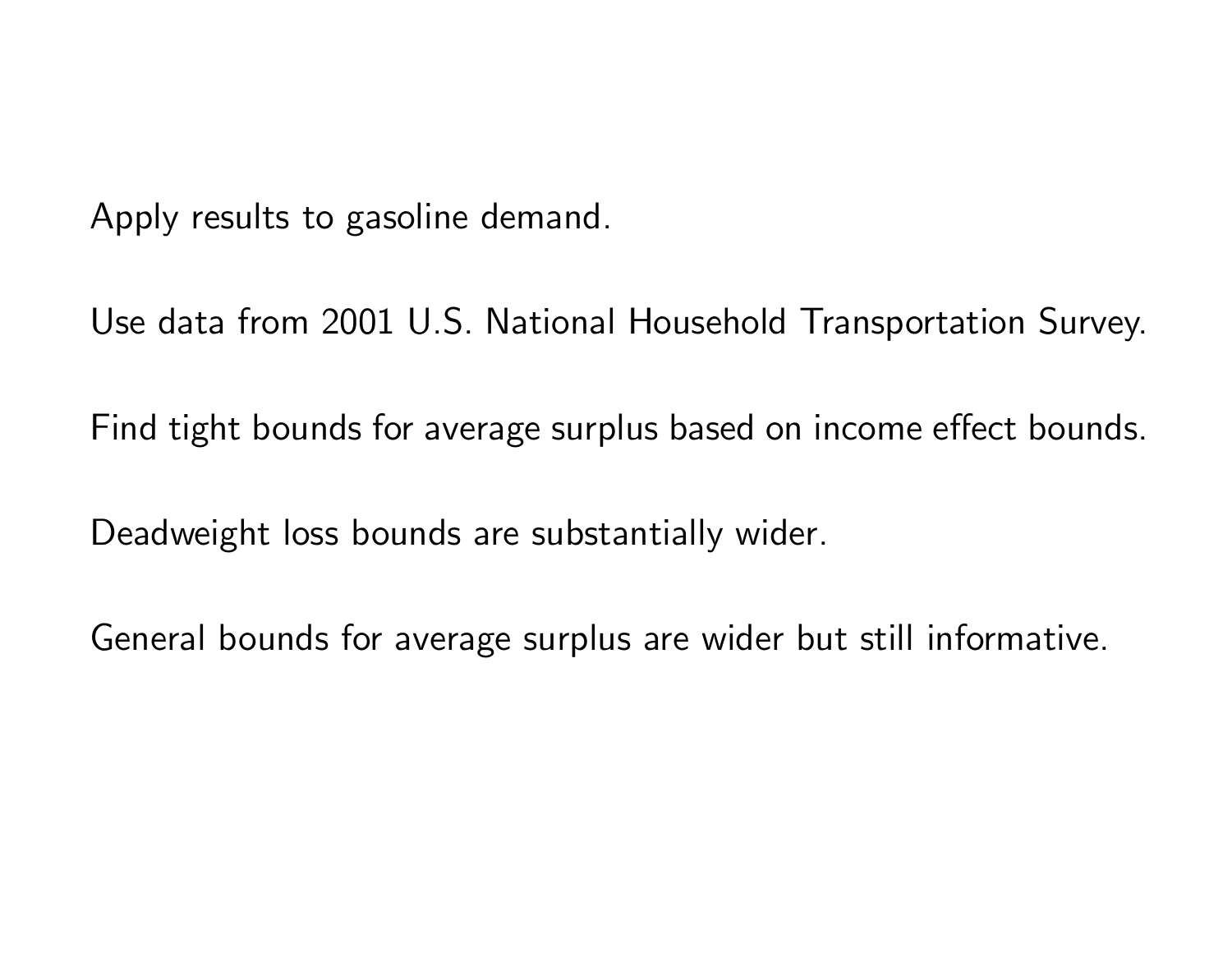Model here is <sup>a</sup> special case of McFadden and Richter (1991) and McFadden (2004).

Like Lewbel (2001) in assuming single valued, smooth demand as often do for empirical demand analysis.

Other recent work on demand models with general heterogeneity includes Hoderlein and Stoye (2009), Dette, Hoderlein, and Neumeyer (2016).

Kitamura and Stoye (2016) consider empirical implications of stochastic revealed preference.

Focus here is on estimating objects of interest, namely exact consumer surplus and deadweight loss.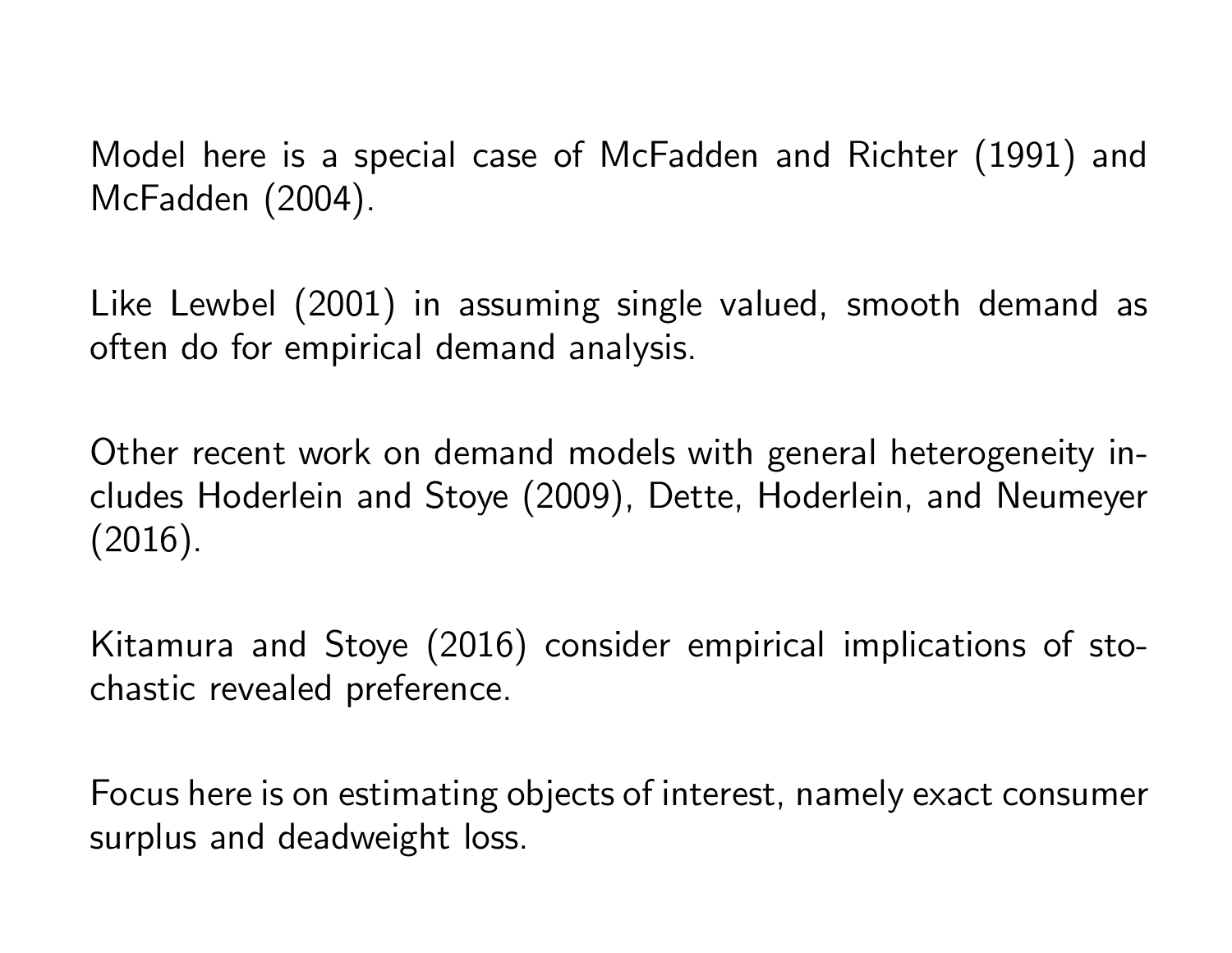Other recent work considers identi fication and estimation of consumersurplus when heterogeneity is <sup>a</sup> scalar that enters nonseparably.

Blundell, Horowitz, and Parey (2016), Hoderlein and Vanhems (2013), Blundell, Kristensen, Matzkin (2014).

Recently Lewbel and Pendakur (2016) have estimated surplus with restricted multivariate heterogeneity.

Here go beyond these speci fications in allowing for general heterogeneity.

Inference results here based on Hausman and Newey (1995) results for nonparametric consumer surplus estimates.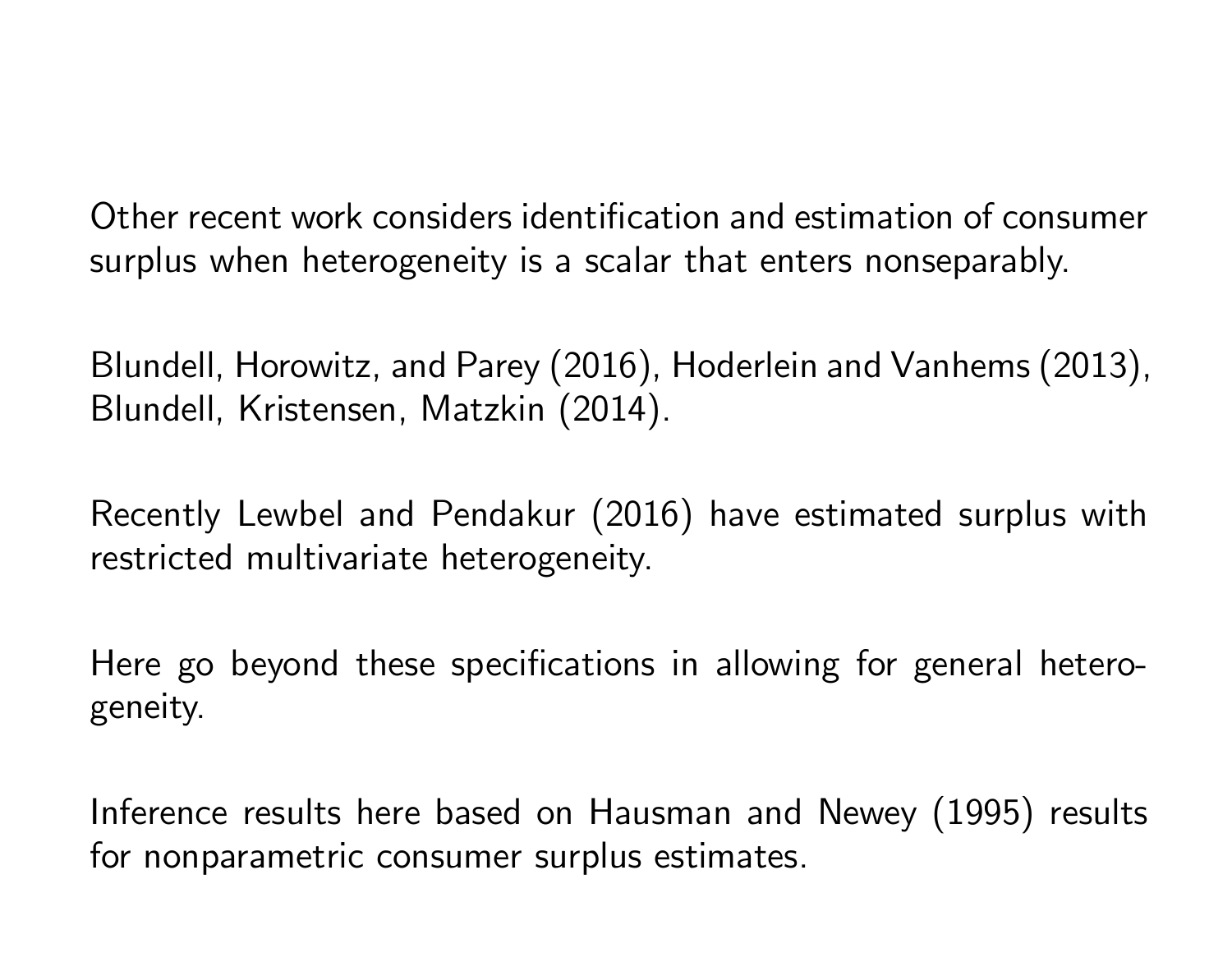### Demand Functions with General Heterogeneity.

Denote price vector by  $p$  and income by  $y,$  relative to price of a numeraire good  $a.$ Let  $x=(p$  $(T,y)^T$ .

Denote vector heterogeneity by  $\eta$ ; could be infinite dimensional.

Think of a value of  $\eta$  corresponding to a consumer.

Demand function  $q(x,\eta).$ 

$$
q(x,\eta) = \arg\max_{q\geq 0, a\geq 0} U(q,a,\eta) \ \ s.t. \ \ p^Tq + a \leq y.
$$

Here we are assuming that demand is single valued.

Essentially the same as strictly quasi-concave utility.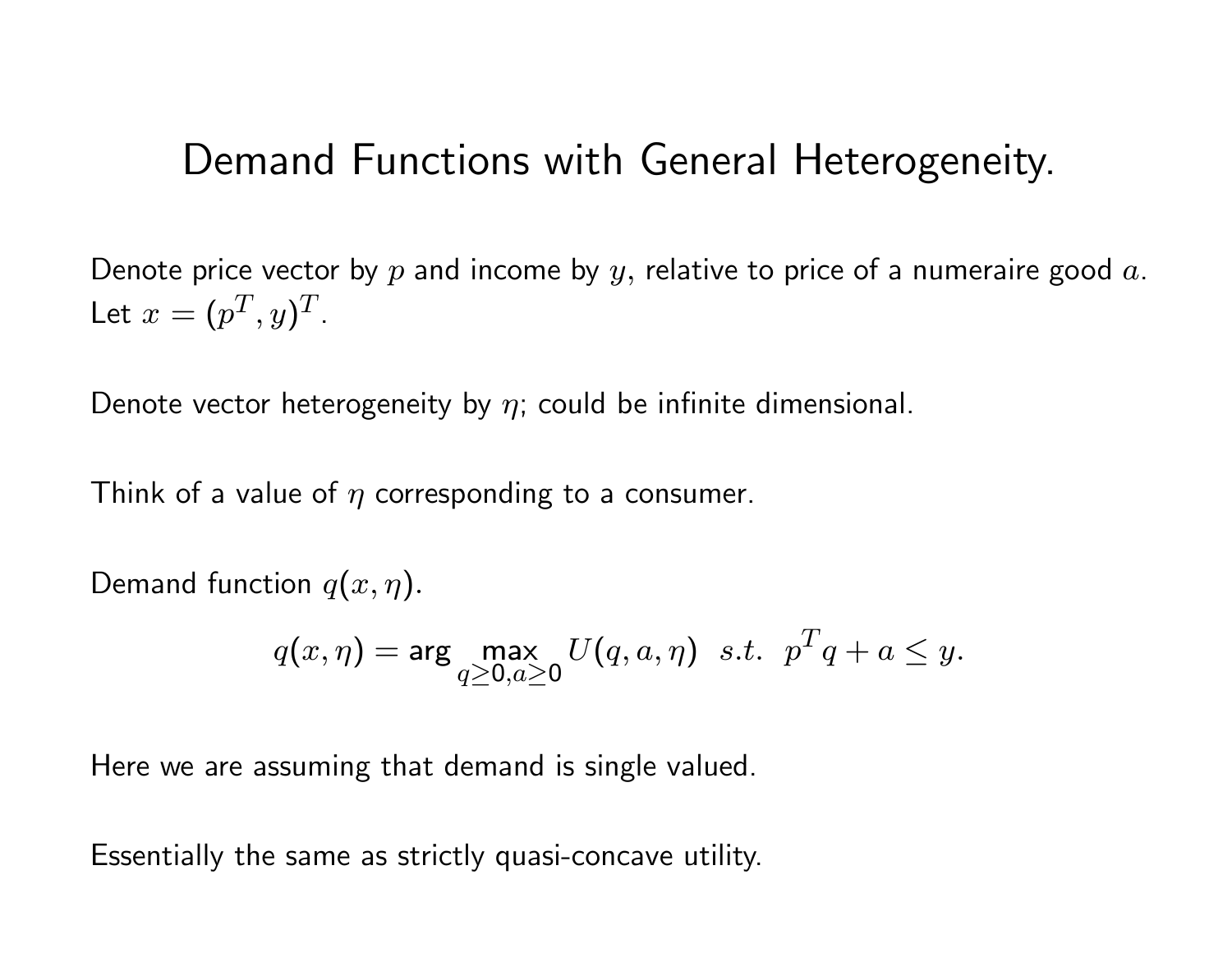Utility maximization imposes restrictions on demand functions.

Slutzky condition: *For each*  $\eta$  *the demand function*  $q(x,\eta)$  *is continuously differ*entiable in  $x>>$  0 and  $\partial q(x,\eta)/\partial p+q(x,\eta)[\partial q(x,\eta)/\partial y]^T$  is negative semide finite and symmetric.

Implied by solution to utility maximization. By Hurwicz and Uzawa (1971), this condition is sufficient for existence of a utility function  $U(q,a,\eta)$  where  $q(x,\eta)$  is solution to the above optimization.

Also assume su fficient conditions for making probability statements.

Let  $r$  denote a possible value of quantity demanded and  $G$  a distribution of  $\eta.$ 

The CDF of quantity for a fixed price and income  $x$  is

$$
F(r|x,q,G)=\int \mathbf{1}(q(x,\eta)\leq r)G(d\eta).
$$

Model we consider is one with CDF of this form for  $q(x,\eta)$  satisfying Slutzky condition and a distribution of  $\eta.$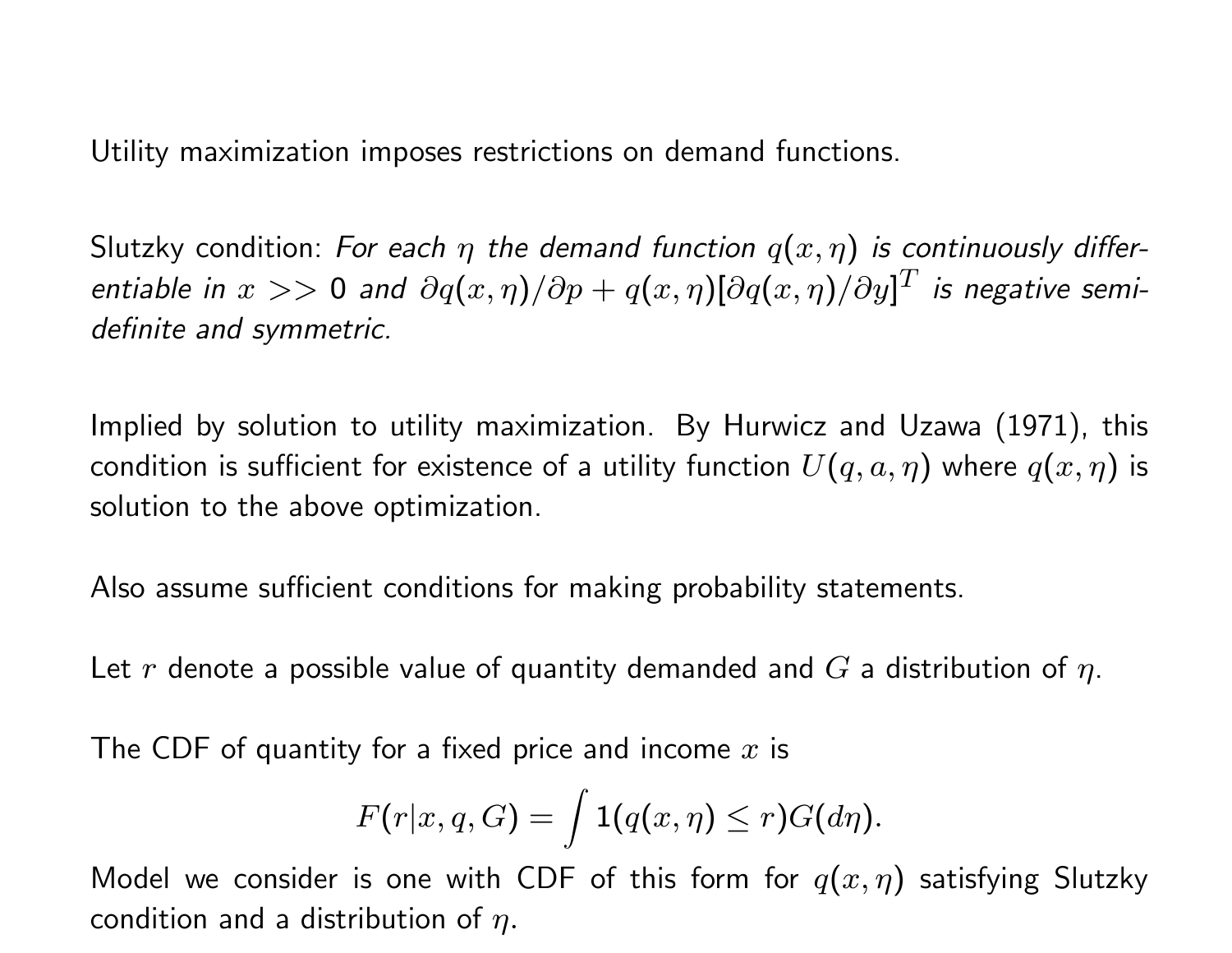$$
F(r|x,q,G)=\int \mathbf{1}(q(x,\eta)\leq r)G(d\eta).
$$

<sup>A</sup> random utility model (RUM) like McFadden (2005) and McFadden and Richter (1991).

We specialize to single valued demands that are smooth in price and income.

Smoothness should be useful for nonparametric estimation.

Much of the literature has focused on restrictions on  $F$  implied by RUM.

McFadden (2005) <sup>g</sup>ives inequalities that are necessary and sufficient.

With two goods there is a simple characterization in terms of quantile  $Q(\tau|x) = 0$  $\inf \{ r : F(r | x, q, G) \geq \tau \}.$ 

The RUM holds if and only if  $\,Q(\tau|x)$  is a demand function for each  $0 < \tau < 1.$ 

Useful in identification analysis to follow.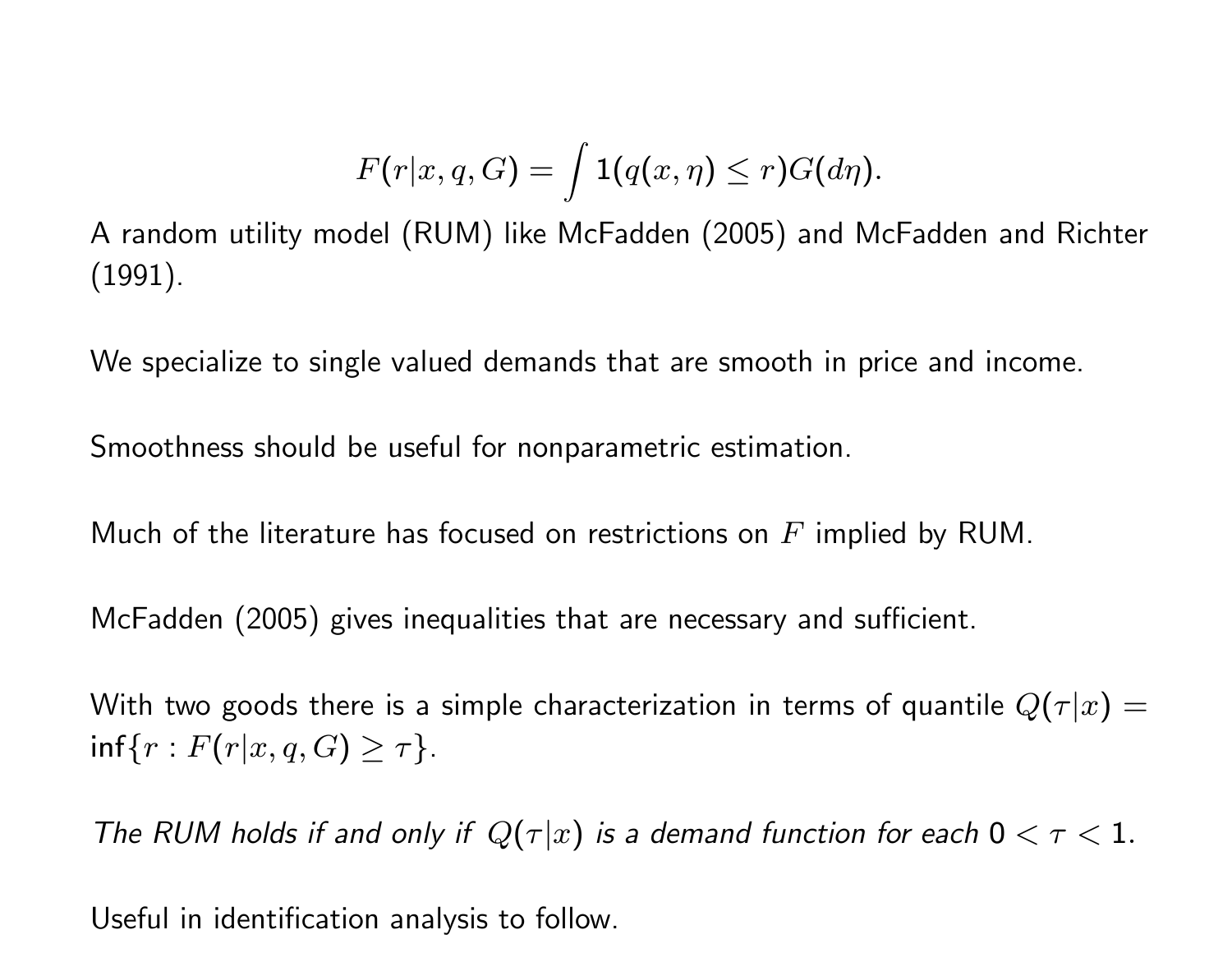### Exact Consumer Surplus

We consider equivalent variation; could do <sup>a</sup> similar analysis for compensating variation.

Expenditure function is

$$
e(p, u, \eta) = \min_{q \ge 0, a \ge 0} \{ p^T q + a \text{ s.t. } U(q, a, \eta) \ge u \}.
$$

Equivalent variation for price change from  $p$  $^{\mathsf{0}}$  to  $p$  $^1$  with income  $\bar{y}$  and the utility at price  $p$  $^{\mathsf{1}}$  equal to  $u$  $1$  is

$$
S(\eta) = \bar{y} - e(p^0, u^1, \eta).
$$

For  $\Delta p = p$  $\frac{1}{p} - p$  $^{\textrm{\textregistered}}$  the corresponding deadweight loss is

$$
D(\eta) = S(\eta) - q(p^1, \bar{y}, \eta)^T \Delta p.
$$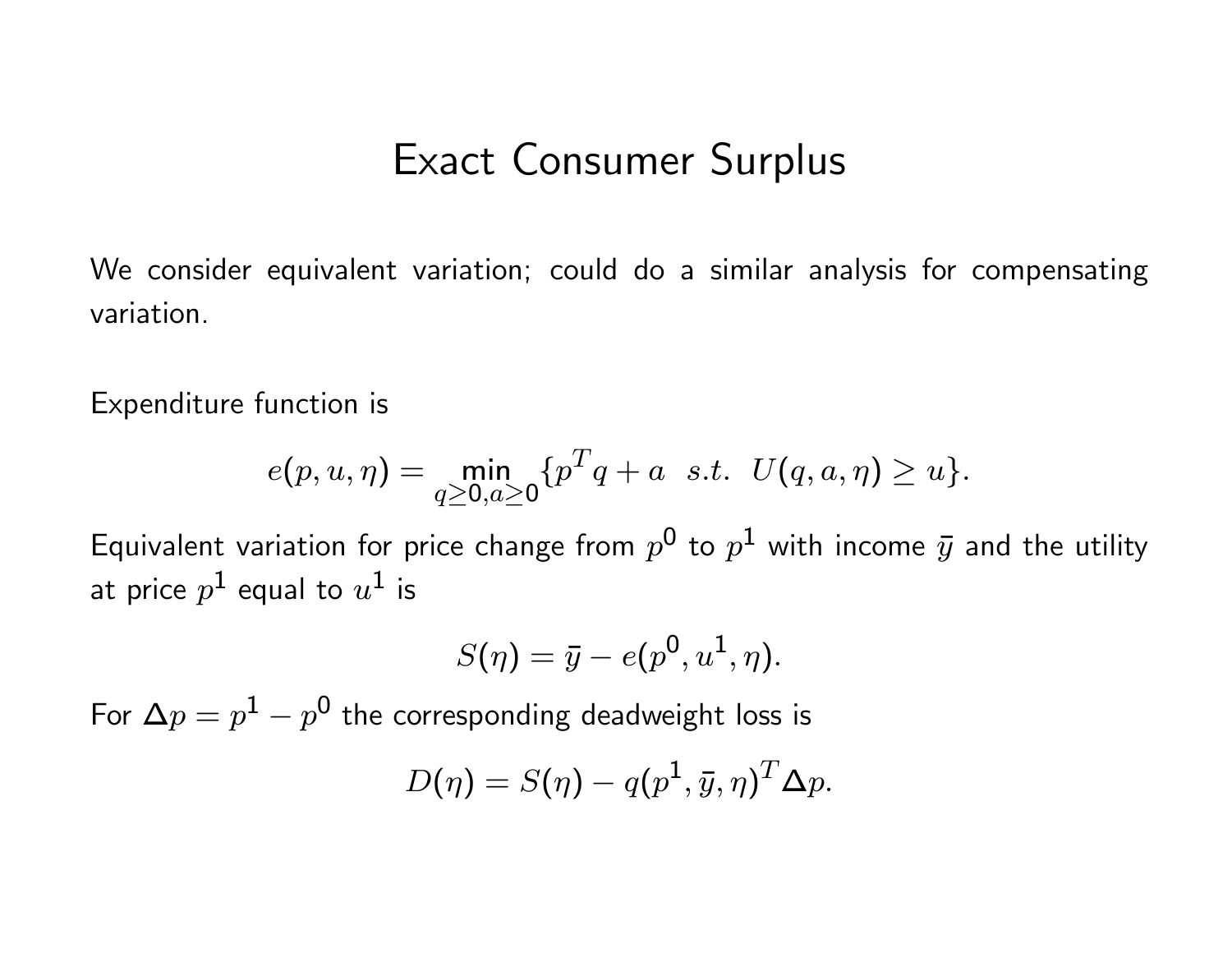Helpful to derive surplus and deadweight loss from the demand function.

Let  $t$  be a scalar and  $p(t)$  a continuously differentiable price path with  $p(\mathsf{0}) = p$ 0,  $p(\mathbf{1}) = p$  $\mathbf{1}$  .

Shephard's Lemma implies that  $S(\eta)$  is the solution  $s(\mathsf{0},\eta)$  at  $t=\mathsf{0}$  to the ordinary di fferential equation

$$
\frac{ds(t,\eta)}{dt}=-q(p(t),\bar{y}-s(t,\eta),\eta)^T\frac{dp(t)}{dt},\quad \ s(1,\eta)=0.
$$

 $S(\eta)$  does not depend on price path as long as Slutzky (symmetry) condition is satis fied.

Intuitively we get exact surplus by integrating the demand function while compensating income so that utility remains constant at  $\boldsymbol{u}$ 1.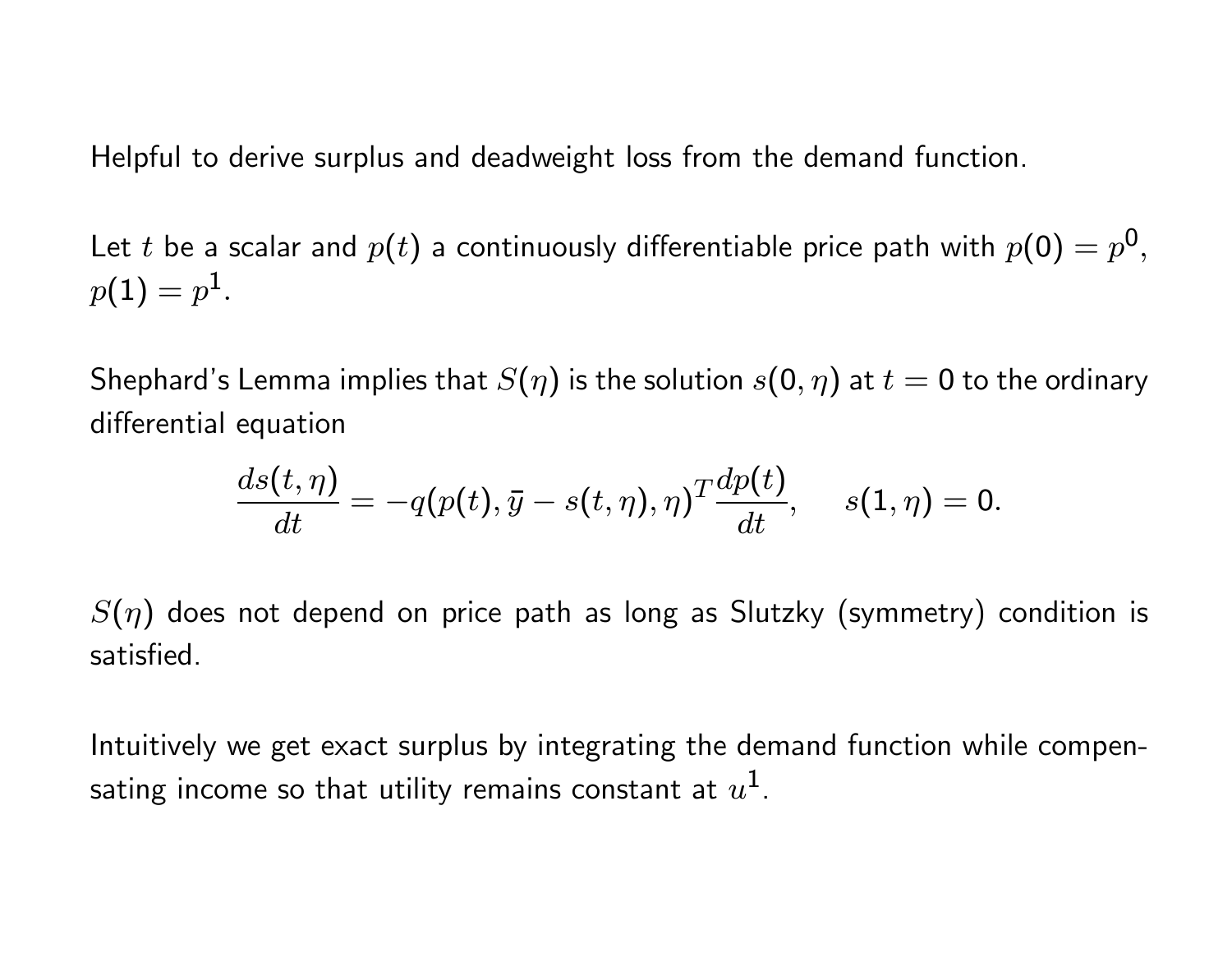Change in price of one good, say the first, is <sup>a</sup> common example.

Here 
$$
p^0 = (p_1^0, \bar{p}_2^T)^T
$$
 and  $p^1 = (p_1^1, \bar{p}_2^T)^T$  for some fixed  $\bar{p}_2$ .

Natural choice of price path is  $p(t)=tp^{\pmb{1}}+(1)$  $(-t)p$  $^{\text{0}}=(p$  $\frac{0}{1}+t\Delta p_1, \bar{p}_2^T)^T,$  where  $\Delta p_{\mathbf{1}}=p$  $\frac{1}{1}-p$ 0 1

Here  $S(\eta)$  will be the solution at  $t= {\mathsf 0}$  to the equation

$$
\frac{ds(t,\eta)}{dt}=-q_1(p_1^0+t\Delta p_1,\bar p_2,\bar y-s(t,\eta),\eta)\Delta p_1,\quad \, s(1,\eta)=0.
$$

We see that with multiple goods the exact consumer surplus for <sup>a</sup> price change for <sup>a</sup> single good can be computed from the demand function for that good, Hausman (1981).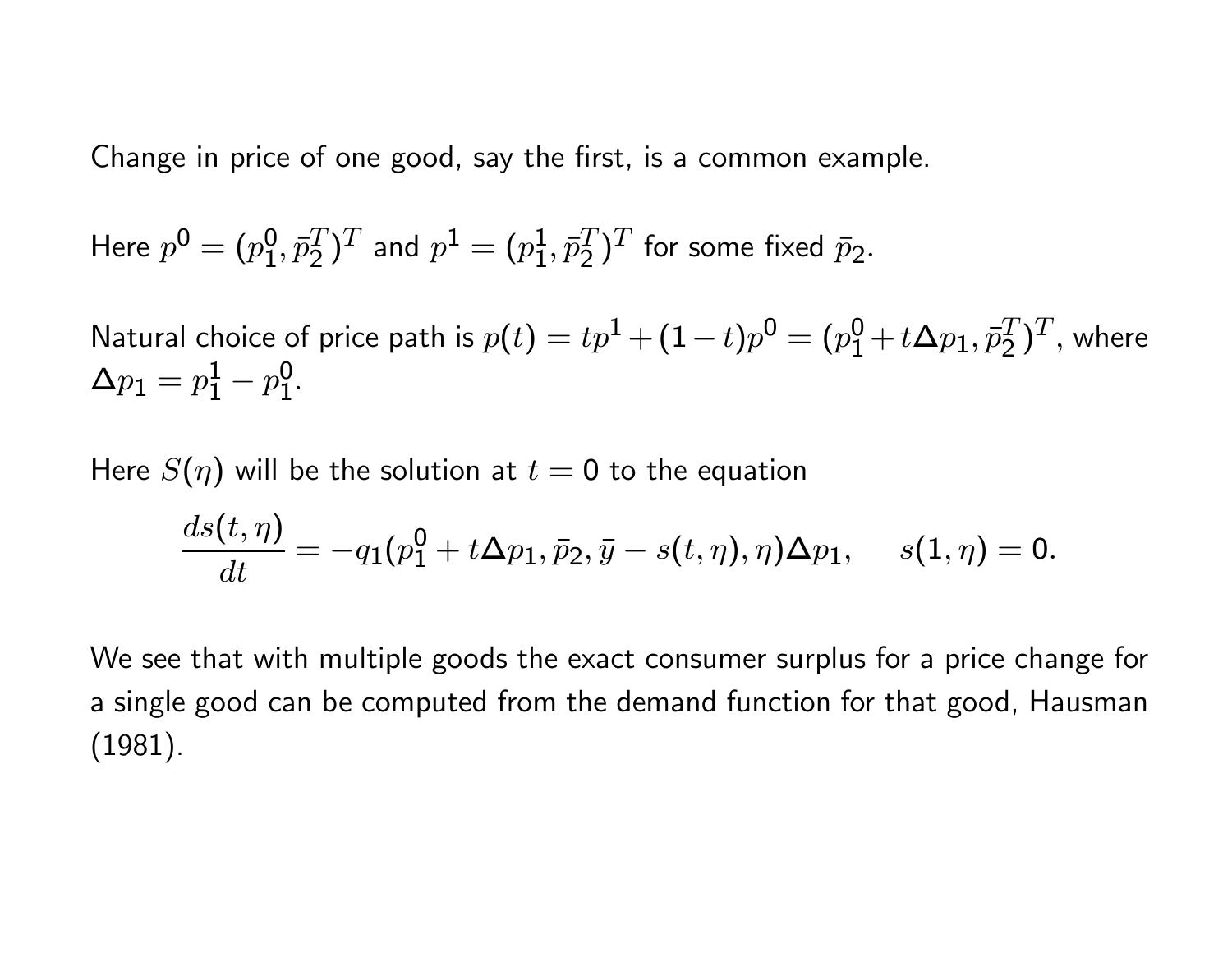Objects of interest are the average surplus  $\bar{S}$  and deadweight loss  $\bar{D}$  across individuals

$$
\bar{S} = \int S(\eta)G(d\eta), \bar{D} = \int D(\eta)G(d\eta).
$$

Hicks (1939) showed that  $\bar{S}>0$  means that possible to make everyone better off under  $p$  $\overline{0}$  .

Also average surplus used as practical measure of social welfare.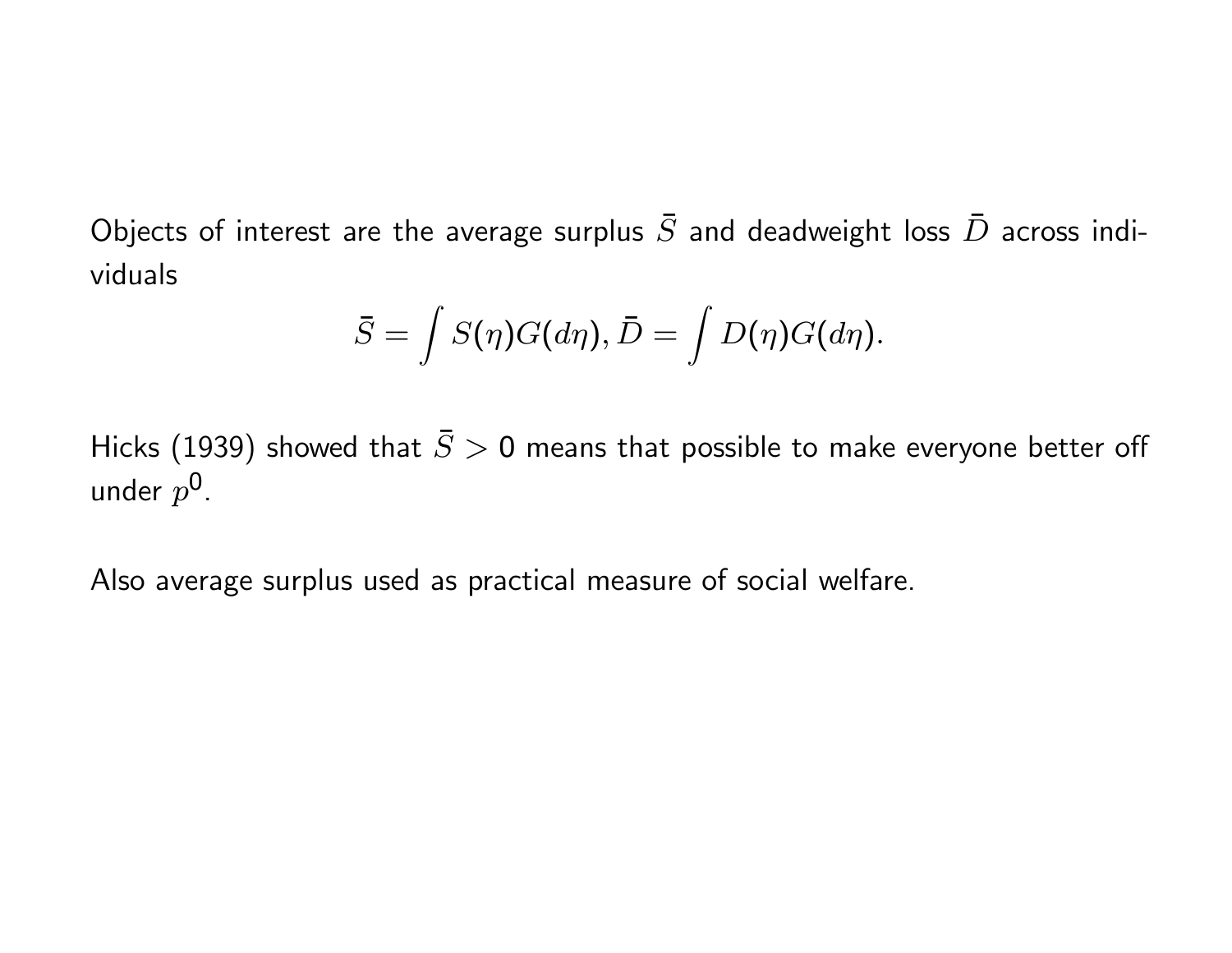Average demand  $\bar{q}(x) = \int q(x,\eta) G(d\eta)$  is important.

Average surplus depends only on average demand when income <sup>e</sup>ffect is constant.

For  $\partial q_1(p_1, \bar p_2, y, \eta) / \partial y = b$  the surplus for a change in  $p_1$  solves

$$
\frac{ds(t,\eta)}{dt}=-[q_1(p_1^0+t\Delta p_1,\bar p_2,\bar y,\eta)-bs(t,\eta)]\Delta p_1,\quad \, s\left(1,\eta\right)=0.
$$

This is <sup>a</sup> linear differential equation with explicit solution

$$
S(\eta) = \Delta p_1 \int_0^1 q_1(p_1^0 + t\Delta p_1, \bar{p}_2, \bar{y}, \eta) \exp(-tb\Delta p_1) dt.
$$

Taking expectations under the integral gives

$$
\bar{S}=\Delta p_1\int_0^1\bar{q}_1(p_1^0+t\Delta p_1,\bar{p}_2,\bar{y})\exp(-tb\Delta p_1).
$$

With one price changing and income <sup>e</sup>ffect constant for that good, average surplus is integral of average demand.

Related to classic Gorman (1961) aggregation result, but only requires constant income <sup>e</sup>ffect for goods with changing prices.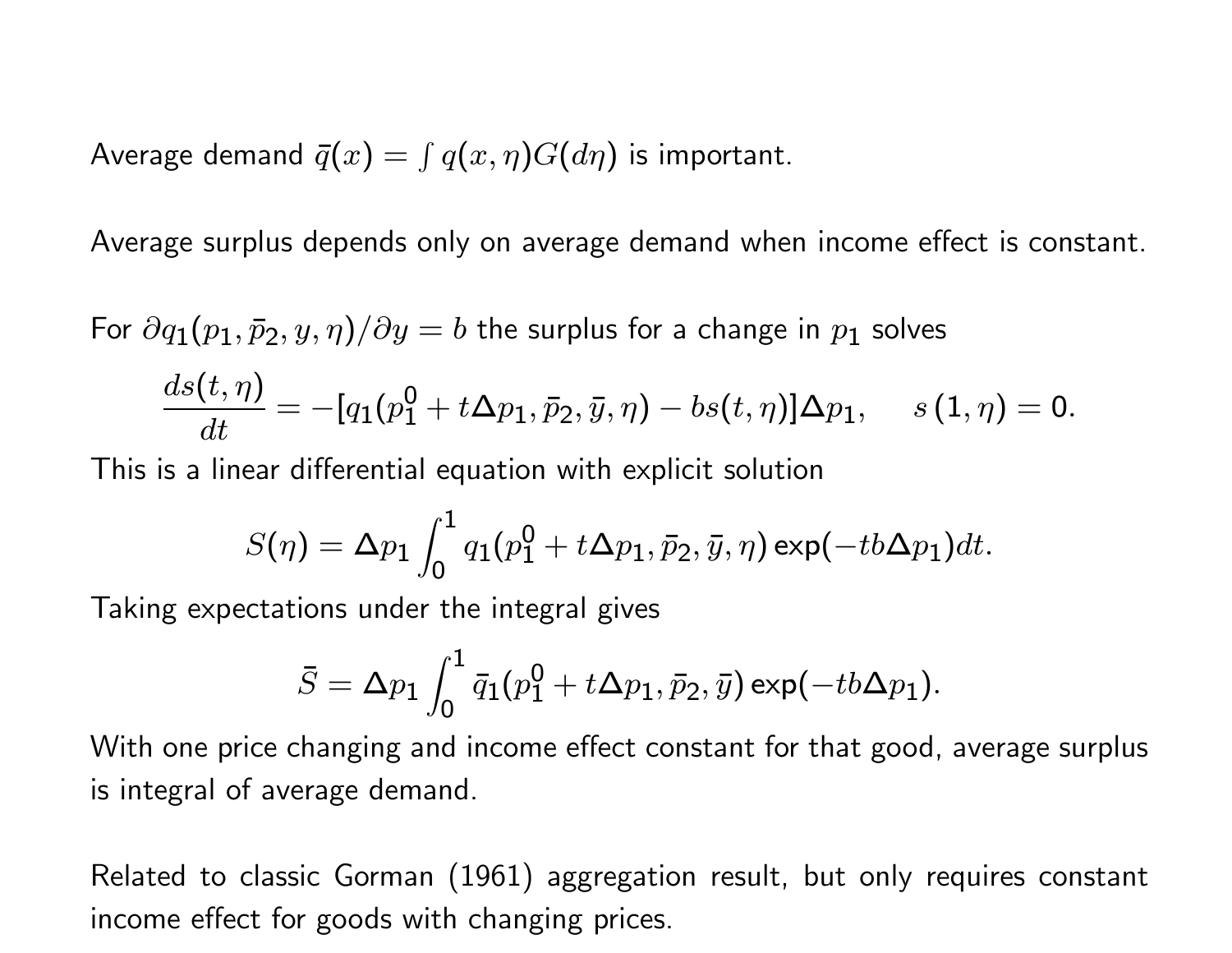## **Identification**

We consider identification of objects of interest when we know the CDF  $F(r|x, q, G)$ of demand over a set  $\bar\chi$  of prices and income.

Corresponds to knowing the distribution of demand in cross-section data, where we only observe one price and income for each individual.

If more than one value of  $x$  were observed for each individual, as in panel data, then one could identify some joint distributions of demand at different values of  $x$ .

We leave consideration of this topic to future research.

We adapt <sup>a</sup> standard framework to our setting, as in Hsiao (1983).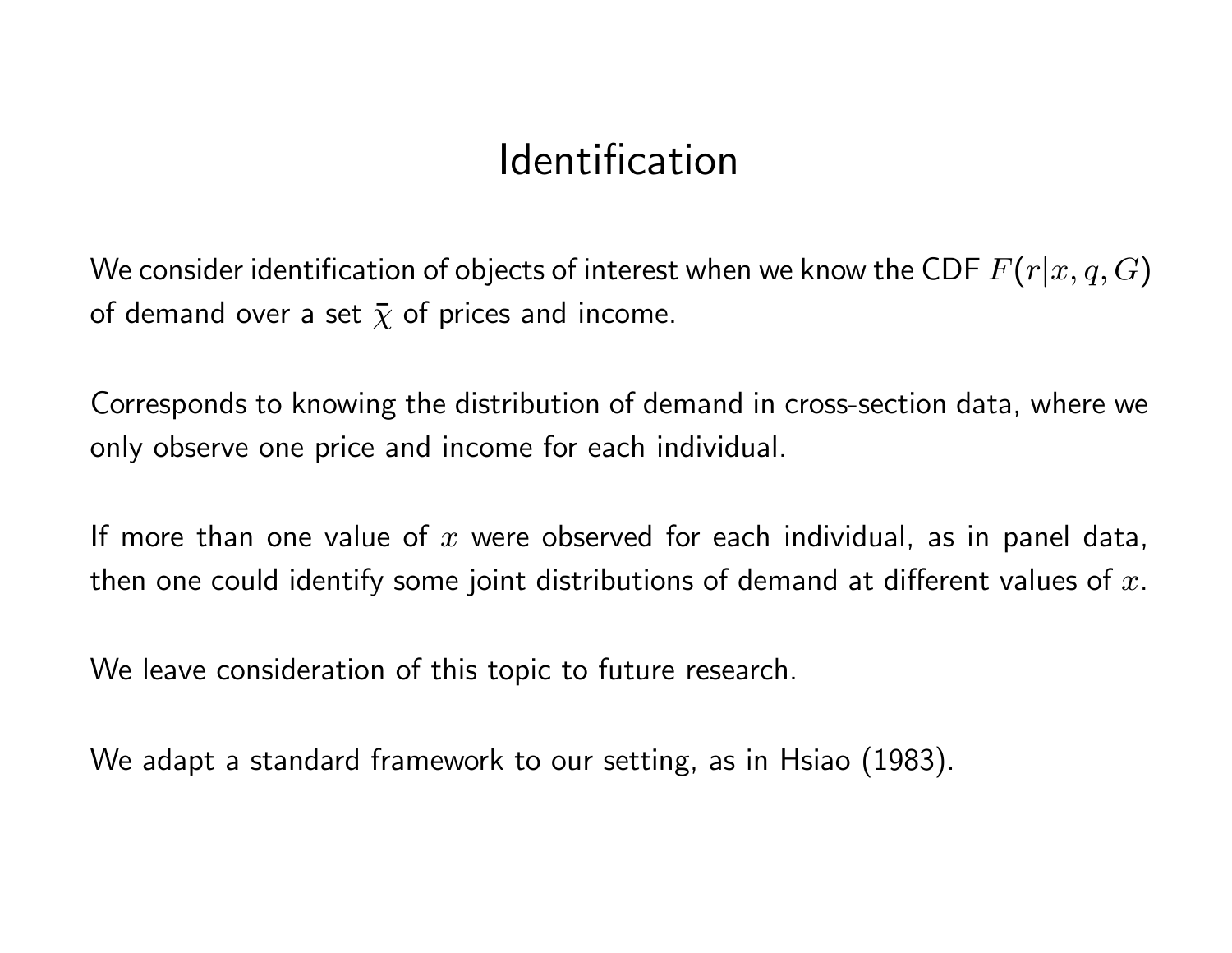Structure is demand function and heterogeneity distribution pair  $(q,G).$ 

Definition 1:  $(q,G)$  and  $(\tilde{q},\tilde{G})$  are observationally equivalent if and only if for all  $r$  and  $x\in\bar{\chi}$  ,

$$
F(r|x, q, G) = F(r|x, \tilde{q}, \tilde{G}).
$$

We consider identification of object  $\delta(q,G)$  that is a function of the structure  $(q,G)$ , for example average surplus.

Definition 2: The identified set for  $\delta$  corresponding to  $(q_0, G_0)$  is  $\mathsf{A}(q_0, G_0)$  =  $\{\delta(\tilde{q}, \tilde{G}) : (q_0, G_0)$  and  $(\tilde{q}, \tilde{G})$  are observationally equivalent}.

Here  $(q_0, G_0)$  are the true values of the demand function and heterogeneity distribution.

The set  $\mathsf{\Lambda}(q_0, G_0)$  is nonempty since  $\delta(q_0, G_0) \in \mathsf{\Lambda}(q_0, G_0).$ 

Sharpness of  $\mathsf{A}(q_0, G_0)$  holds automatically here because we are explicitly formulating the identified set in terms of all the restrictions on  $F_\cdot$  and we are assuming that  $F$  is all we know.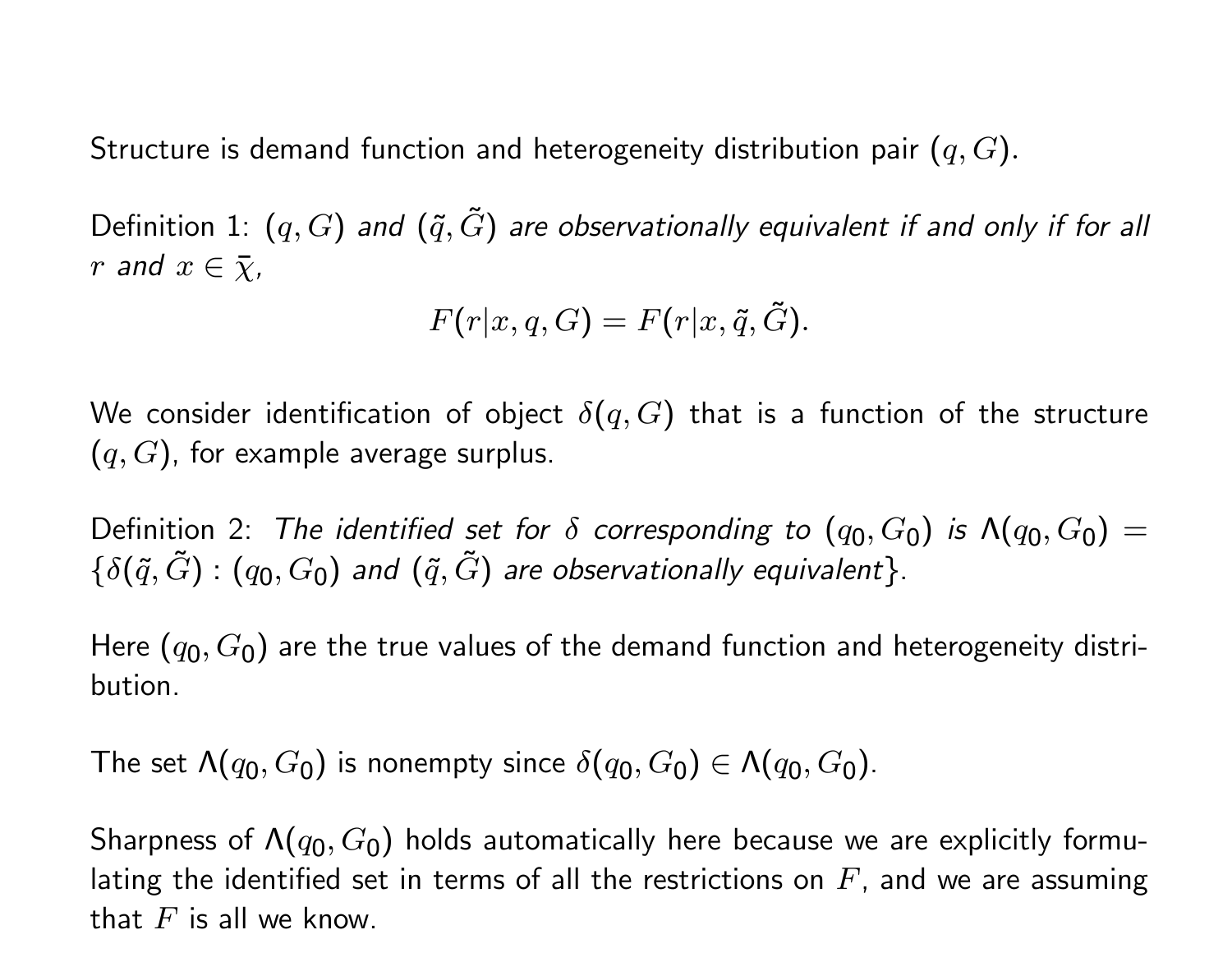Viewing demand as a stochastic process indexed by  $x$  helps explain identification.

Here  $q(x,\eta)$  is a function of  $x$  for each  $\eta,$  that varies stochastically with  $\eta,$  i.e.  $q(x,\eta)$  is a stochastic process.

A *structure*  $(q,G)$  can be thought of as a *demand process*.

The distribution of  $q(x,\eta)$  for fixed  $x$  is the *marginal distribution.* 

The distribution of  $\it (q(x))$ 1 $(\eta),...,q(x^K,\eta))^T$  is a *joint distribution.* 

 $F(r \vert x, q, G)$  is the marginal distribution of the demand process.

Here two demand processes are observationally equivalent if and only if they have the same marginal distribution.

Cross-section data only identi fies marginal distribution, because only observe one price and income for each individual.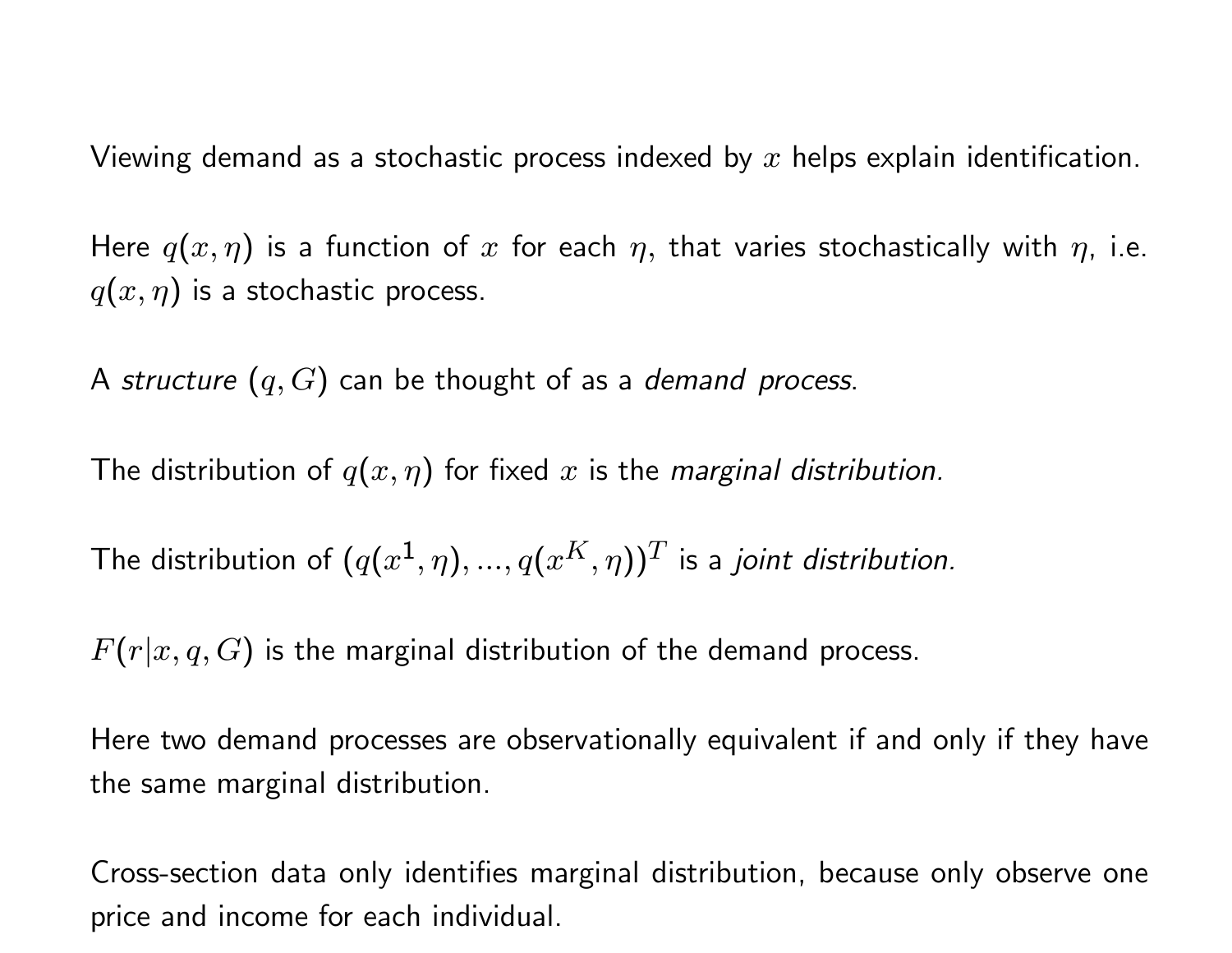Objects  $\delta(q,G)$  that depend only on the marginal distribution of the demand process are point identified.

They are the same for all observationally equivalent structures.

Example of point identified object is average demand

$$
\bar{q}(x)=\int q(x,\eta)G(d\eta)=\int rF(dr|x,q,G)
$$

Functionals of average demand are also identified.

More generally, functionals of the (marginal) distribution of demand  $F$  are identified.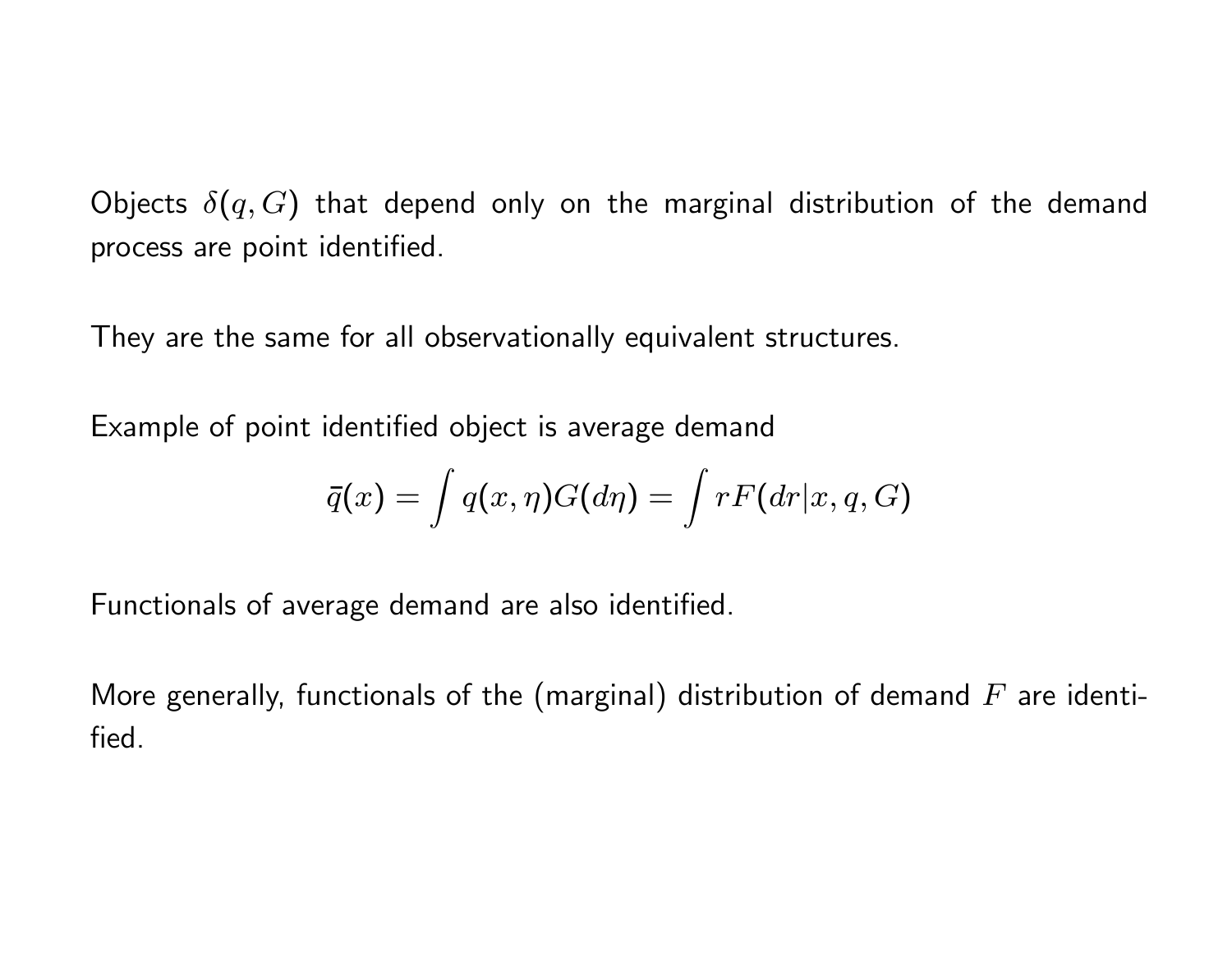Joint distributions of the demand process are not identi fied.

For example, the joint distribution of  $(q(\tilde x, \eta), q(\bar x, \eta))^T$  for two different values of  $x_\cdot$  is not identified.

Intuitively, joint distributions are not identi fied because we only know the marginal distribution.

Similarly, objects that depend on varying  $x$  for fixed  $\eta$  are not identified.

For example, average surplus will not be identi fied, as we show.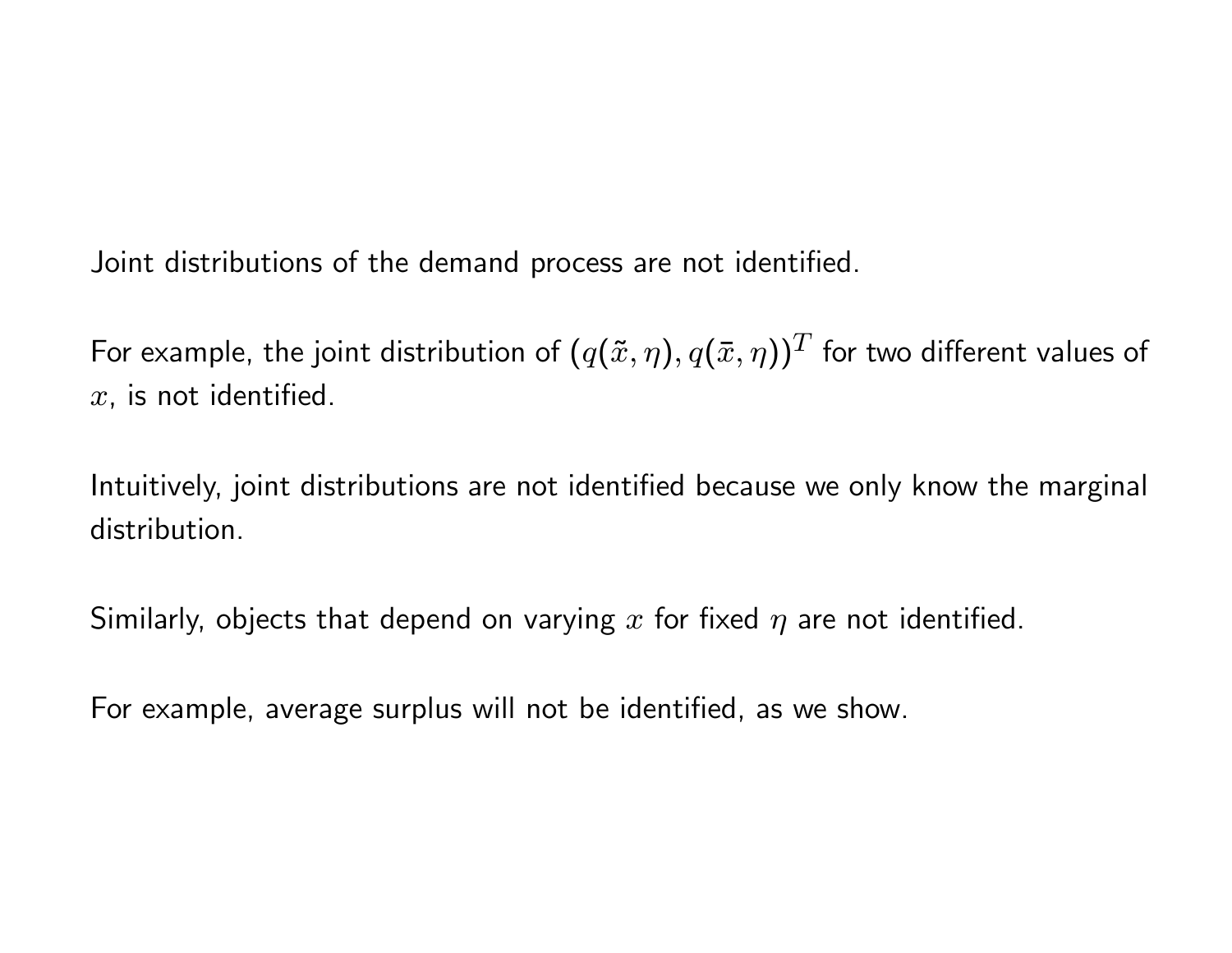Another unidentified feature of the demand process is whether  $q ( x, \eta )$  depends monotonically on a scalar function of  $\eta$ .

Assumed by Blundell, Kristensen, and Matzkin (2011).

Can be thought of as  $q ( x, \eta )$  being perfectly predictable for all  $x$  if we know  $q (\bar x, \eta)$ for some  $\bar{x}.$ 

That is,

$$
Var(q(x,\eta)|q(\bar{x},\eta))=0.
$$

This is characteristic of the joint distribution of the demand process.

Is not identified from the marginal distribution.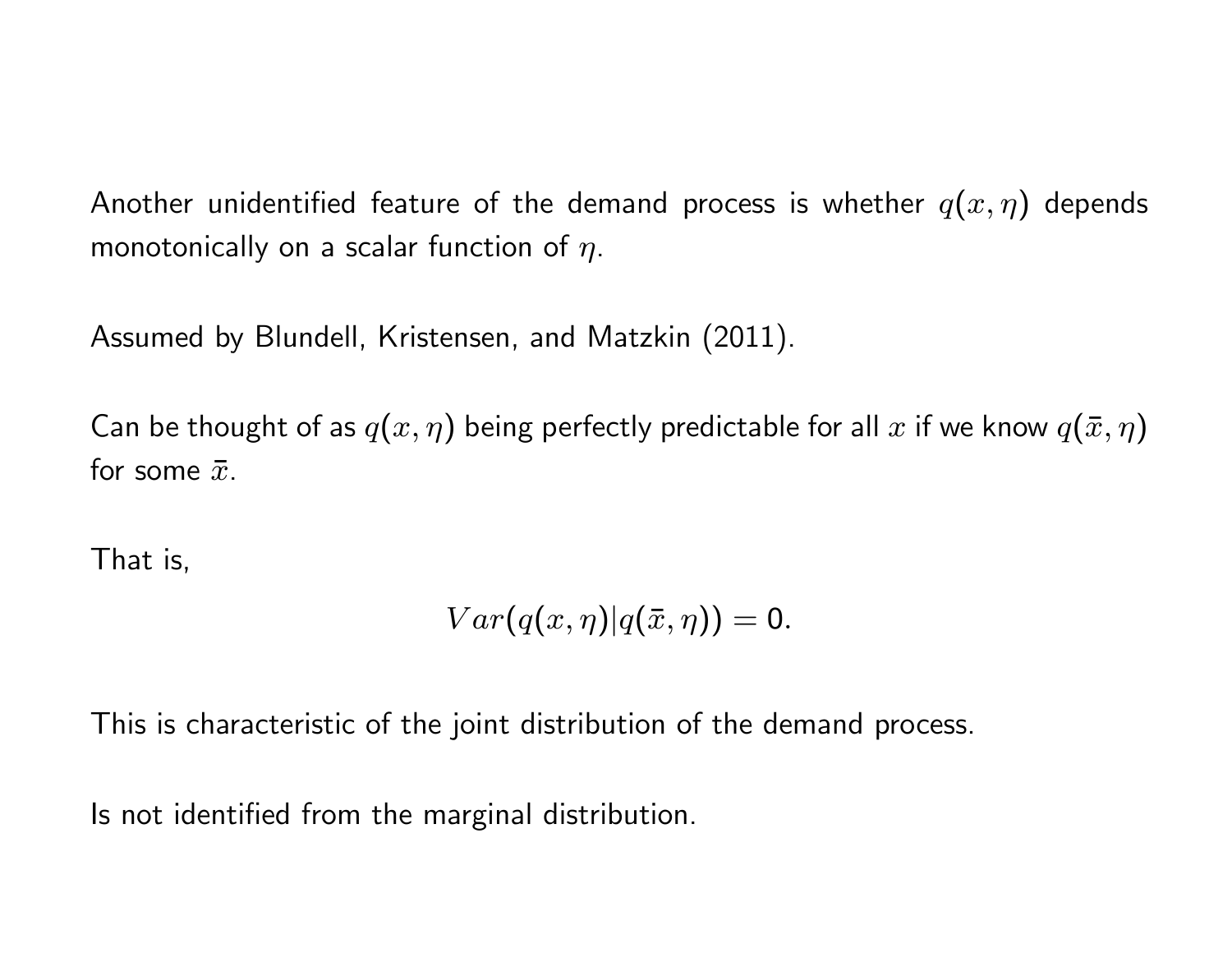Interesting example is <sup>a</sup> two good set up with linear varying coe fficients demand, where.

 $q_{\bf 0}(x,\eta)=\eta_{{\bf 1}}+\eta_{{\bf 2}}p+\eta_{{\bf 3}}y$ ,  $\quad \eta$  has distribution  $G_{\bf 0}.$ 

A familiar specification that satisfies Slutzky condition for restrictions on  $G_{\bf 0}$ .

By earlier result the conditional quantile  $Q(\tau|x)$  is a demand function for all 0  $<$  $\tau < 1$  .

Consider the quantile demand process

$$
\tilde{q}(x,\tilde{\eta})=Q(\tilde{\eta}|x),\quad \tilde{\eta}\sim U(0,1).
$$

By standard arguments the CDF of  $Q(\tilde{\eta}|x)$  is  $F(r|x,q_0,G_0)$ , so quantile demand is observationally equivalent to linear random coe fficients demand.

Cannot nonparametrically distinguish linear random coe fficients from demand process with scalar heterogeneity.

Also, if  $\eta_{\mathbf{3}}$  varies then true average surplus different than quantile average surplus so average surplus is not identi fied.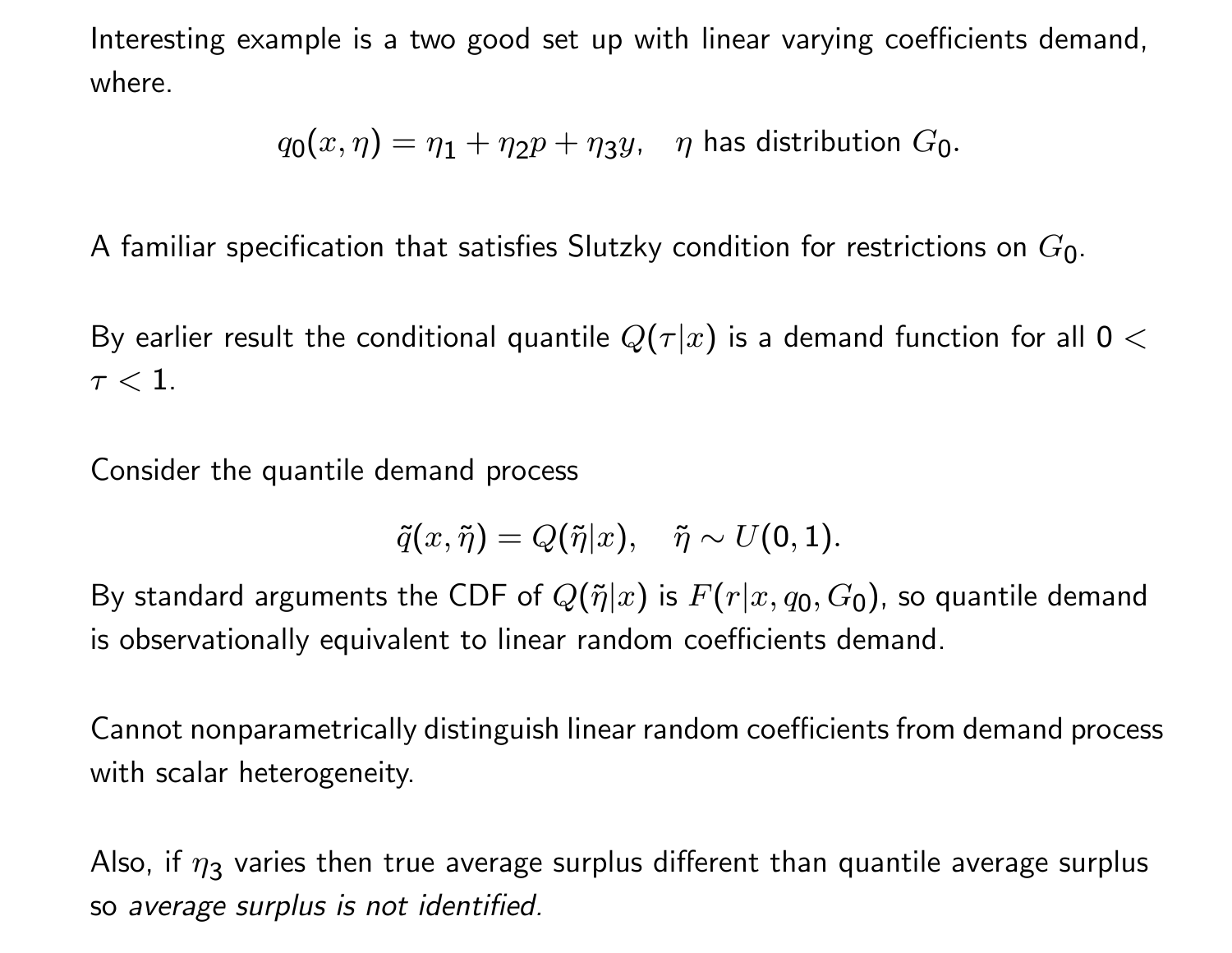## Income Effect Bounds

Since average surplus is not point identified we must content ourselves with bounds, i.e. with finding the identified set.

We start with sets based on bounds on income <sup>e</sup>ffects. These are computationally simple.

Also can get bounds based just on utility maximization. These are more complicated to compute.

Income <sup>e</sup>ffects idea: With bounds on income <sup>e</sup>ffects the true demand is boundedabove and below by <sup>a</sup> function with constant income <sup>e</sup>ffect.

With constant income <sup>e</sup>ffect average surplus depends just on average demand.

True average surplus lies between upper and lower bounds that can be computed from average demand.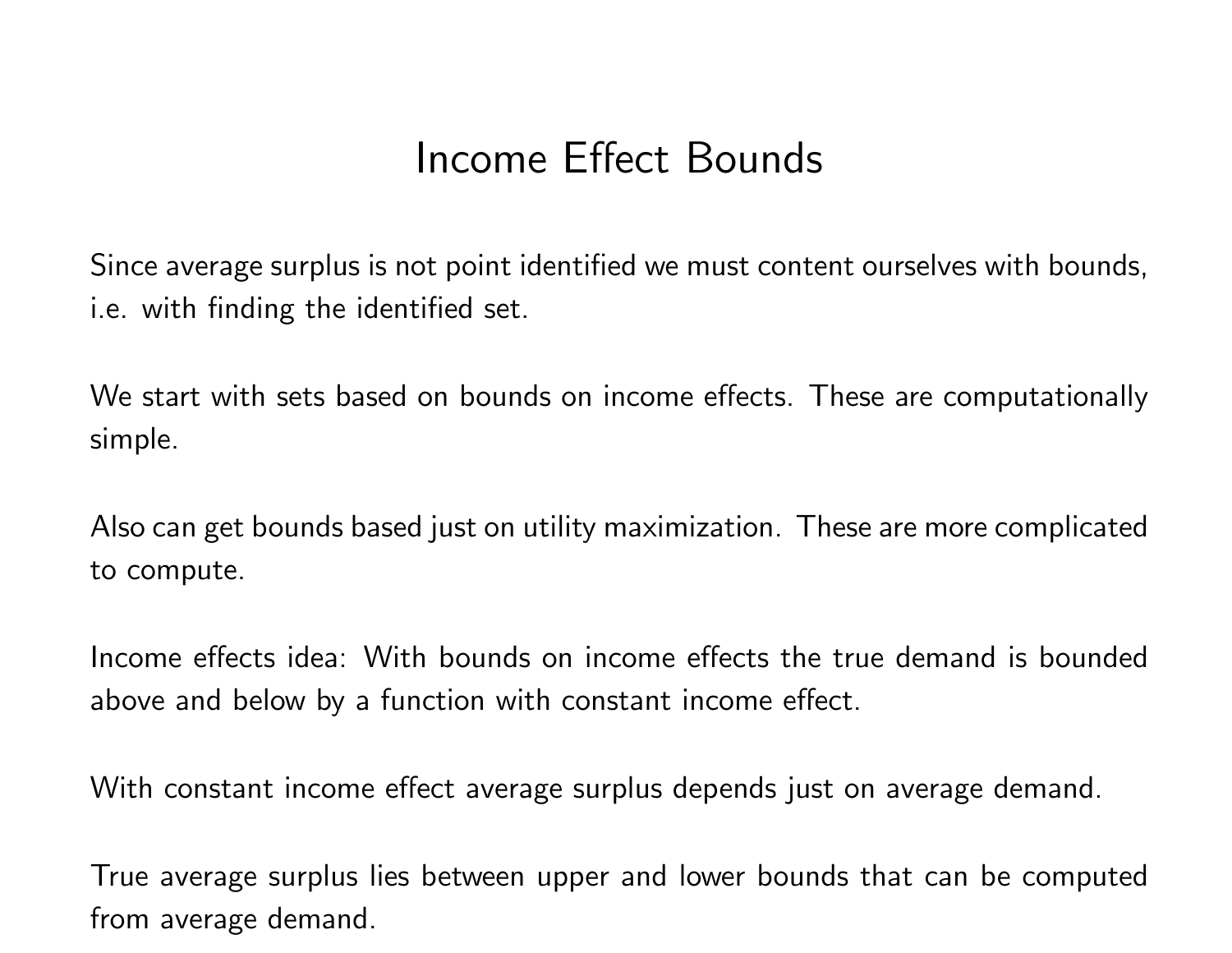Recall that  $\bar{q}(x) = \int q(x,\eta) G(d\eta)$  is average demand.

For any constant  $B$  let

$$
\bar{S}_B = \int_0^1 [\bar{q}(p(t), \bar{y})^T \frac{dp(t)}{dt}] e^{-Bt} dt.
$$

This is the solution at  $t=0$  to the linear differential equation

$$
\frac{d\bar{s}_B(t)}{dt}=-\bar{q}(p(t),\bar{y})^T\frac{dp(t)}{dt}+B\bar{s}_B(t),\quad \ \ \bar{s}_B(1)=0.
$$

 $S\,$  $S_{\boldsymbol{B}}$  would be the average surplus if just the price of the first good were changing and the income <sup>e</sup>ffect for the first good was constant across individuals and income, given by

$$
\partial q_1(p(t),y,\eta)/\partial y=B/\Delta p_1.
$$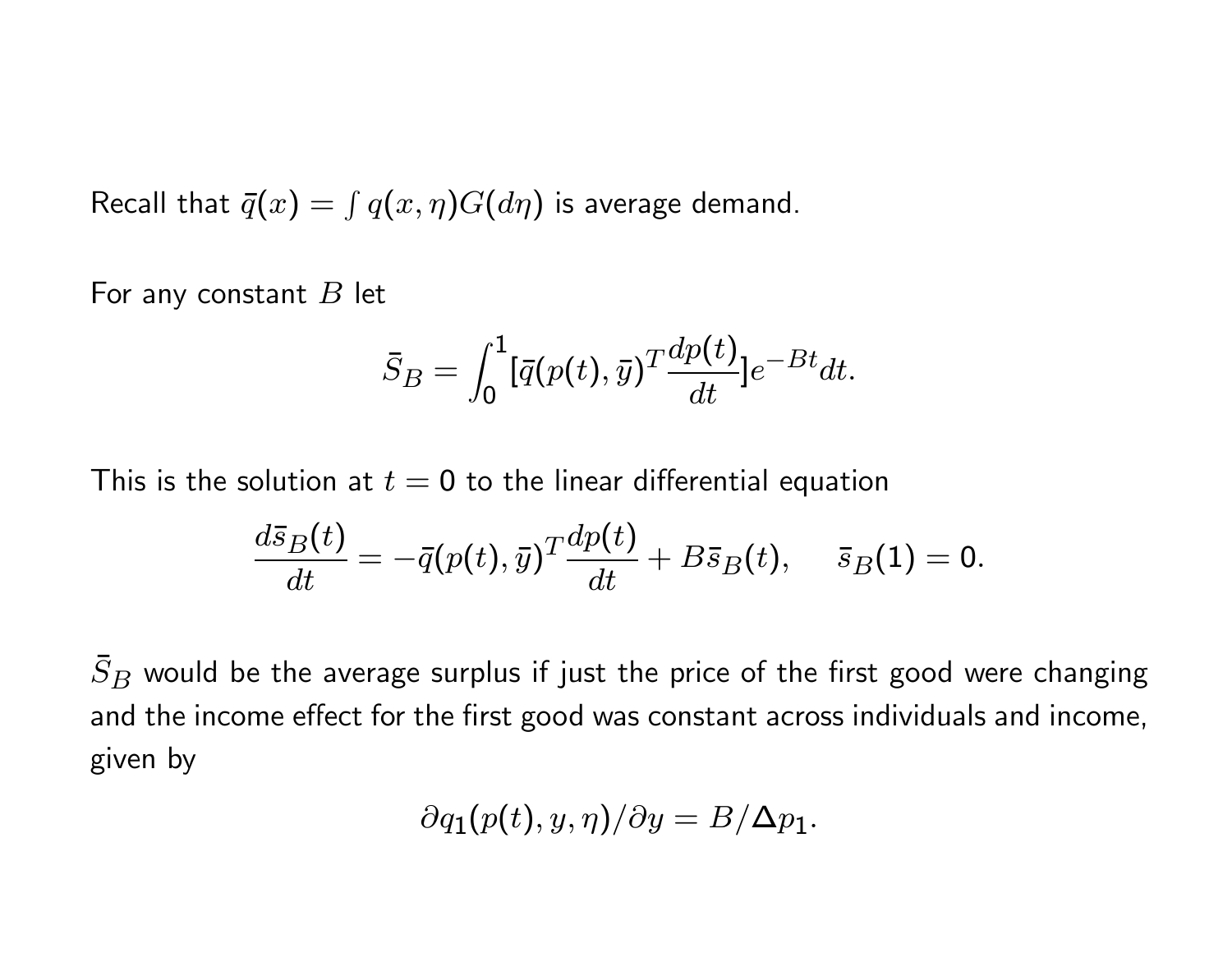If i)  $q(p(t), \bar{y} - s, \eta)^T dp(t)/dt \ge 0$  for  $s \in [0, S(\eta)],$  ii) there are constants  $\underline{B}$ and  $\overline{B}$  such that  $\underline{B}\leq [\partial q(x,\eta)/\partial y]^T\,dp(t)/dt\leq \overline{B}$  for all  $x\in \chi;$  iii) all prices in  $p(t)$  are bounded away from zero then

$$
\overline{S}_{\overline{B}} \leq \overline{S} \leq \overline{S}_{\underline{B}},
$$
  

$$
\overline{S}_{\overline{B}} - \overline{q}(p^1, \overline{y})^T \Delta p \leq \overline{D} \leq \overline{S}_{\underline{B}} - \overline{q}(p^1, \overline{y})^T \Delta p.
$$

Condition i) automatically satisfied when only the price of the first good is changing and  $p^1_1 > p^0_1.$ 

Surplus bounds hold under weaker conditions than bounded income <sup>e</sup>ffects.

The key ingredient for these average surplus bounds are bounds on the income effect  $[\partial q(x,\eta) / \partial y]^T\,dp(t)/dt.$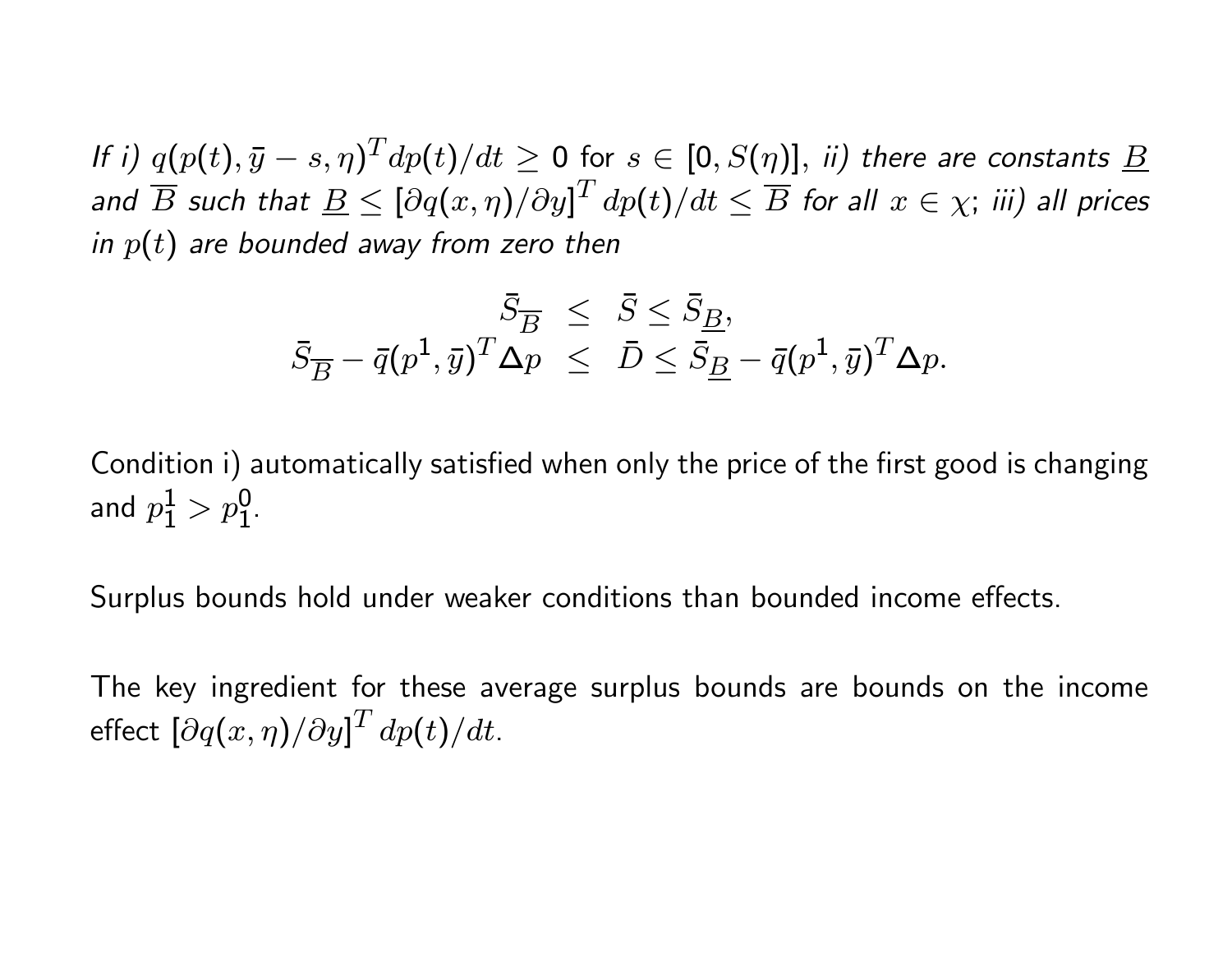Economics can deliver income <sup>e</sup>ffect bounds.

Focus on a price change in the first good, where  $\underline{B}$  and  $\overline{B}$  are bounds on  $\Delta p_1 \partial q_1(x,\eta)/\partial y$ and  $\Delta p_{1}>0.$ 

If  $q_1$  is a normal good then the income effect is nonnegative, so we can take  $\underline{B} = \textbf{0}.$ 

Then an upper bound for average equivalent variation and deadweight loss can be obtained from Marshallian surplus for average demand as

$$
\bar{S} \leq \bar{S}_M = \int_0^1 \left[ \bar{q}(p(t), \bar{y})^T dp(t) / dt \right] dt, \bar{D} \leq \bar{S}_M - \bar{q}(p^1, \bar{y})^T \Delta p.
$$

Upper bound on average deadweight loss could be useful for policy purposes.

Proceed with <sup>a</sup> tax if average public benefits (e.g. environmental benefits) exceed average deadweight loss and have separability conditions.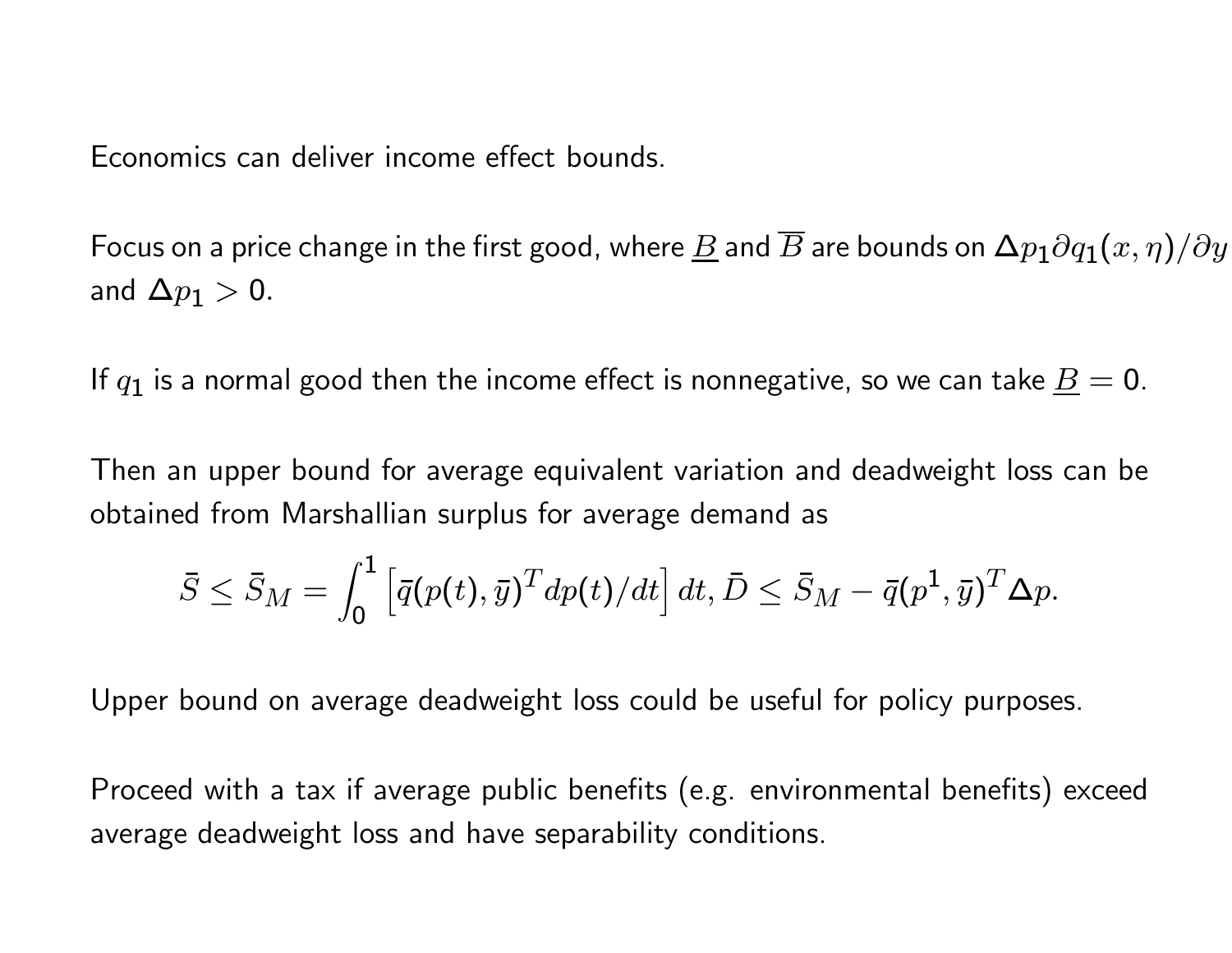Economics can also deliver upper bounds on income <sup>e</sup> ffects.

If no more than a fraction  $\pi$  of additional income is spent on  $q_1$  then  $\partial q_1(x,\eta)/\partial y \leq \pi/p_1 \leq \pi/p_1^0.$ 

Then  $\bar{B}=\Delta p_1\pi/p_1^0=\pi(p)$ 1  $\frac{1}{2} / p_1^0\! -\! 1)$  is upper bound on  $\left[ \partial q(x,\eta) / \partial y \right]^T dp(t)/dt.$ 

See gasoline demand application below for example.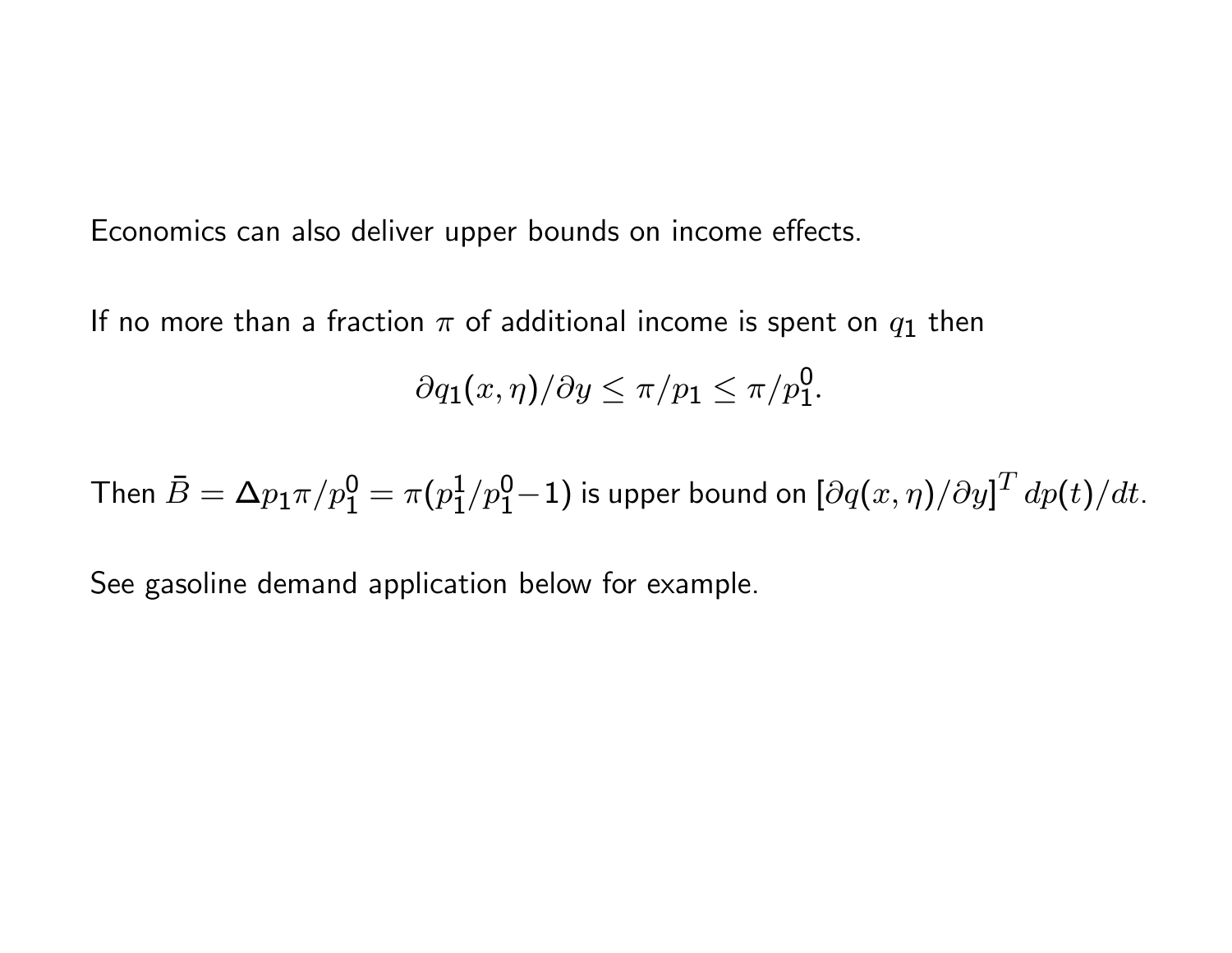Quantiles also provide information about income <sup>e</sup> ffects.

By Hoderlein and Mammen (2007),

$$
\frac{\partial Q_1(\tau|x)}{\partial y} = E\left[\frac{\partial q_1(x,\eta_i)}{\partial y}|q_1(x,\eta_i) = Q_1(\tau|x)\right] \le \bar{B}/\Delta p_1
$$

Upper bound must be larger than quantile income derivative.

Does not identify the bounds, because there is variation in income <sup>e</sup> ffect "left over" from quantile.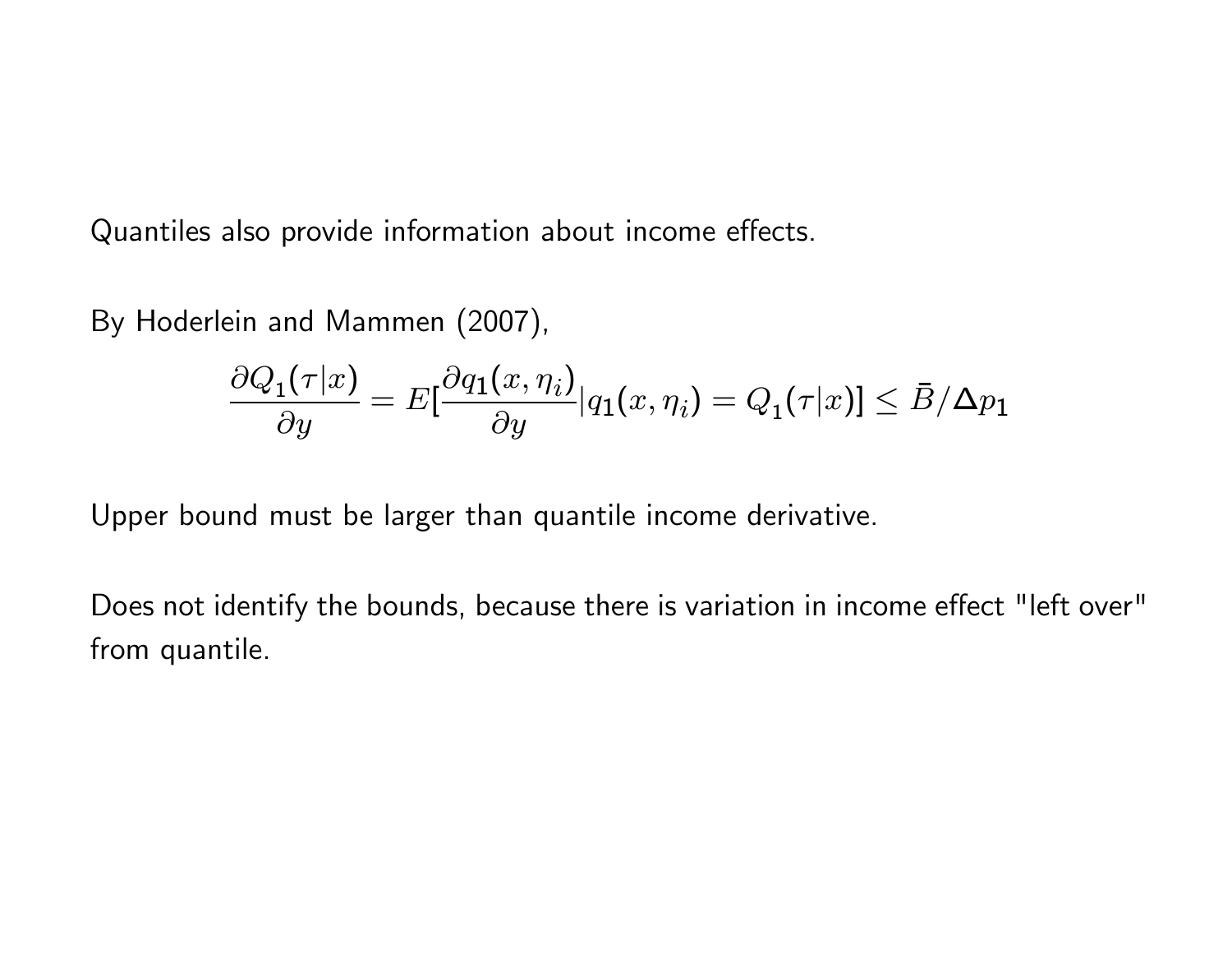The conditional quantile is also informative about the surplus bounds.

Let  $S$  $^\tau$  be the exact surplus obtained by treating  $Q_1(\tau|x)$  as if it were a demand function

 $S\,$  $^\tau$  is the solution  $s$  $^{\tau}(0)$  at  $t=0$  to the differential equation

$$
\frac{ds^{\tau}(t)}{dt}=-Q_{1}(\tau|p^{0}_{1}+t\Delta p_{1},\bar{p}_{2},\bar{y}-s^{\tau}(t))\Delta p_{1},\quad \ s^{\tau}\left(1\right)=0.
$$

With two goods and scalar heterogeneity, the average surplus would be  $\int_0^1 S^\tau d\tau.$ 

In general  $\int_0^1 S^\tau d\tau$  is between the surplus bounds,

$$
\bar{S}_{\overline{B}} \leq \int_0^1 S^\tau d\tau \leq \bar{S}_{\underline{B}}.
$$

Can be used to compare surplus bounds to quantile average surplus.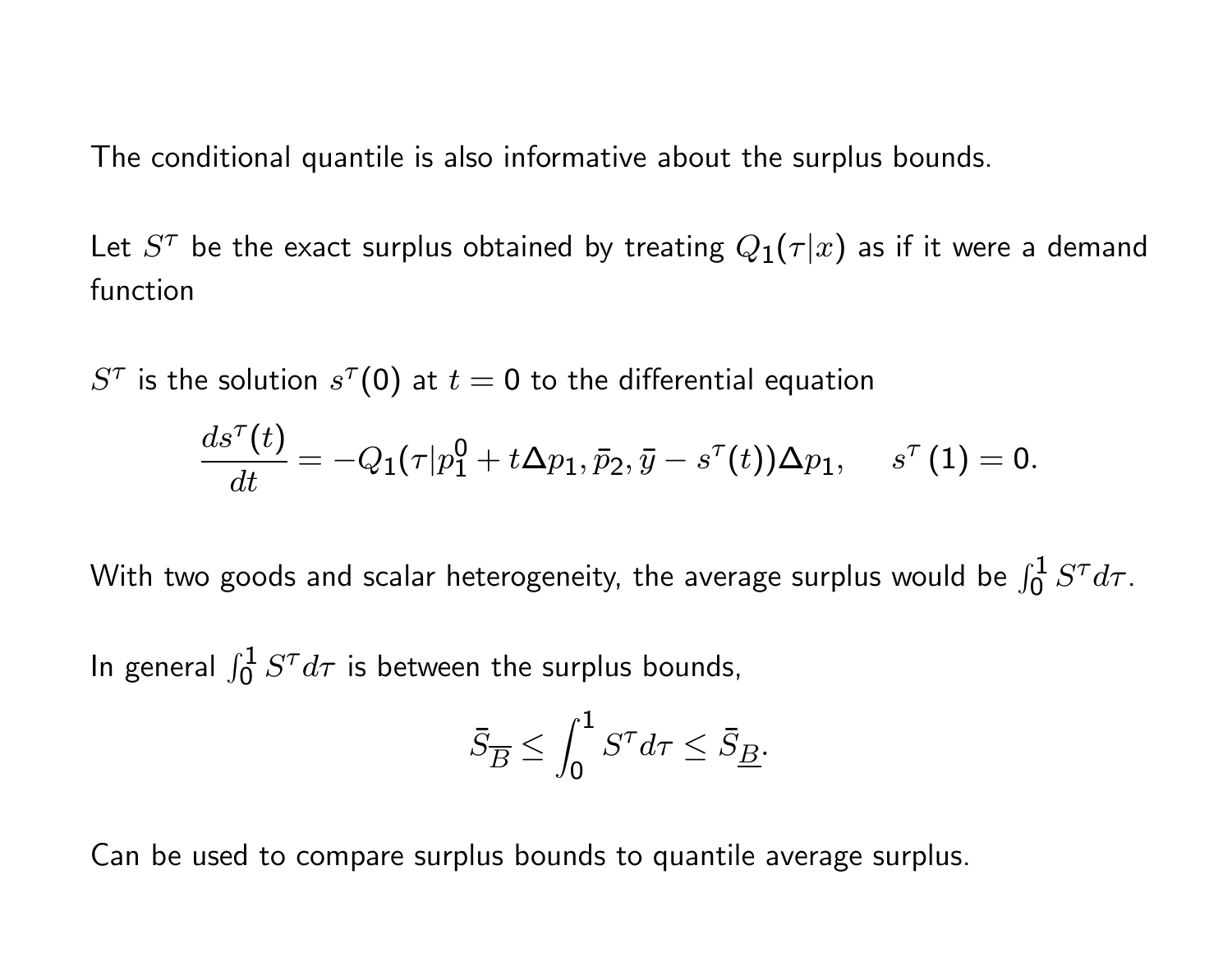Surplus bounds are relatively insensitive to income <sup>e</sup> ffect bounds when <sup>a</sup> small proportion of income is spent on the good.

Related to Hotelling (1938), that when expenditure is small approximate consumers surplus is typically close to actual consumers surplus.

Differentiating  $\bar{S}_B$  with respect to  $B$  to obtain

$$
\begin{array}{lcl} \bar y^{-1}\frac{\partial \bar S_B}{\partial B} &=& -\bar y^{-1}\int_0^1 [\bar q(p(t),\bar y)^Tdp(t)/dt]te^{-Bt}dt \\ & = & -\int_{p_1^0}^{p_1^1} [\bar q_1(p_1,\bar p_2,\bar y)p_1/\bar y](\frac{1-p_{10}/p_1}{\Delta p_1})\exp(-B\frac{p_1-p_1^0}{\Delta p_1})dp_1. \end{array}
$$

In this way the bounds are less sensitive to  $B$  when share  $\bar{q}_{1}(p_{1},\bar{p}_{2},\bar{y})p_{1}/\bar{y}$  of income spent on the first good is smaller.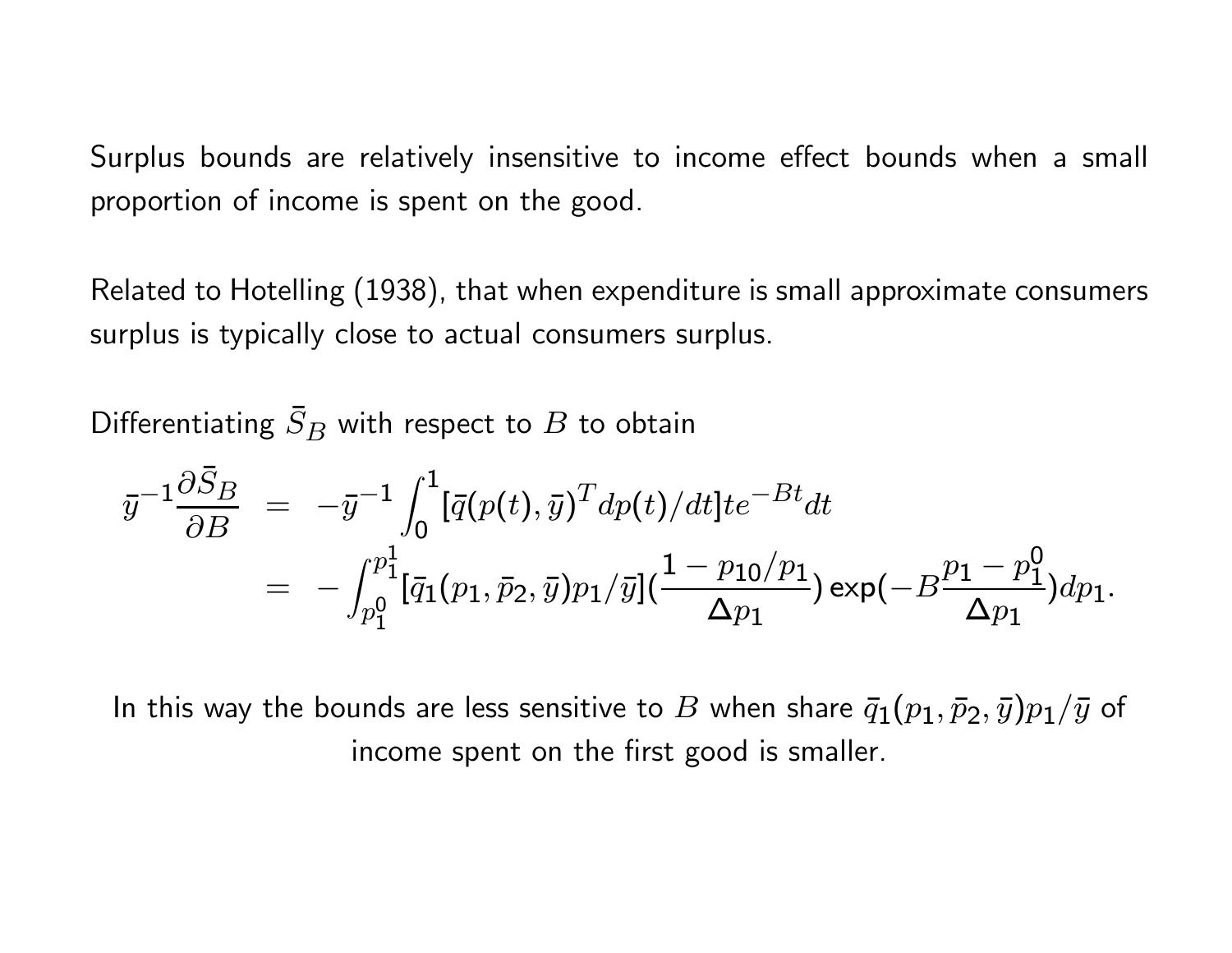### General Bounds with Two Goods

Average surplus bounds based just on utility maximization

Find supremum and in fimum of average surplus over approximation to the set of demand processes that are consistent with the distribution of demand.

We focus here on the two good case.

The approximation is based on <sup>a</sup> series expansion around the quantile demand.

Coefficients of the series terms have <sup>a</sup> discrete distribution.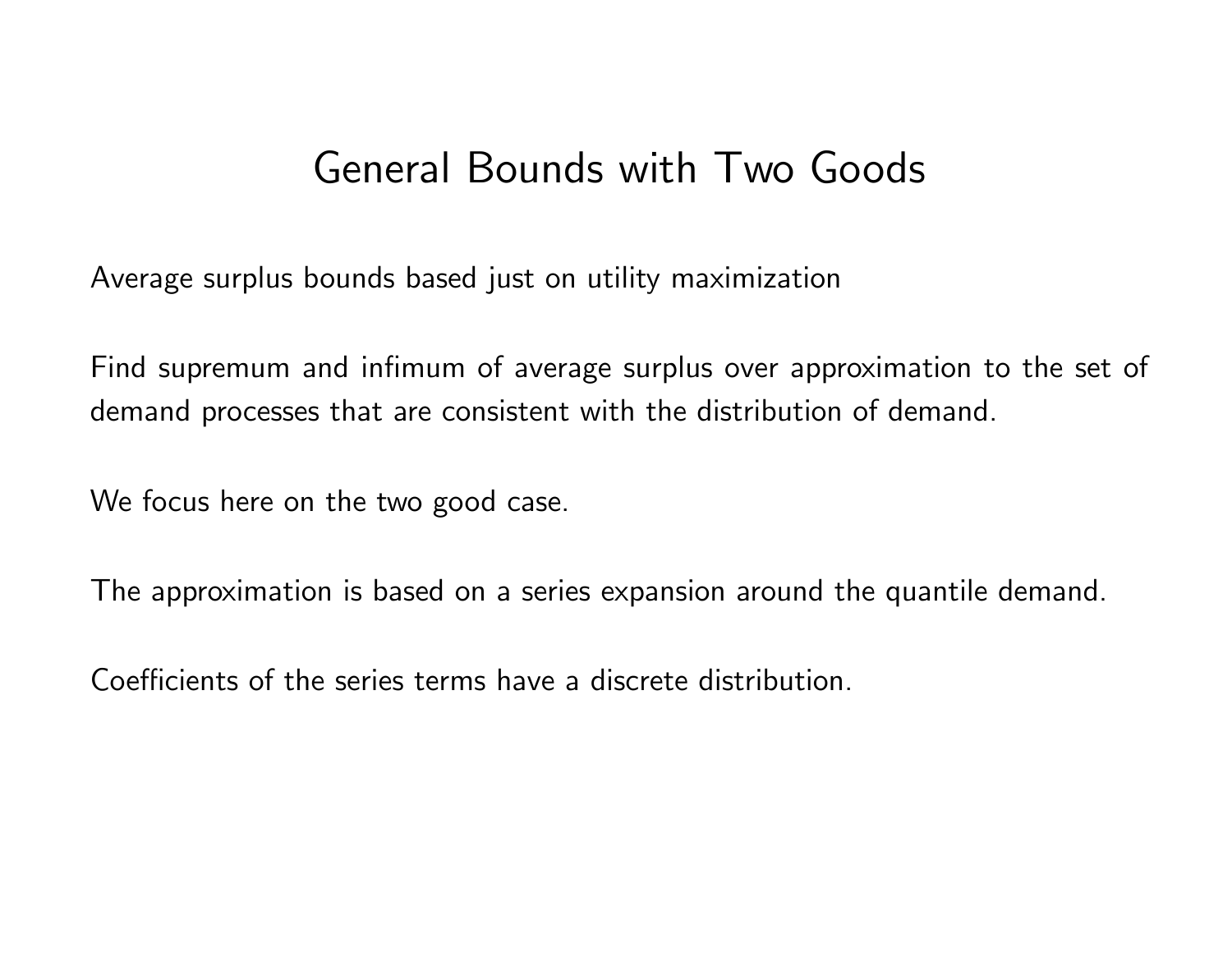Consider <sup>a</sup> demand process of the form

$$
\tilde{q}(x,\eta)=Q(\tilde{\eta}|x)+\sum_{j=1}^J \breve{\eta}_j m_j(x)
$$

where  $m_j(x)$ ,  $j=1,...,J$  are approximating functions,  $\widetilde{\eta} \sim U(0,1),$  and  $\breve{\eta} =$  $(\breve\eta_1,...,\breve\eta_J)^T$  has a discrete distribution with  $L$  points of support  $\{\breve\eta^1,...,\breve\eta^L\}$ } that is independent of  $\tilde{\eta}.$ 

Draw  $\breve{\eta}^\ell$  at random, keeping only those where  $\tilde{q}^\ell(x,\tilde{\eta})=Q(\tilde{\eta}|x){+}\sum_{j=1}^J\breve{\eta}^\ell_j m_j(x)$ satisfies the Slutzky condition over a grid of values for  $\tilde{\eta}$  and  $x.$ 

Let  $\rho_{\ell} = \mathsf{Pr}(\breve{\eta}_i = \breve{\eta}^{\ell})$ ) and  $F(r|x)=\,^{-1}$  $\left( r|x\right)$  be the CDF corresponding the quantile  $Q(\tau|x)$ . Integrating over  $\tilde{\eta}$  gives

$$
F(r|x,\tilde{q},\tilde{G})=\sum_{\ell=1}^L \rho_\ell F(r-\sum_{j=1}^J \breve{\eta}^\ell_j m_j(x)|x).
$$

Integrate over  $\widetilde{\eta}$  to smooth out the CDF.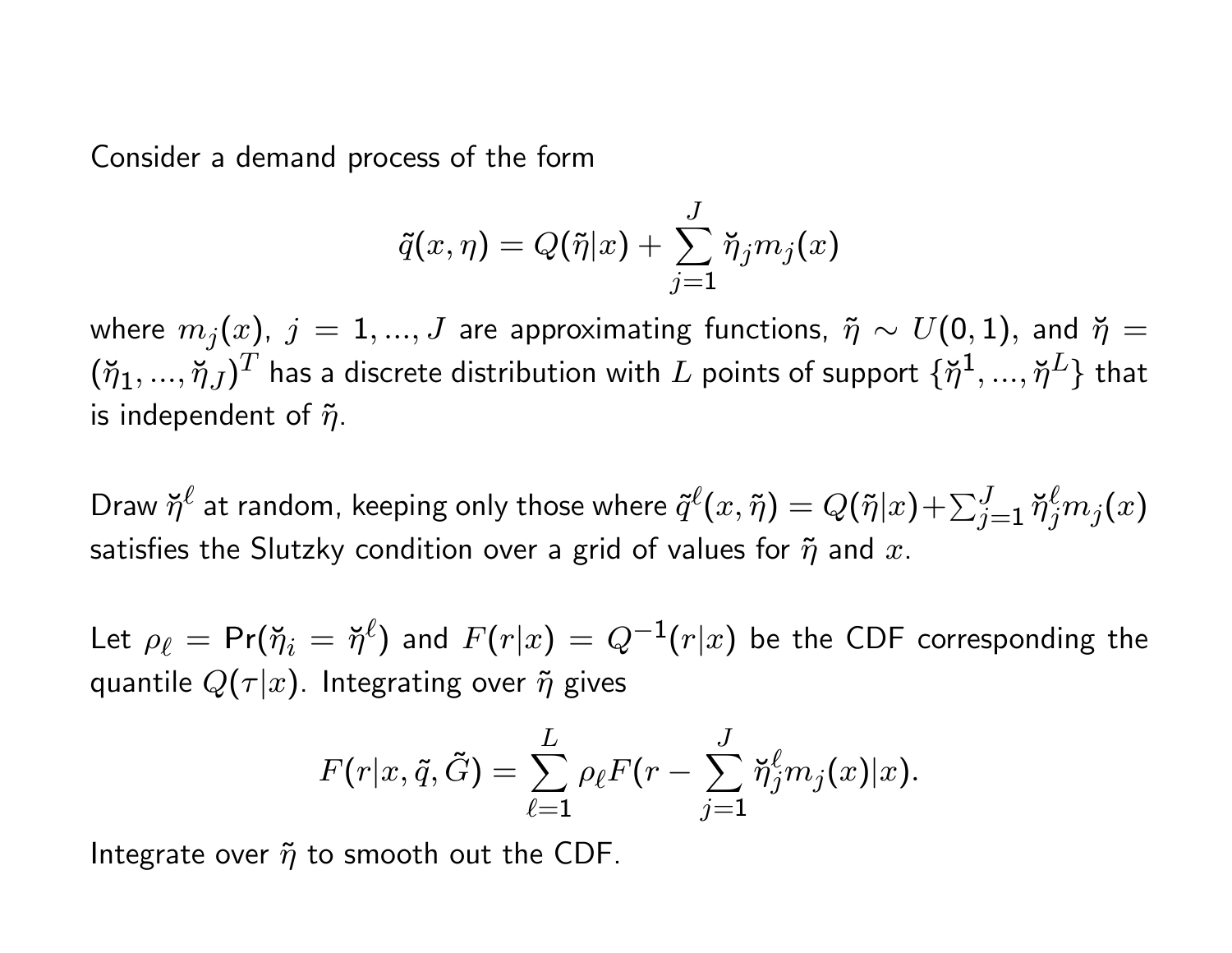Allow the mixture probabilities  $\rho_\ell$  to vary to find max and min of average surplus.

Look for the max and min average surplus subject to restrictions imposed by the data.

Let 
$$
\tilde{S}^{\ell}(\tilde{\eta})
$$
 be the surplus for  $\tilde{q}^{\ell}(x, \tilde{\eta}) = Q(\tilde{\eta}|x) + \sum_{j=1}^{J} \tilde{\eta}_j^{\ell} m_j(x)$ .

Let  $S$  $\bar{\mathsf{s}}^\ell =$  $\tilde{h} = \int_0^1 \tilde{S}^\ell(\tilde{\eta}) d\tilde{\eta}$ , where this integral is approximated using a grid of  $\tilde{\eta}$  values.

Here  $S$  $\bar{S}^\ell$  is the average surplus for the demand model with  $\breve{\eta}=\breve{\eta}^\ell.$ 

The average surplus for the demand model where  $\mathsf{Pr}(\breve{\eta} \ = \ \breve{\eta}^\ell) \ = \ \rho_\ell$  and  $\widetilde{\eta}$  is distributed independently of  $\breve{\eta}$  is

$$
\sum_{\ell=1}^L \rho_\ell \bar{S}_\ell
$$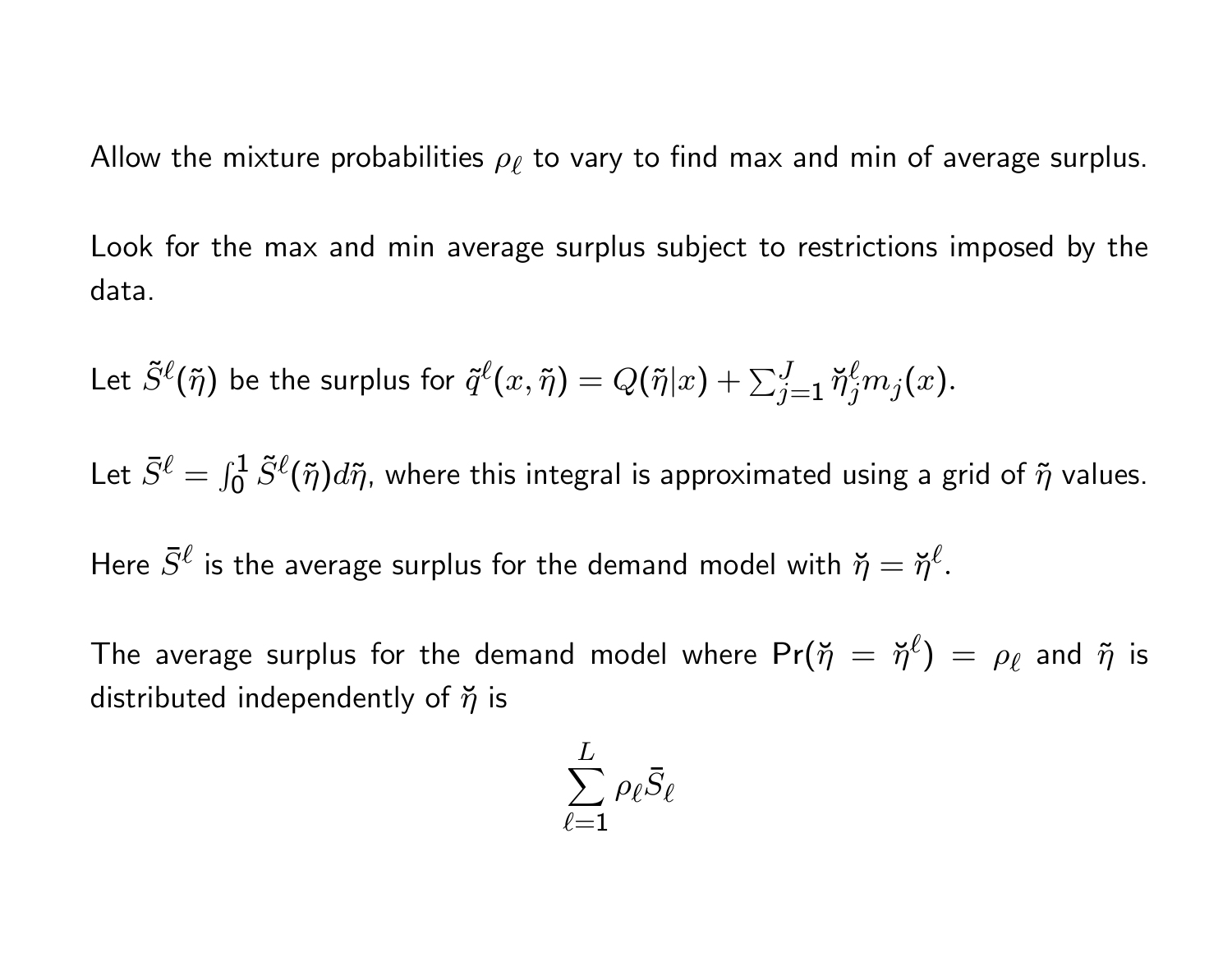Approximate upper bound for surplus solves the linear program

$$
\begin{array}{l} \displaystyle \max_{\rho_1,\ldots,\rho_L} \;\; \sum_{\ell=1}^L \rho_\ell \bar{S}_\ell \\[1ex] \text{s.t.} \;\; F(r_m|x_m) \;\; = \;\; \sum_{\ell=1}^L \rho_\ell F(r_m - \sum_{j=1}^J \eta_j^\ell m_j(x_m) | x_m), \\[1ex] (r_m,x_m) \;\; \in \;\; \mathsf \Gamma, \rho_\ell \geq \mathsf 0, \sum_{\ell=1}^L \rho_\ell = \mathsf 1, \end{array}
$$

where Γ is <sup>a</sup> grid where the distribution constraints are imposed.

Use the same grid for  $x$  as when checking to make sure that model with  $\breve{\eta}^\ell$  satisfies the Slutzky conditions.

This is <sup>a</sup> linear program so computation is straightforward.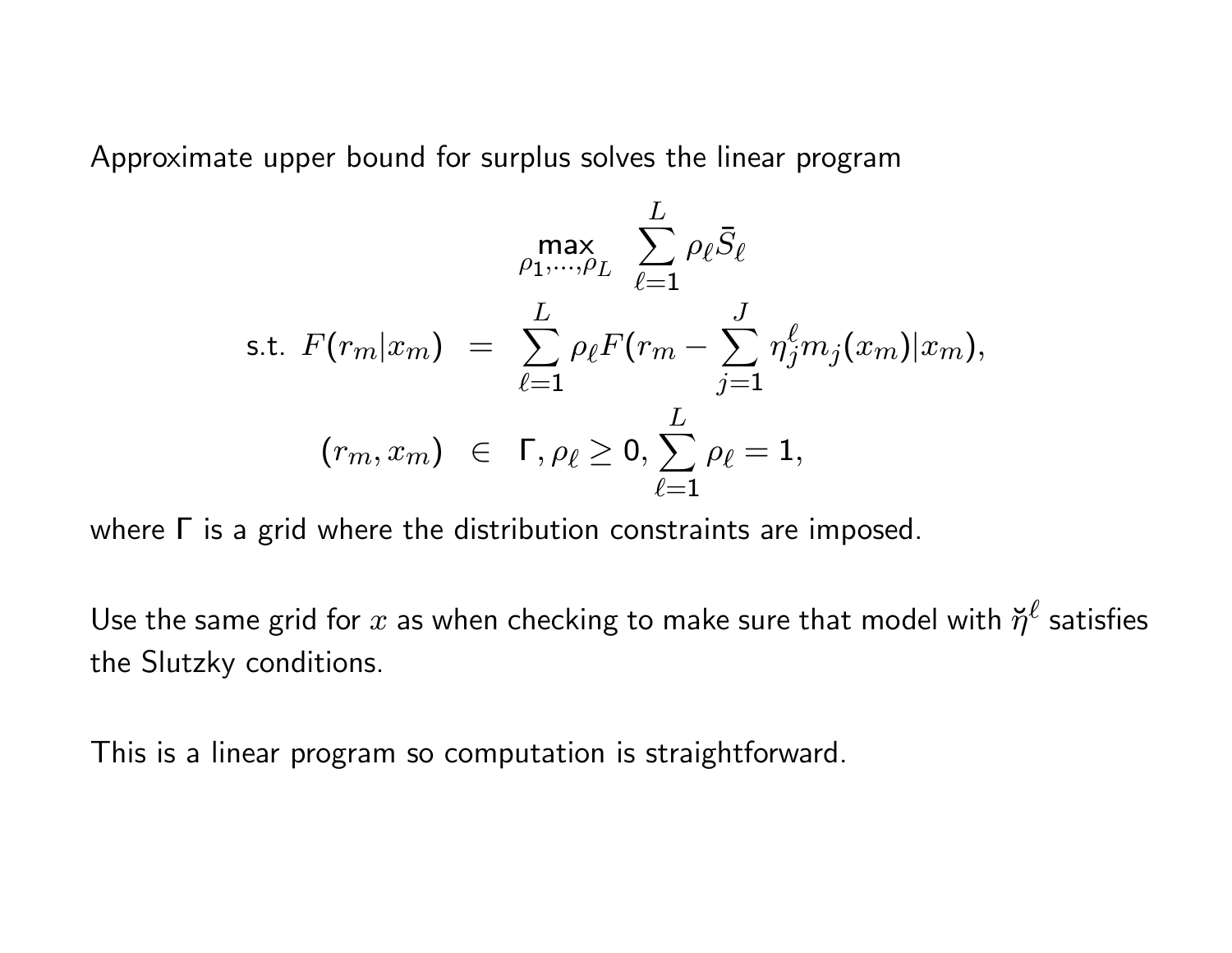As for other estimators of partially identi fied objects (e.g. Manski and Tamer, 2002), it may be important to include some slackness in the constraints.

Do this by requiring that constraints be approximately satis fied.

Solve instead

$$
\max_{\rho_1,\ldots,\rho_L}\sum_{\ell=1}^L \rho_\ell \bar{S}_\ell \quad \text{ s.t. }
$$

$$
\sum_{(r_m,x_m)\in \mathsf{\Gamma}}[F(r_m|x_m)-\sum_{\ell=1}^L \rho_\ell F(r_m-\sum_{j=1}^J \eta_j^\ell m_j(x_m)|x_m)]^2\leq \varepsilon,
$$

$$
\rho_\ell \geq 0, \sum_{\ell=1}^L \rho_\ell = 1.
$$

for some  $\varepsilon>0.$   $\varepsilon$  is a slackness variable.

This is <sup>a</sup> quadratic program that is also relatively easy to compute.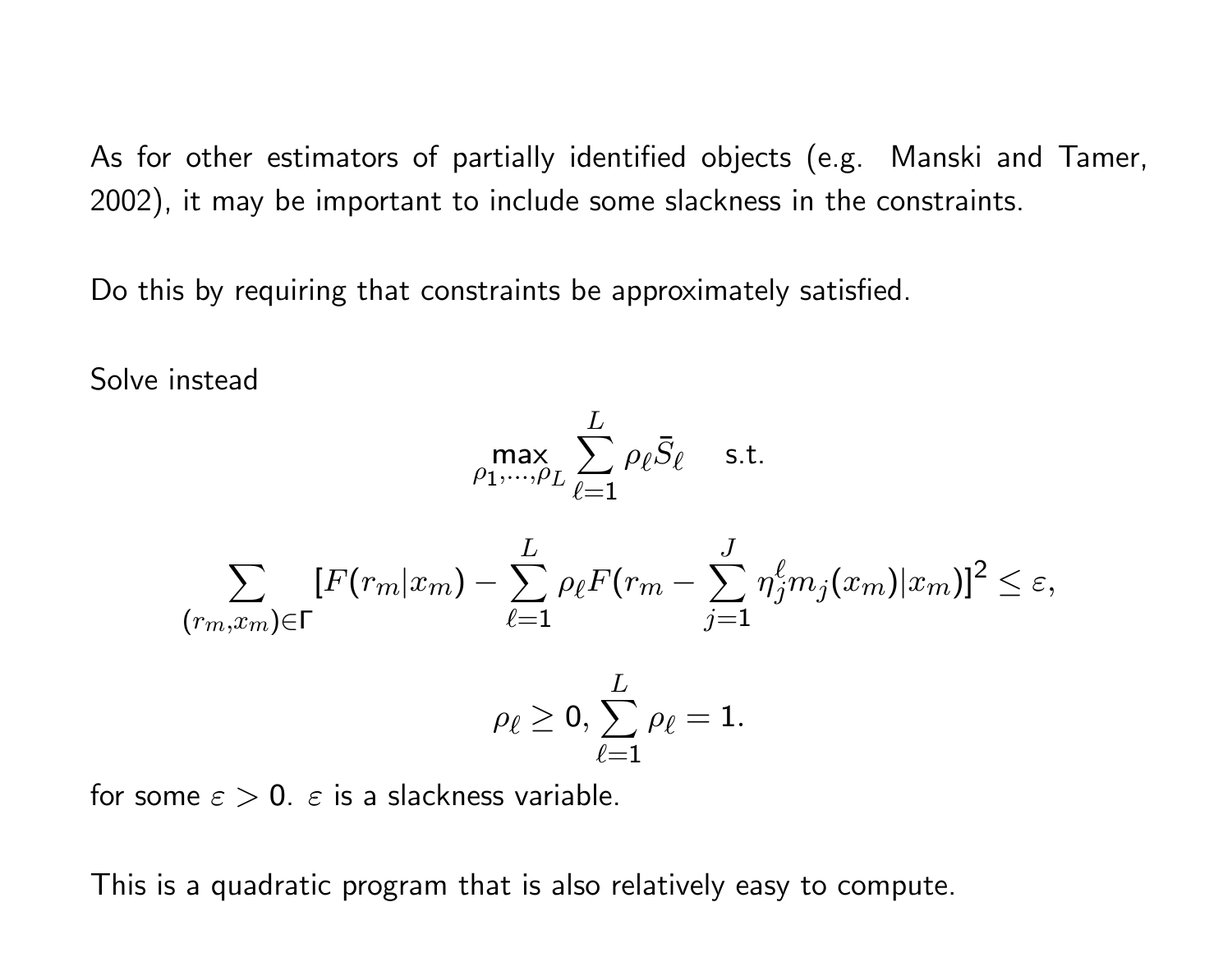Approximation to true bounds depends on large  $J$  and  $L.$ 

The choice of  $J$  and  $L$  and inference are beyond scope of paper.

Bounds of interest even for fixed  $J.$ 

As long as  $\breve{\eta}^\ell\,=\,0$  for some  $\ell$  the average quantile surplus will be between the bounds, so that the bounds give <sup>a</sup> measure of how much average surplus can vary away from the quantile surplus.

Can compare the general bounds to those based on income <sup>e</sup> ffects.

Width of bounds increase with  $J\!,$  so if they are wider than bounds based on income e ffects then we can be assured that using income <sup>e</sup> ffects produces narrower bounds.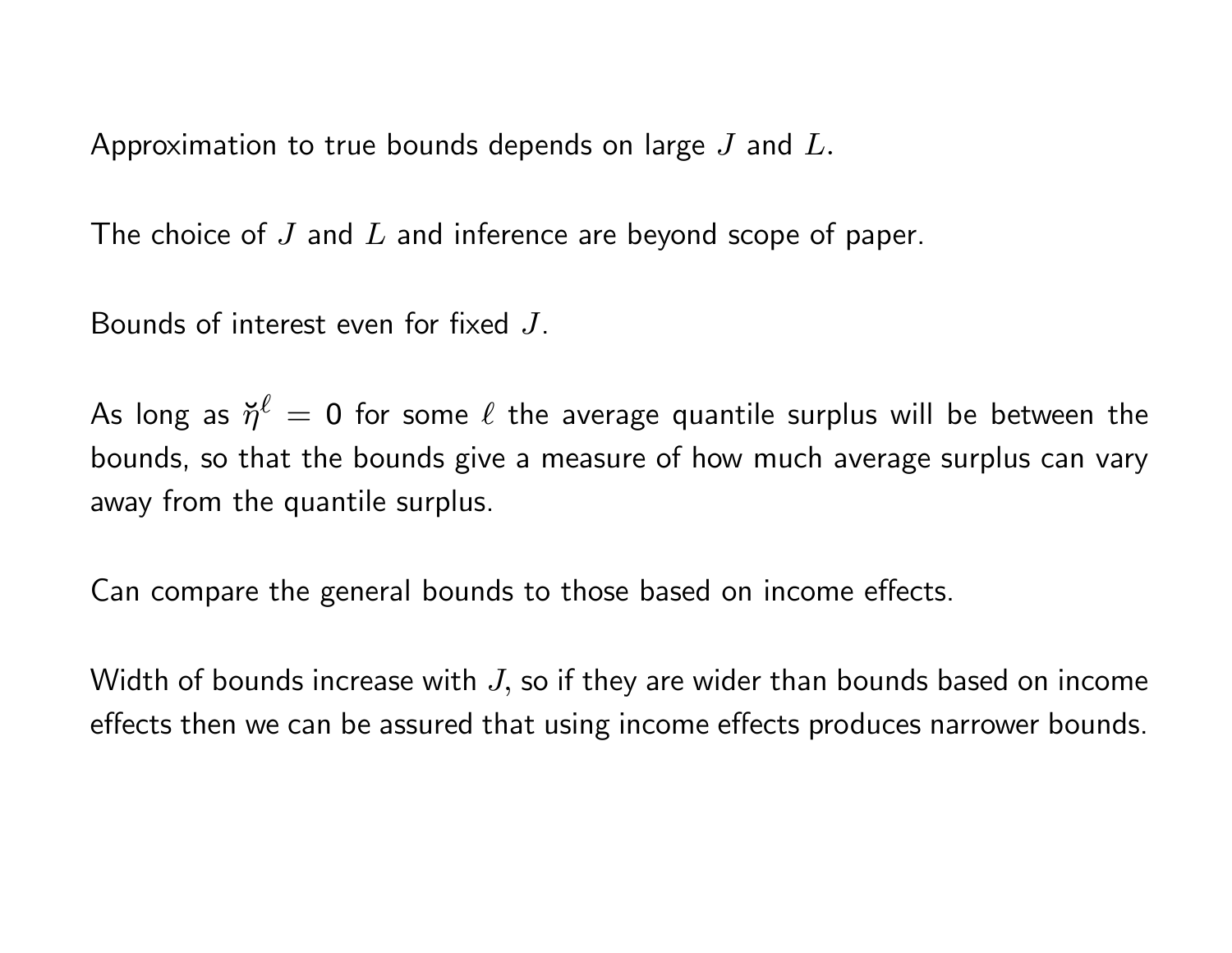This series approximation empirically implements the random utility model.

Idea is that

$$
\tilde{q}(x,\eta)=Q(\tilde{\eta}|x)+\sum_{j=1}^J\breve{\eta}_j m_j(x),
$$

can approximate any demand process for large enough  $J$  and sufficiently many support points for  $\breve{\eta}$ .

Based on approximation that is uniform over sets of functions with bounded derivatives for fixed  $J$ , as  $\breve{\eta}$  varies.

Di ffers from Kitamura and Stoye (2012) where revealed stochastic preference inequalities are imposed.

Here we impose the Slutzky conditions on <sup>a</sup> grid and then interpolate between points using <sup>a</sup> series approximation.

This approach relies on and exploits smoothness in underlying demand functions.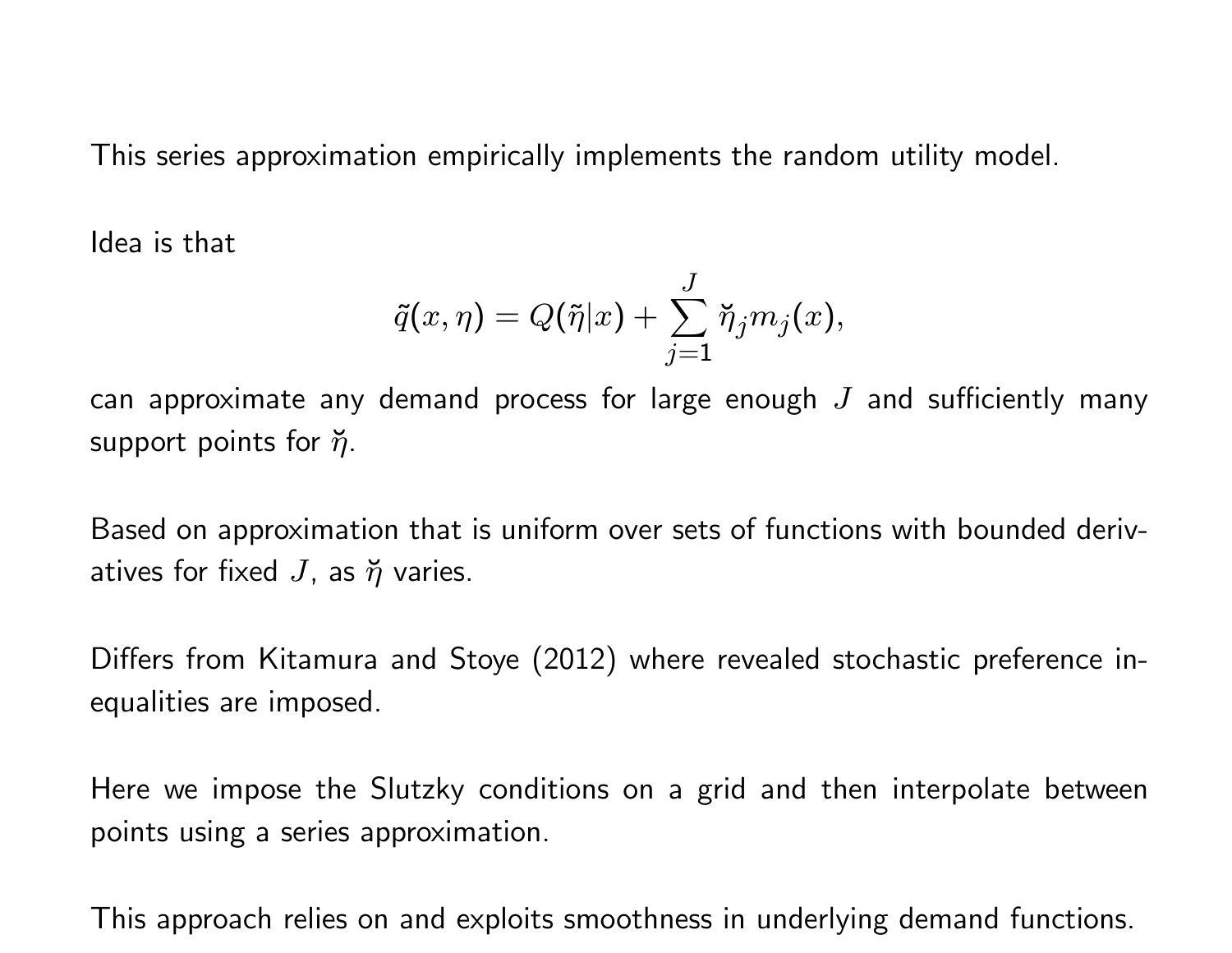## Empirical Application

Previous results use average and distribution of demand for fixed price and income.

These are identified when prices and income in the data are independent of preferences.

That is, when the data are  $(q_i, x_i)$ ,  $(i = 1, ..., n)$  with  $q_i = q_0(x_i, \eta_i)$  and  $x_i$  and  $\eta_i$  are statistically independent.

### Then

$$
E[q_i|x_i = x] = \bar{q}_0(x), \Pr(q_i \le r|x_i = x) = F(r|x, q_0, G_0).
$$

Average demand is the conditional expectation of quantity  $q_i$  conditional on  $x_i = x_{\cdot}$ 

Similarly the distribution of demand is conditional CDF of  $q_i$  given  $x_i=x.$ 

The conditional expectation of quantity, and not some other function of quantity like the log, is special.

 $E[q_i | x_i = x]$  equals the average demand, which is used for bounds.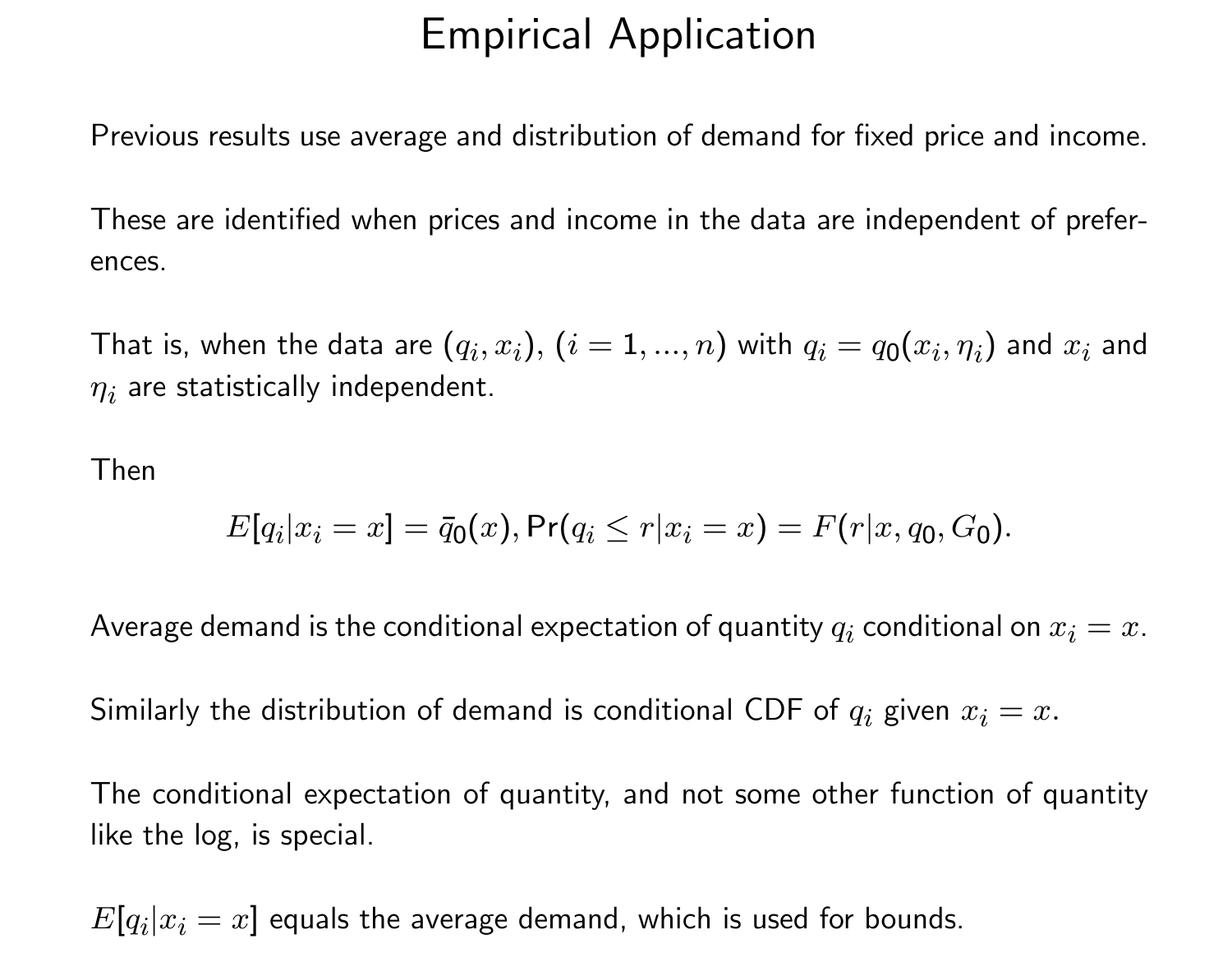$E[q_i | x_i = x]$  could be estimated by nonparametric regression; see gasoline demand application.

Or semiparametric or parametric when there are many prices (goods).

Independence of  $\eta_i$  and  $x_i$  encompasses statistical version of preferences not varying with prices.

Also individual is small relative to the market and observations come from different markets.

Independence of income and preferences can be <sup>a</sup> concern with dynamic consumption.

Is an important starting point; commonly imposed in gasoline demand applications.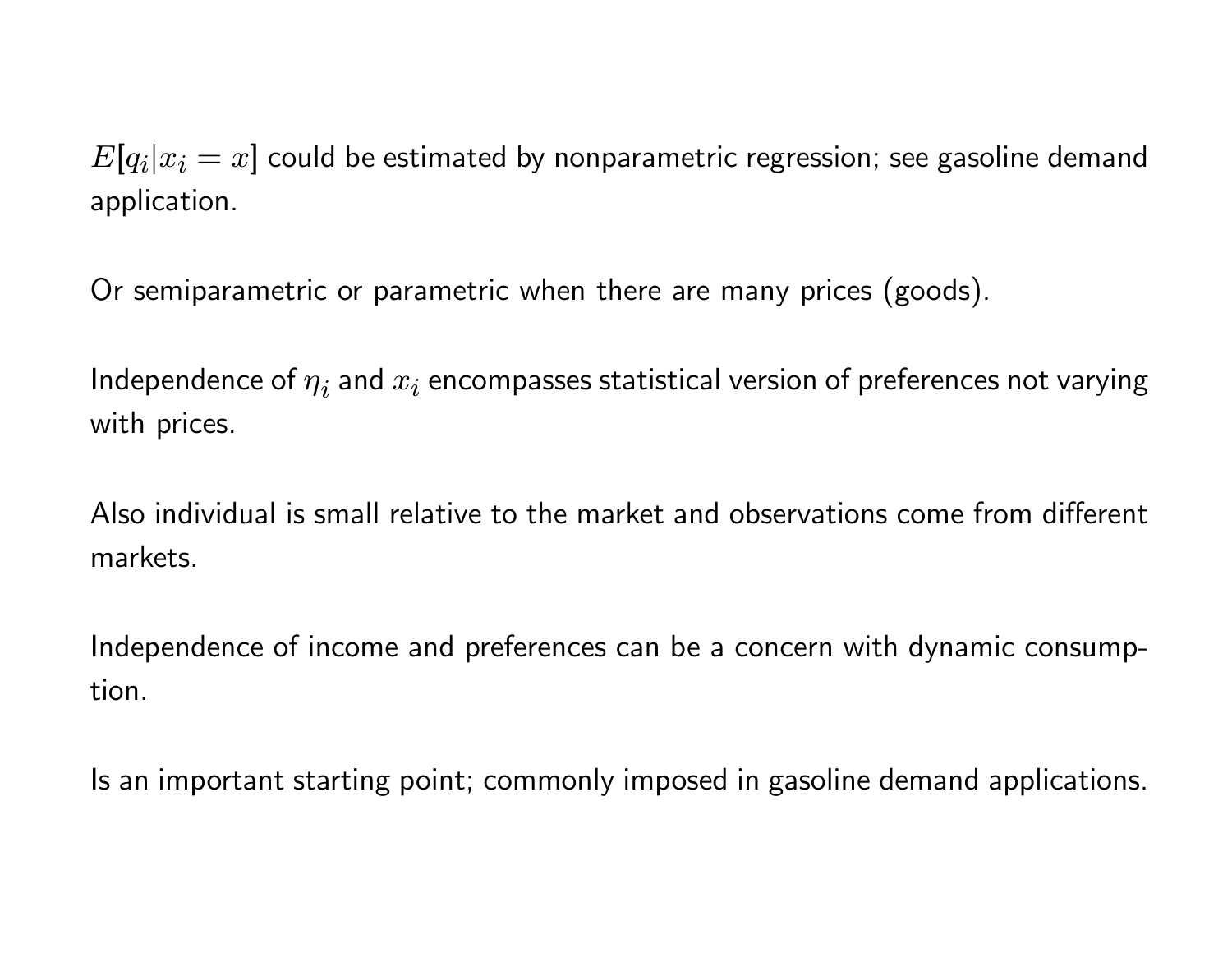Can allow for covariates.

Index specification where  $w$  are covariates,  $v ( w, \delta )$  affects utility, with  $\eta_{\textit{i}}$  and  $(x_i^T, w_i^T)^T$  are independent.

For example  $w$  could be demographic variables representing observed components of the utility.

The demand function  $q_0 ( x, v ( w, \delta_0) , \eta )$  depends on the index  $v ( w, \delta_0).$ 

Average demand is then

$$
\overline{q}_0(x, v(w, \delta_0)) = \int q_0(x, v(w, \delta_0), \eta) G(d\eta) = E[q_i | x_i = x, v(w_i, \delta_0) = v]
$$
  
This is a partial index regression of quantity  $q_i$  on  $x_i$  and  $v(w_i, \delta)$ .

Similar approaches are common in demand analysis.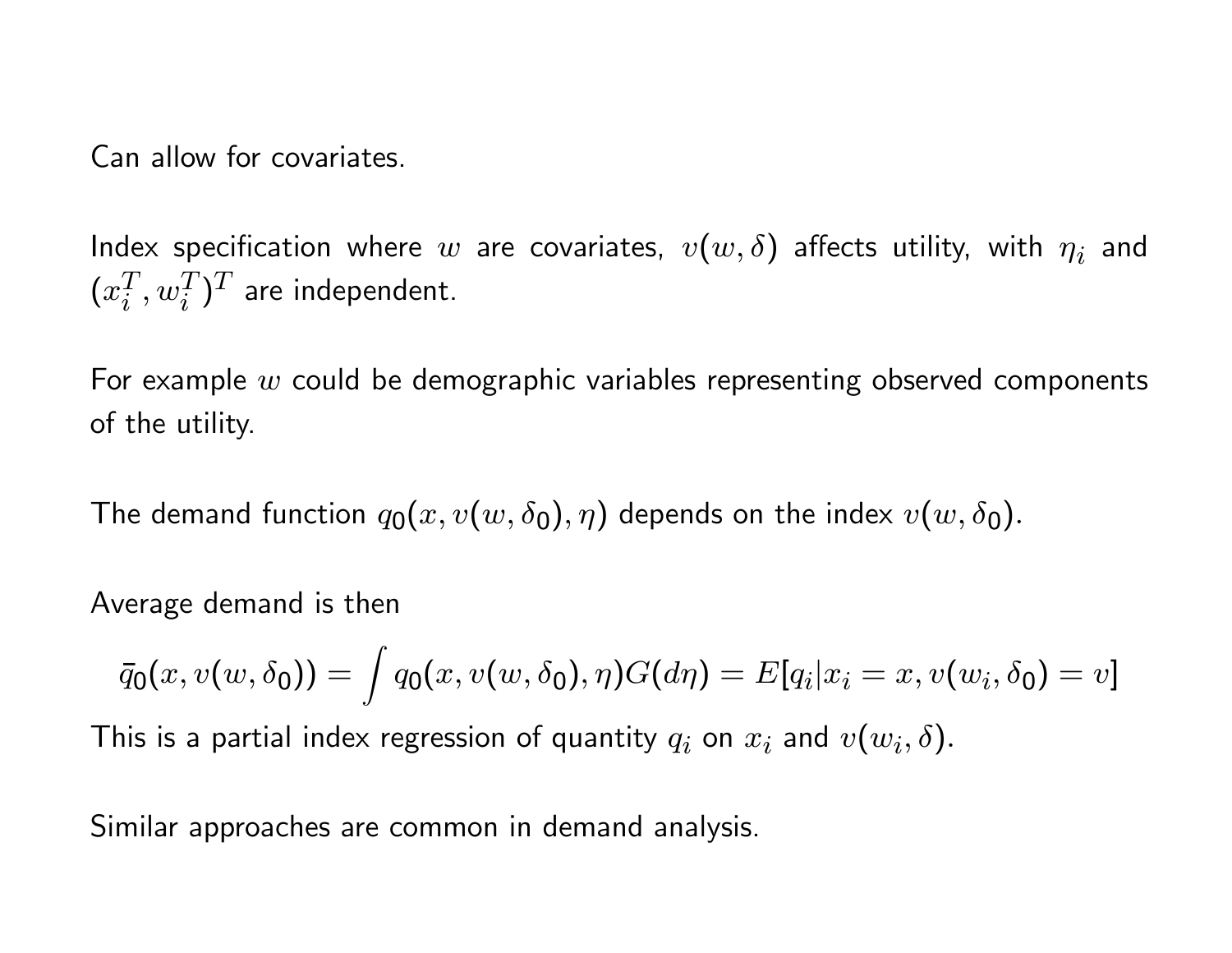Endogeneity can be allowed with an estimable control variable  $\xi$ .

Assume  $x_i$  and  $\eta_i$  are independent conditional on  $\xi_i$  and the conditional support of  $\xi_i$  given  $x_i$  equals the marginal support of  $\xi_i.$ 

In that case it follows as in Blundell and Powell (2003) and Imbens and Newey (2009) that

$$
\int E[q_i|x_i = x, \xi_i = \xi] F_{\xi}(d\xi) = \overline{q}_0(x),
$$
  

$$
\int \Pr(q_i \leq r | x_i = x, \xi_i = \xi) F_{\xi}(d\xi) = F(r | x, q_0, G_0),
$$

Conditions for existence of <sup>a</sup> control variable are quite strong, see Blundell and Matzkin (2014).

This approach does allow some forms of endogeneity.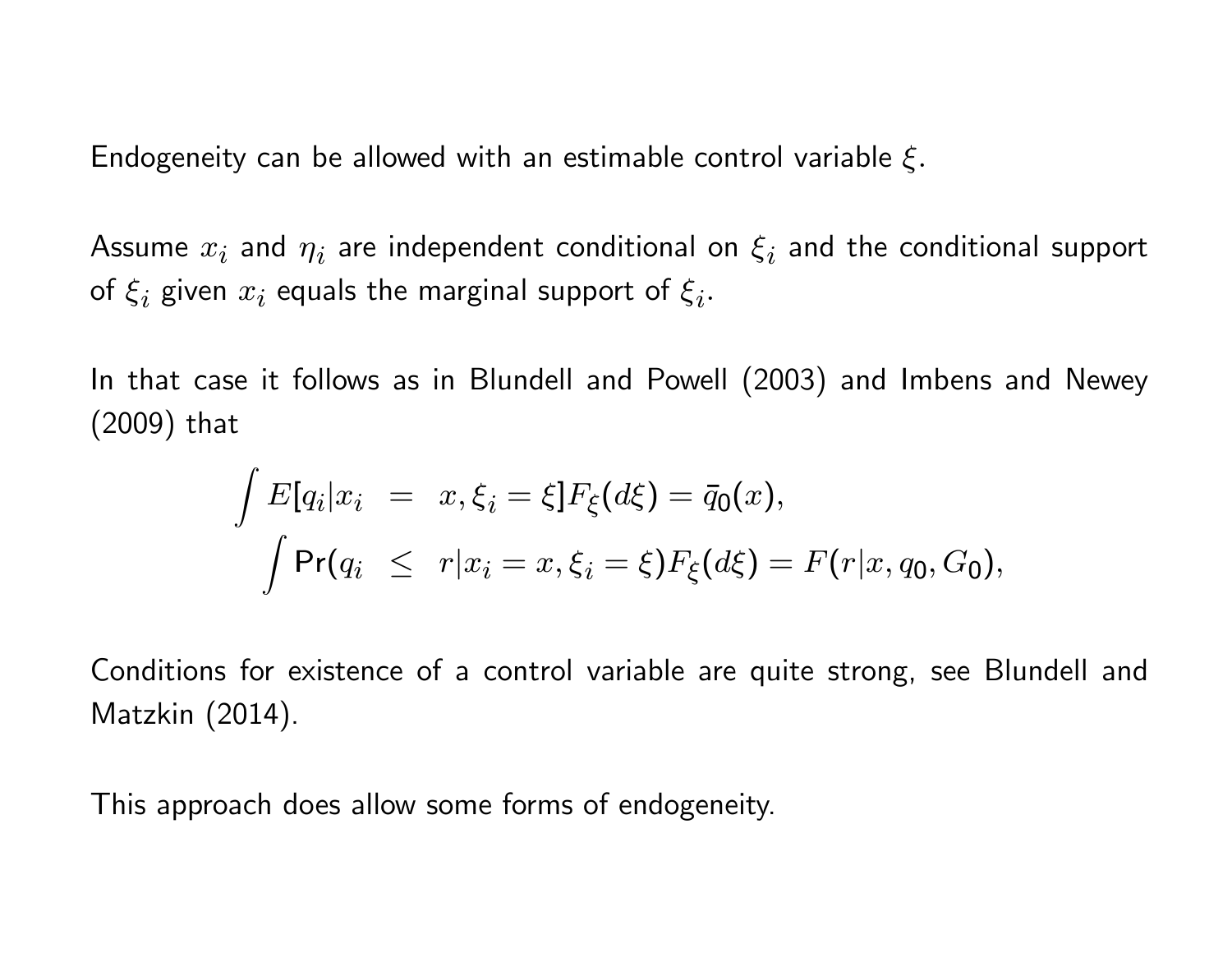## Gasoline Demand

Data similar to Blundell, Horowitz, and Parey (2013).

From 2001 U.S. National Household Transportation Survey (NHTS).

Conducted every 5-8 years by Federal Highway Administration.

Nationally representative repeated cross-section.

24-hour travel behavior of randomly-selected households

Includes detailed trip data and household characteristics (income, age,

```
number of drivers, etc.).
```
restrict data to households with 1-2 gasoline-powered cars, vans, SUVs, pickup trucks.

Only households with positive miles driven, use daily consumption, monthly state prices, annual income, drop Alaska and Hawaii.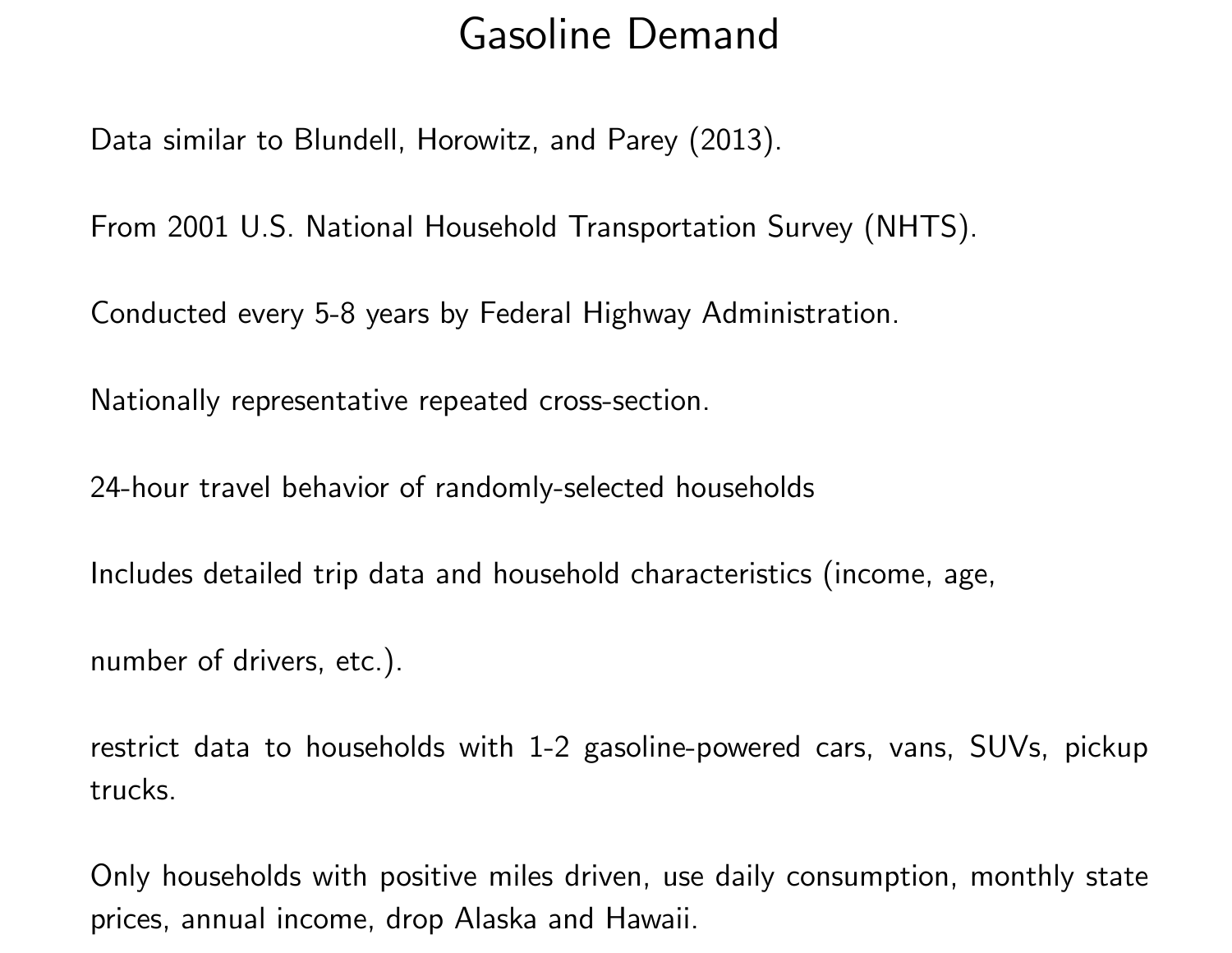Use up to <sup>a</sup> 4th degree polynomial in logs with covariates

$$
\widehat{\overline{q}(x,w)} = \sum_{j,k,\ell=1}^4 \widehat{\beta}_{j,k,\ell} (\ln p)^j (\ln y)^k (v(w,\widehat{\delta}))^{\ell}
$$

Assume preference independent of  $p, y, w$ .

Also use control function for gasoline price using state tax rates as instruments and also distance of the state from the Gulf of Mexico, as in Blundell, Horowitz and Parey (2012).

Use the estimated residuals from this first stage  $\hat{\xi}_i$  to include in fourth order multivariate series regression,

$$
E[\widehat{q_i|x,w,\xi}]=\sum_{j,k,\ell,m=1}^4\tilde\beta_{j,k,\ell}(\ln p)^j(\ln y)^k(w'\delta)^\ell(\hat\xi)^m
$$

Plug in  $\hat{\xi}_i$  and average over them to get  $\widehat{\bar q(x,w)}.$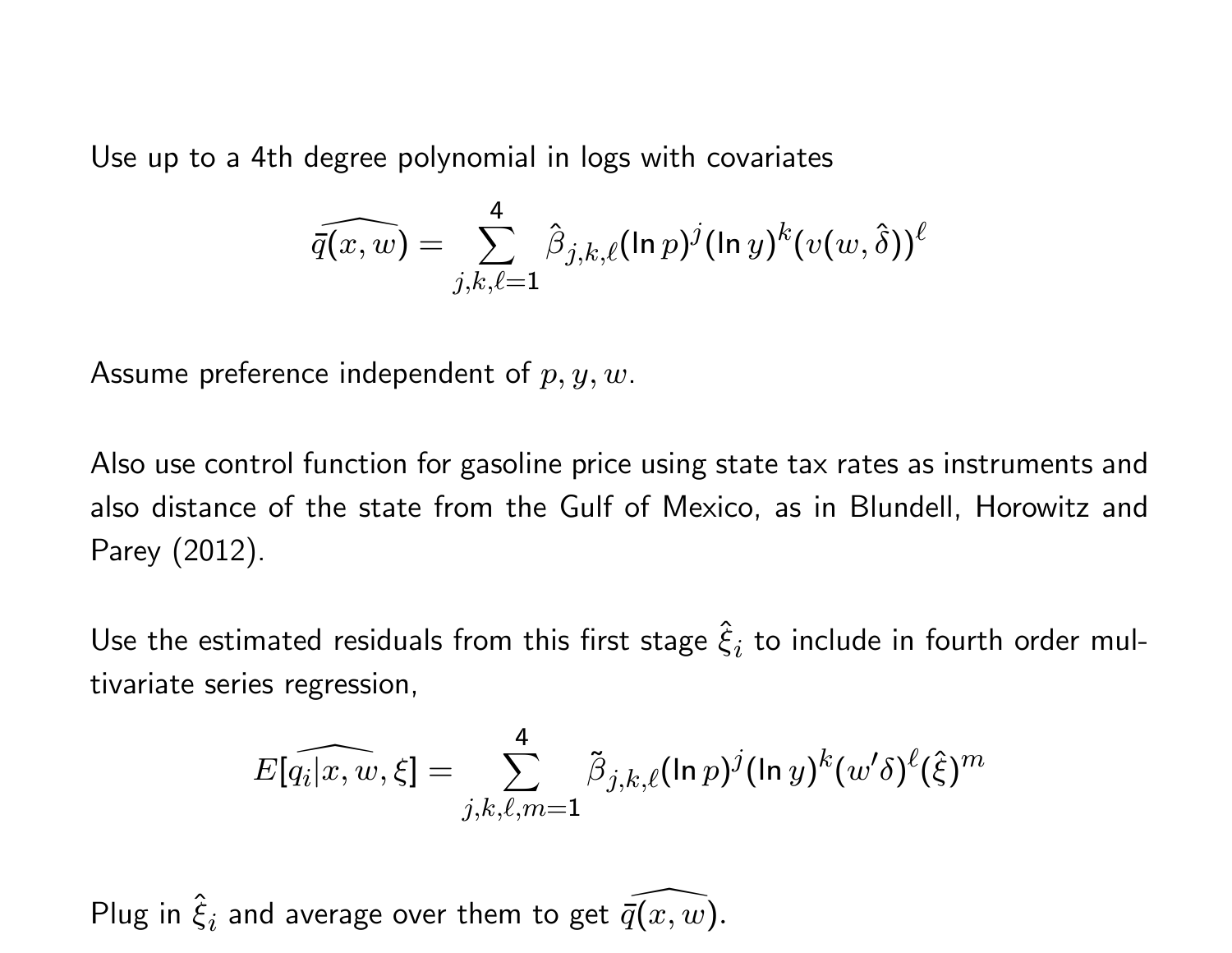To set bounds on income effects, assume gasoline is a normal good, so  $\underline{B}=0.$ 

To set upper bound on income effect we estimate  $Q(\tau|x)$  using local linear quantile regression evaluated at median price and income.

We find that  $\partial \hat{Q}$  $(\tau|xmed)/\partial y$  is increasing in  $\tau.$ 

Take  $B$  $\bar B = .0197 = 20 \times \partial \hat Q$  $(.9|xmed)/\partial y.$ 

This income <sup>e</sup>ffect is very large, corresponding to more than two cents of every additional dollar of income being spent on gasoline.

Confident all have smaller income <sup>e</sup>ffect.

Estimate linear, varying coefficients demand get average income effect of .000726

Get standard deviation of the income effect, is .00241.

Here .0197 would be extremely large relative to the distribution of income <sup>e</sup>ffects.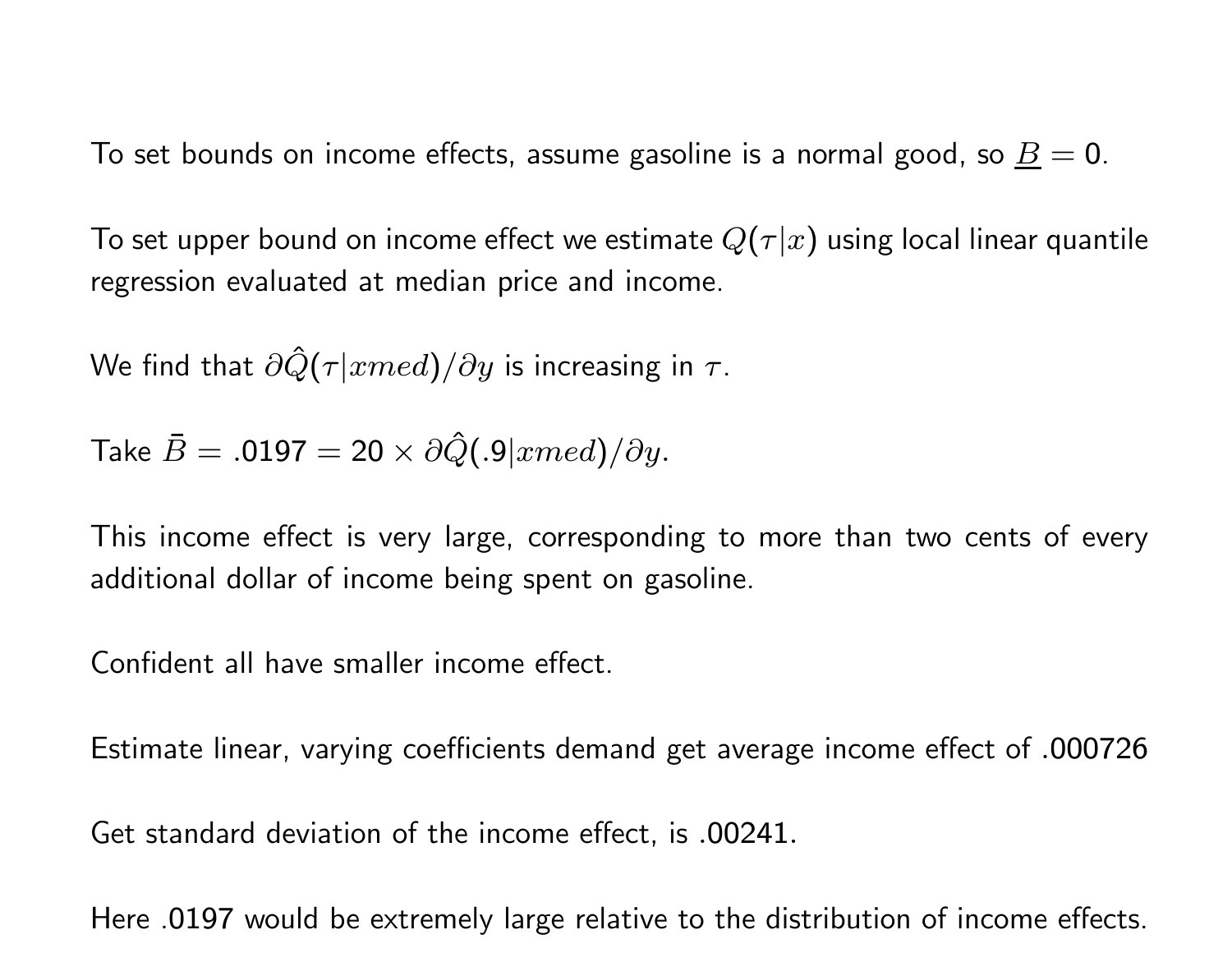Estimated conditional quantile of log quantity conditional on log price and income.

Used cubic approximation in log price and log quantity for all quantiles, following preliminary fit of median.

Estimated  $\,$  .01, .02,  $\,$ .., .99 quantiles subject to Slutzky inequality (in logs).

Imposed Slutzky on grid of 81 price and income points, <sup>a</sup> randomly selected point in <sup>a</sup> grid of empirical support.

 $J$  corresponds to cubic in logs.

Set  $L=1000.$ 

This is the number of support points for the coe fficient vector in the deviation from the quantile, drawn randomly, each satisfying Slutzky conditions.

Also try redrawing these to see if the  $\eta$  values effects results.

Grid of  $r$  values for constraints is 5 values at unconditional quantiles.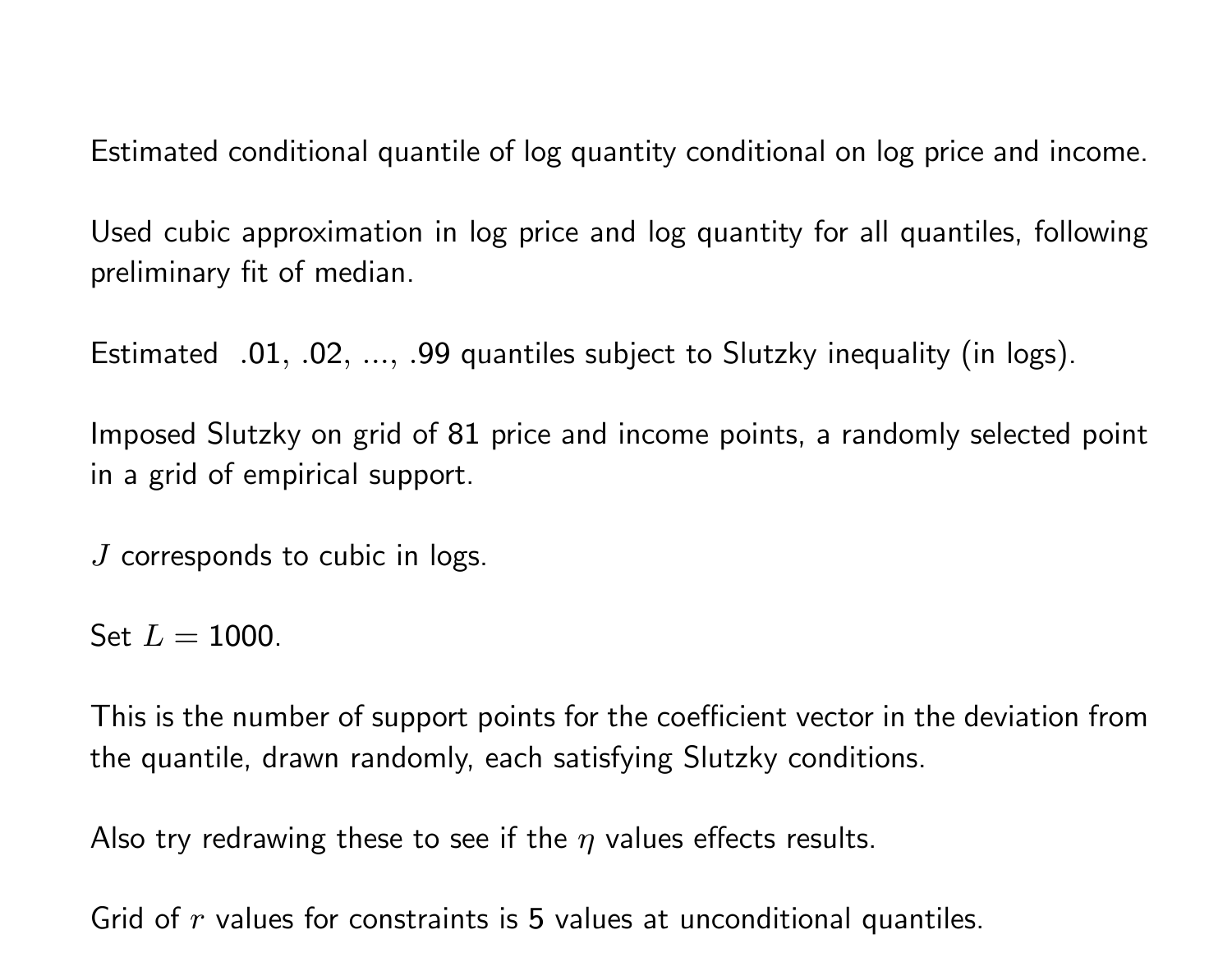Base CDF on estimated conditional quantiles  $\hat{Q}_q(.01|x),...,\hat{Q}_q(.99|x).$ 

Use as our estimated CDF

$$
\hat{F}(r|x) = 99^{-1}\sum_{k=1}\Phi(\frac{r - \hat{Q}_q(\tau_k|x)}{.01})
$$

Here  $\varepsilon$  is the squared deviation of constraint from zero, across all constraints.

We maximize and minimize the average surplus, subject to the sum the squared deviation of the left hand and right side of the constraints being less than  $\varepsilon$ .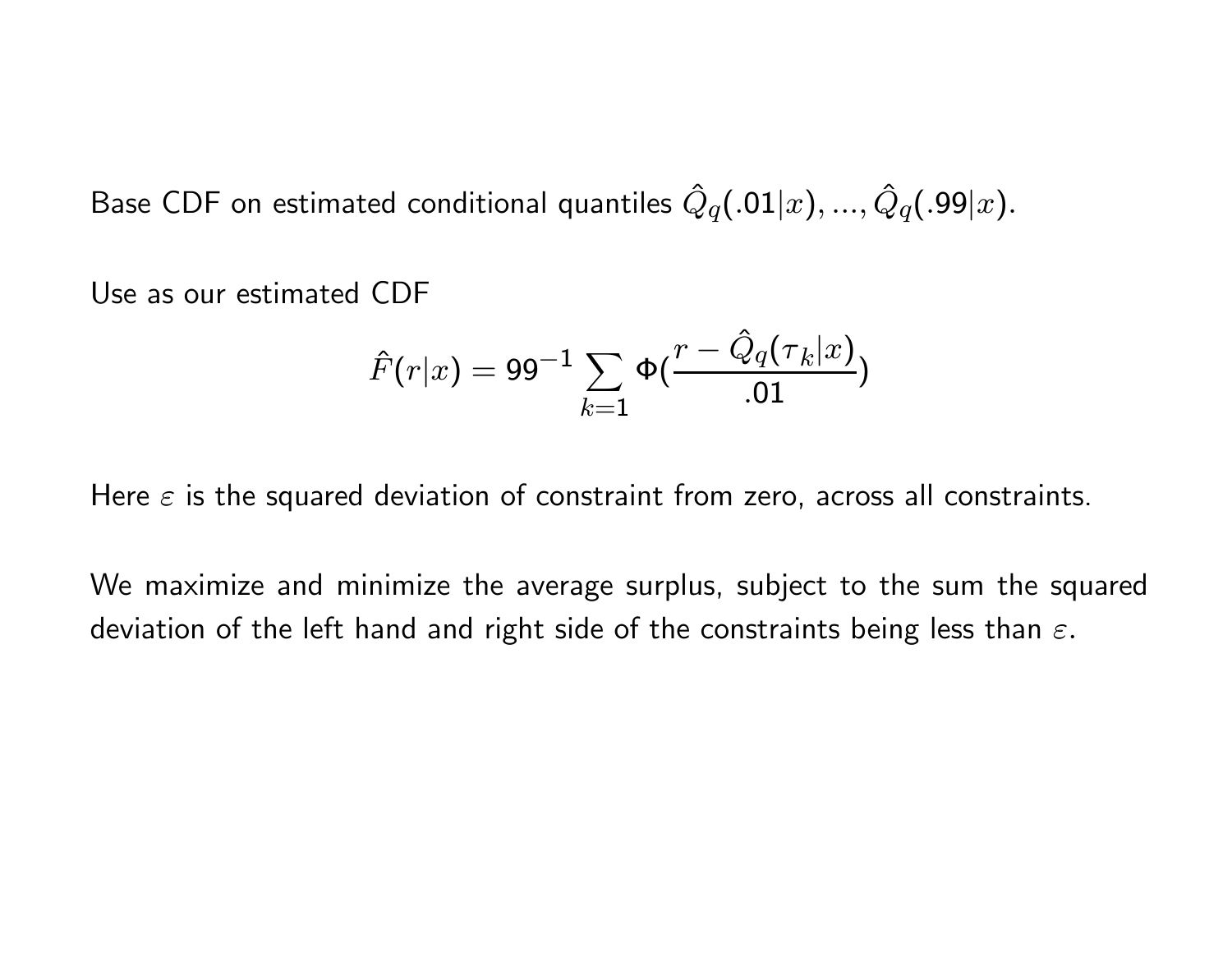

Notes: Demand estimated from 3rd order series regression evaluated at median income.



Figure 2. Estimated Demand: Control Function

Notes: Demand estimated from 3rd order power series control function regression evaluated at median income.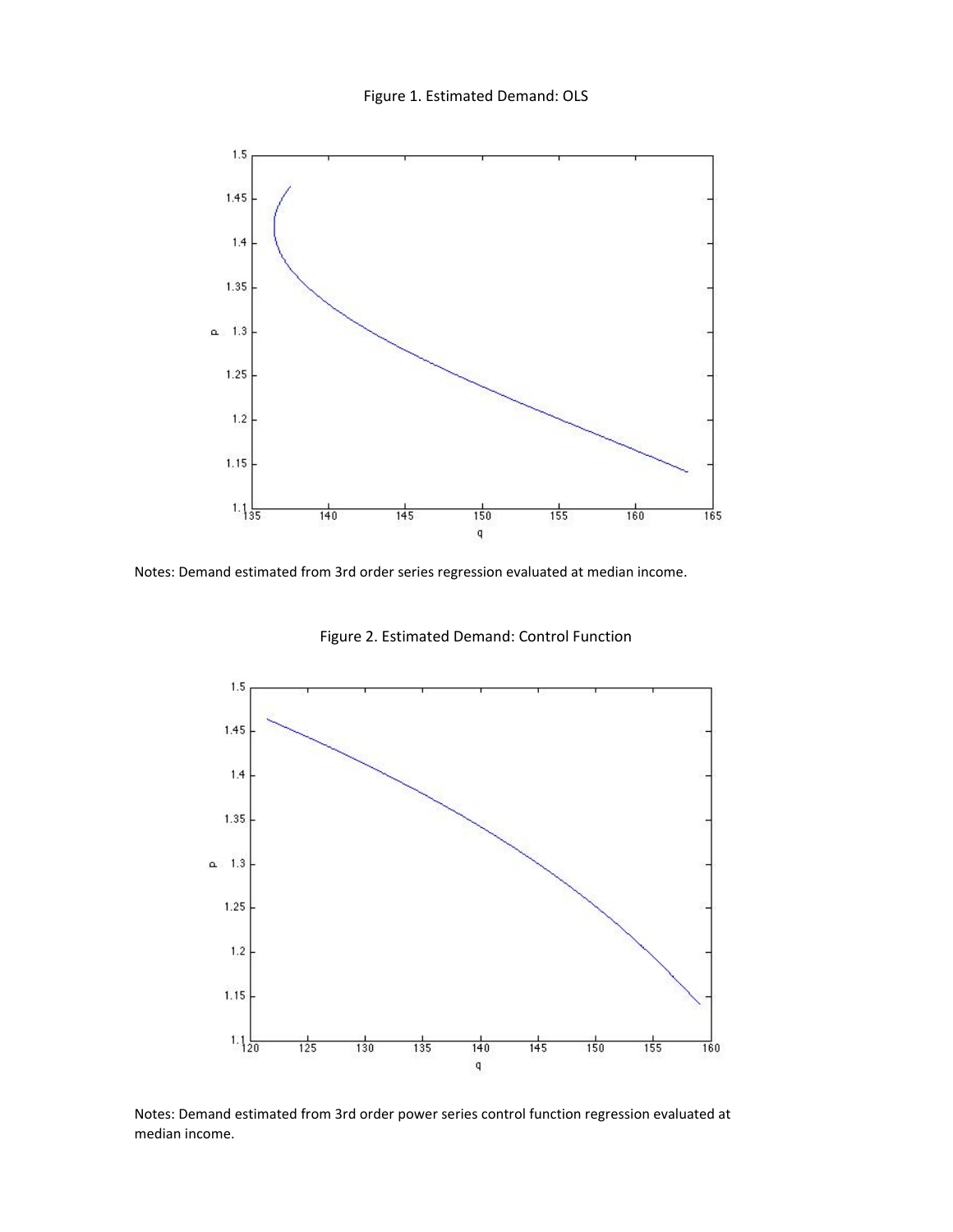### Figure 3. Equivalent Variation Bounds



Notes: Graph shows change in equivalent variation for a price increase from p to \$1.40, evaluated at upper and lower bounds of income derivative and at median income and estimated from 3rd order power series control function estimated demand.

Figure 4. Deadweight Loss Bounds



Notes: Graph shows change in deadweight loss for a price increase from p to \$1.40, evaluated at upper and lower bounds of income derivative and at median income and estimated from 3rd order power series control function estimated demand.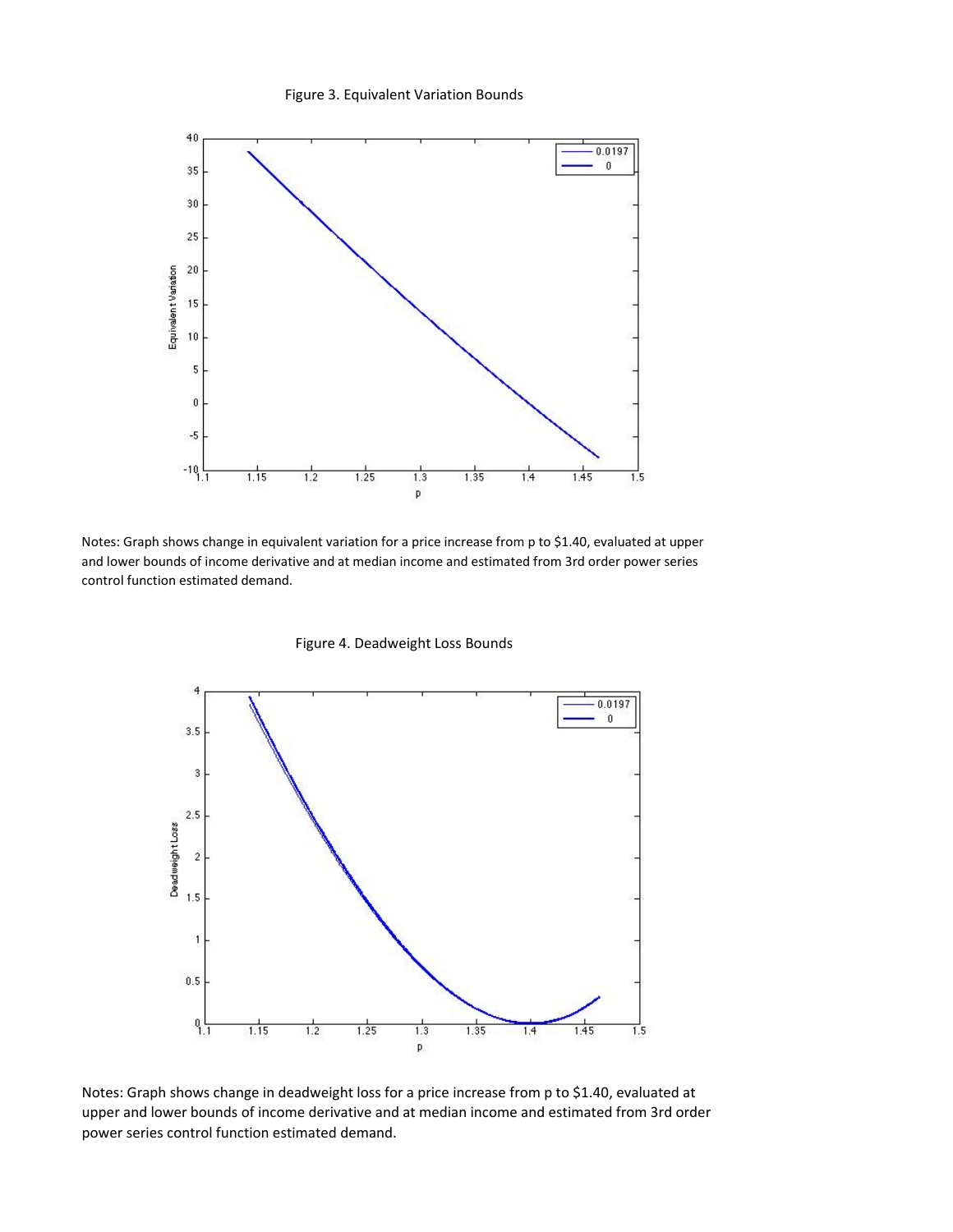### Table 1. Summary Statistics

| Variable                    | Mean  | Median | Std Dev | Min  | Max    |
|-----------------------------|-------|--------|---------|------|--------|
| price $(5)$                 | 1.33  | 1.32   | 0.08    | 1.14 | 1.46   |
| quantity (gallons)          | 4.90  | 2.65   | 7.53    | 0.01 | 195.52 |
| income $(1,000 \, \xi)$     | 62.19 | 47.5   | 47.47   | 2.08 | 170.72 |
| number of drivers           | 2.04  |        | 0.78    |      |        |
| public transit availability | 0.24  | 0      | 0.42    | 0    |        |
| <b>Observations</b>         |       | 8,908  |         |      |        |

### Table 2. Estimated Price Elasticities

|           | <b>OLS Estimates</b> |          |          | <b>Control Function Estimates</b> |          |          |  |
|-----------|----------------------|----------|----------|-----------------------------------|----------|----------|--|
| Quantiles | 0.25                 | 0.5      | 0.75     | 0.25                              | 0.5      | 0.75     |  |
| Order 1   | $-0.698$             | $-0.656$ | $-0.631$ | $-1.111$                          | $-1.060$ | $-1.043$ |  |
|           | (0.254)              | (0.244)  | (0.243)  | (0.282)                           | (0.280)  | (0.291)  |  |
| Order 2   | $-1.597$             | $-0.798$ | 0.069    | $-1.675$                          | $-1.350$ | $-1.111$ |  |
|           | (0.469)              | (0.283)  | (0.509)  | (0.476)                           | (0.320)  | (0.657)  |  |
| Order 3   | $-1.214$             | $-0.798$ | 0.271    | $-1.037$                          | $-1.102$ | $-0.872$ |  |
|           | (0.753)              | (0.570)  | (0.721)  | (0.860)                           | (0.670)  | (0.952)  |  |
| Order 4   | $-0.713$             | $-0.583$ | 0.140    | $-0.389$                          | $-0.588$ | $-0.853$ |  |
|           | (0.877)              | (0.623)  | (0.801)  | (1.158)                           | (0.707)  | (1.032)  |  |

### Table 3. Estimated Income Elasticities

| <b>OLS Estimates</b> |         |         | <b>Control Function Estimates</b> |         |         |         |
|----------------------|---------|---------|-----------------------------------|---------|---------|---------|
| Quantiles            | 0.25    | 0.5     | 0.75                              | 0.25    | 0.5     | 0.75    |
| Order 1              | 0.168   | 0.157   | 0.151                             | 0.167   | 0.159   | 0.157   |
|                      | (0.022) | (0.019) | (0.017)                           | (0.022) | (0.019) | (0.018) |
| Order 2              | 0.221   | 0.244   | 0.261                             | 0.210   | 0.233   | 0.262   |
|                      | (0.032) | (0.025) | (0.031)                           | (0.032) | (0.025) | (0.034) |
| Order 3              | 0.217   | 0.221   | 0.236                             | 0.220   | 0.221   | 0.256   |
|                      | (0.057) | (0.040) | (0.039)                           | (0.059) | (0.041) | (0.043) |
| Order 4              | 0.266   | 0.305   | 0.275                             | 0.267   | 0.294   | 0.277   |
|                      | (0.067) | (0.054) | (0.047)                           | (0.074) | (0.058) | (0.052) |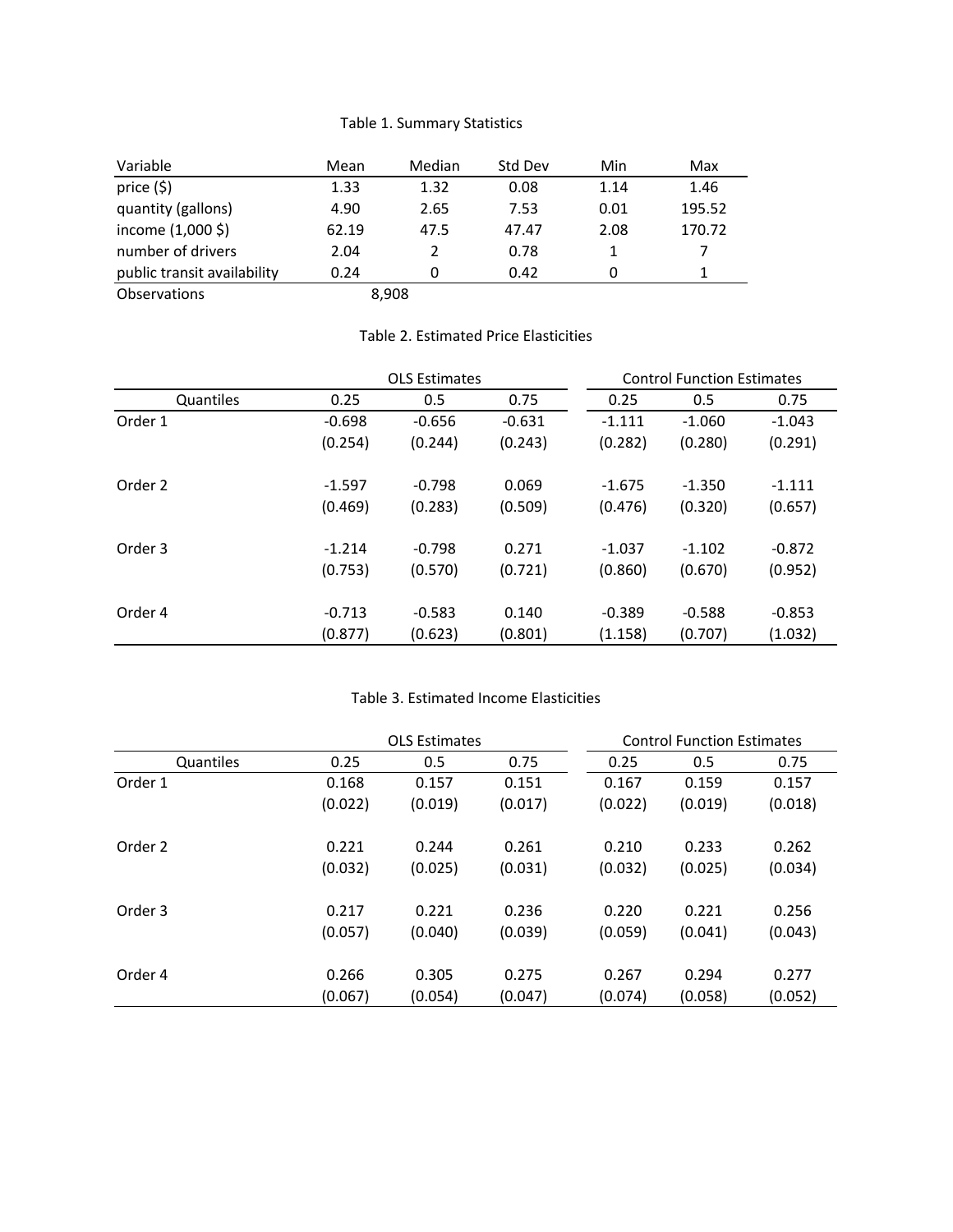|                    |                  | From \$1.20 to 1.30 | From \$1.20 to 1.40                             |                  |  |
|--------------------|------------------|---------------------|-------------------------------------------------|------------------|--|
|                    |                  |                     | Lower Bound Upper Bound Lower Bound Upper Bound |                  |  |
| Order 1            | 16.777           | 16.794              | 32.281                                          | 32.343           |  |
|                    | 0.349            | 0.349               | 0.502                                           | 0.501            |  |
|                    | [16.104, 17.468] |                     | [31.355, 33.270]                                |                  |  |
| Order <sub>2</sub> | 15.147           |                     | 28.829                                          | 28.884           |  |
|                    | 0.443            | 0.443               | 0.753                                           | 0.751            |  |
|                    |                  | [14.275, 16.005]    |                                                 | [27.405, 30.309] |  |
| Order 3            | 14.972           | 14.987              | 28.845                                          | 28.900           |  |
|                    | 0.647            | 0.646               | 0.884                                           | 0.882            |  |
|                    | [13.715, 16.244] |                     | [27.163, 30.583]                                |                  |  |
| Order 4            | 14.625           | 14.639              | 28.546                                          | 28.601           |  |
|                    | 0.660            | 0.659               | 0.924                                           | 0.922            |  |
|                    | [13.340, 15.925] |                     |                                                 | [26.788, 30.360] |  |

Table 4. Bounds on Equivalent Variation Estimates

Table 5. Bounds on Deadweight Loss Estimates

|                    | From \$1.20 to 1.30 |       | From \$1.20 to 1.40                             |       |  |  |
|--------------------|---------------------|-------|-------------------------------------------------|-------|--|--|
|                    |                     |       | Lower Bound Upper Bound Lower Bound Upper Bound |       |  |  |
| Order 1            | 0.646               | 0.663 | 2.467                                           | 2.529 |  |  |
|                    | 0.175               | 0.175 | 0.669                                           | 0.668 |  |  |
|                    | [0.319, 0.990]      |       | [1.219, 3.776]                                  |       |  |  |
| Order <sub>2</sub> | 0.735               |       | 2.821                                           | 2.876 |  |  |
|                    | 0.233               | 0.233 | 0.728                                           | 0.727 |  |  |
|                    | [0.277, 1.178]      |       | [1.452, 4.245]                                  |       |  |  |
| Order 3            | 0.485               | 0.500 | 2.434                                           | 2.489 |  |  |
|                    | 0.393               | 0.393 | 1.04                                            | 1.039 |  |  |
|                    | $[-0.272, 1.257]$   |       | [0.447, 4.475]                                  |       |  |  |
| Order 4            | 0.321               | 0.335 | 1.827                                           | 1.882 |  |  |
|                    | 0.498               | 0.497 | 1.137                                           | 1.135 |  |  |
|                    | $[-0.641, 1.298]$   |       | $[-0.343, 4.052]$                               |       |  |  |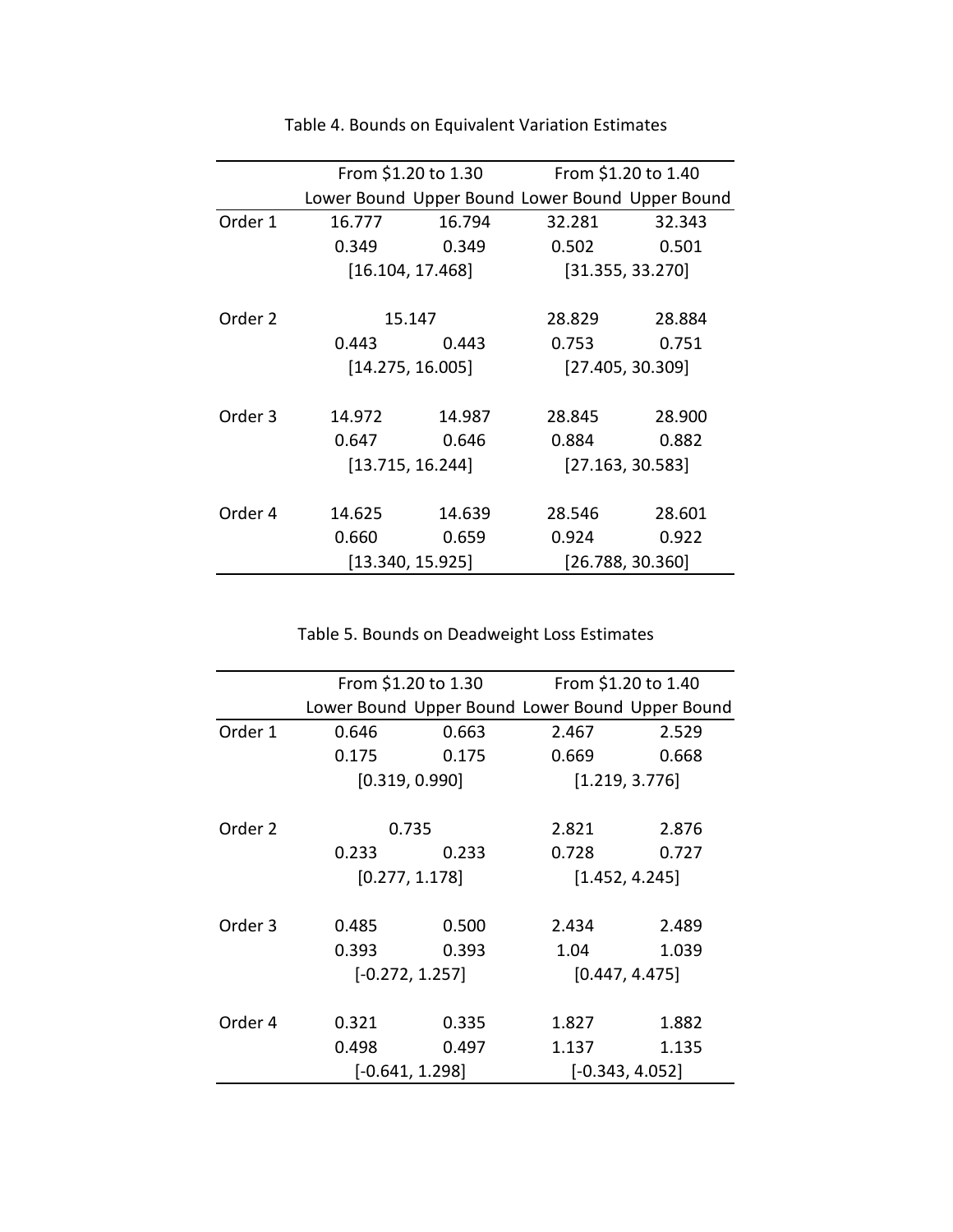### Table 6: Average Surplus General Bounds

|               |                                                | Data 1 |  | Data 2                                    |  |  |
|---------------|------------------------------------------------|--------|--|-------------------------------------------|--|--|
| $\mathcal{E}$ |                                                |        |  | Max CS Min CS Dif CS Max CS Min CS Dif CS |  |  |
| .001          |                                                |        |  | 56.283 45.771 10.512 56.451 45.774 10.677 |  |  |
|               | 0001 53.073 48.927 4.146 53.070 48.924 4.146   |        |  |                                           |  |  |
|               | .00001 51.603 50.088 1.515 51.606 50.130 1.476 |        |  |                                           |  |  |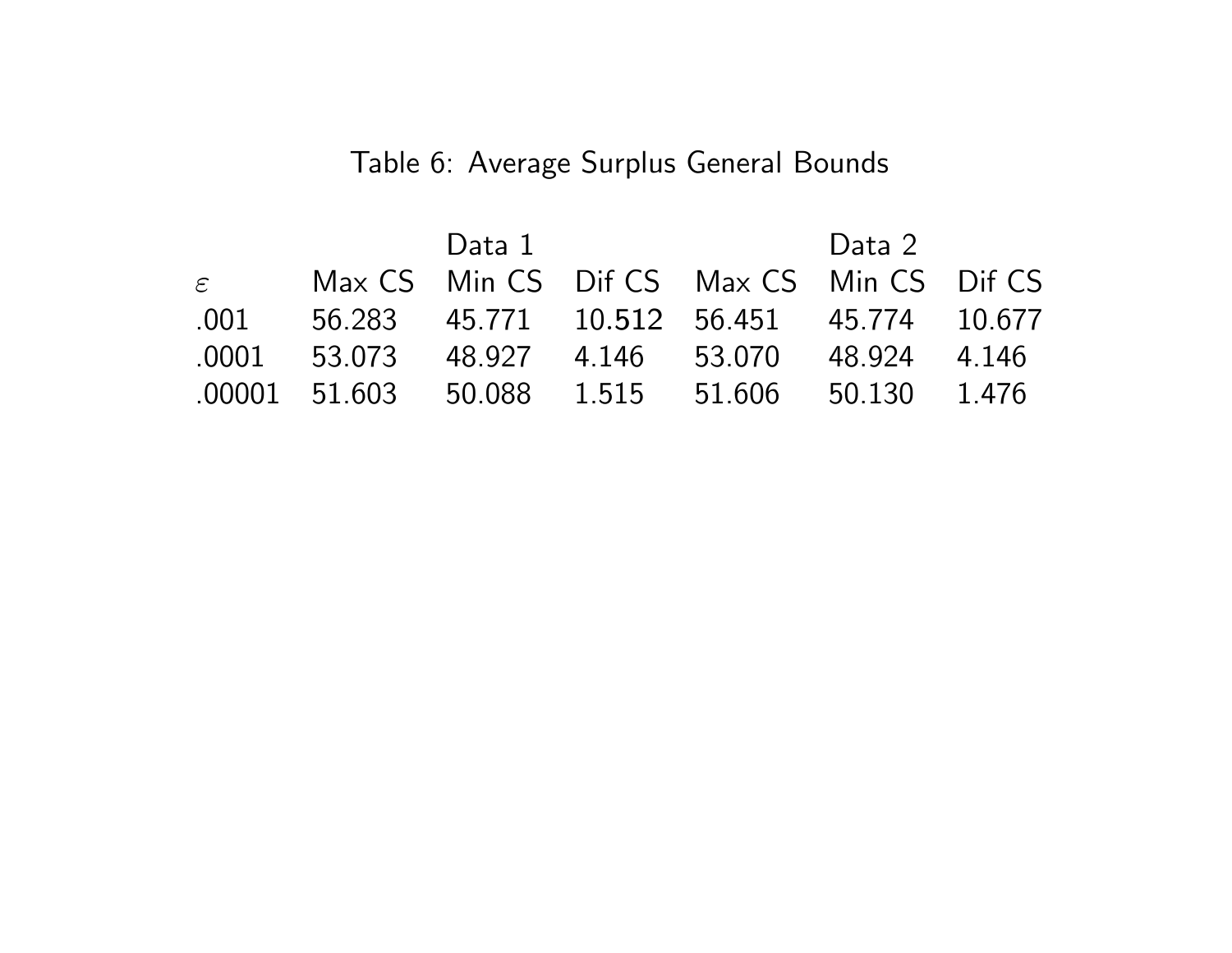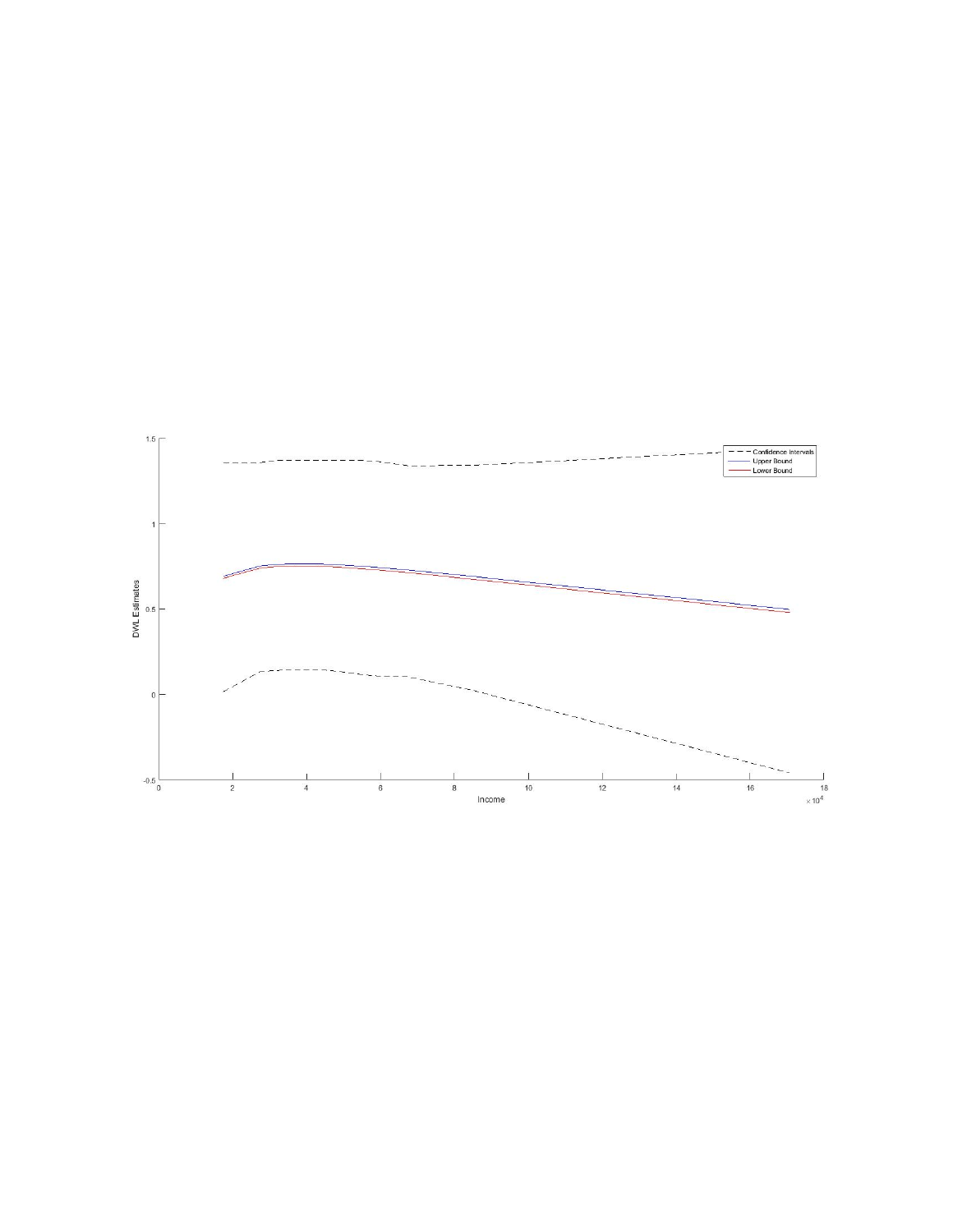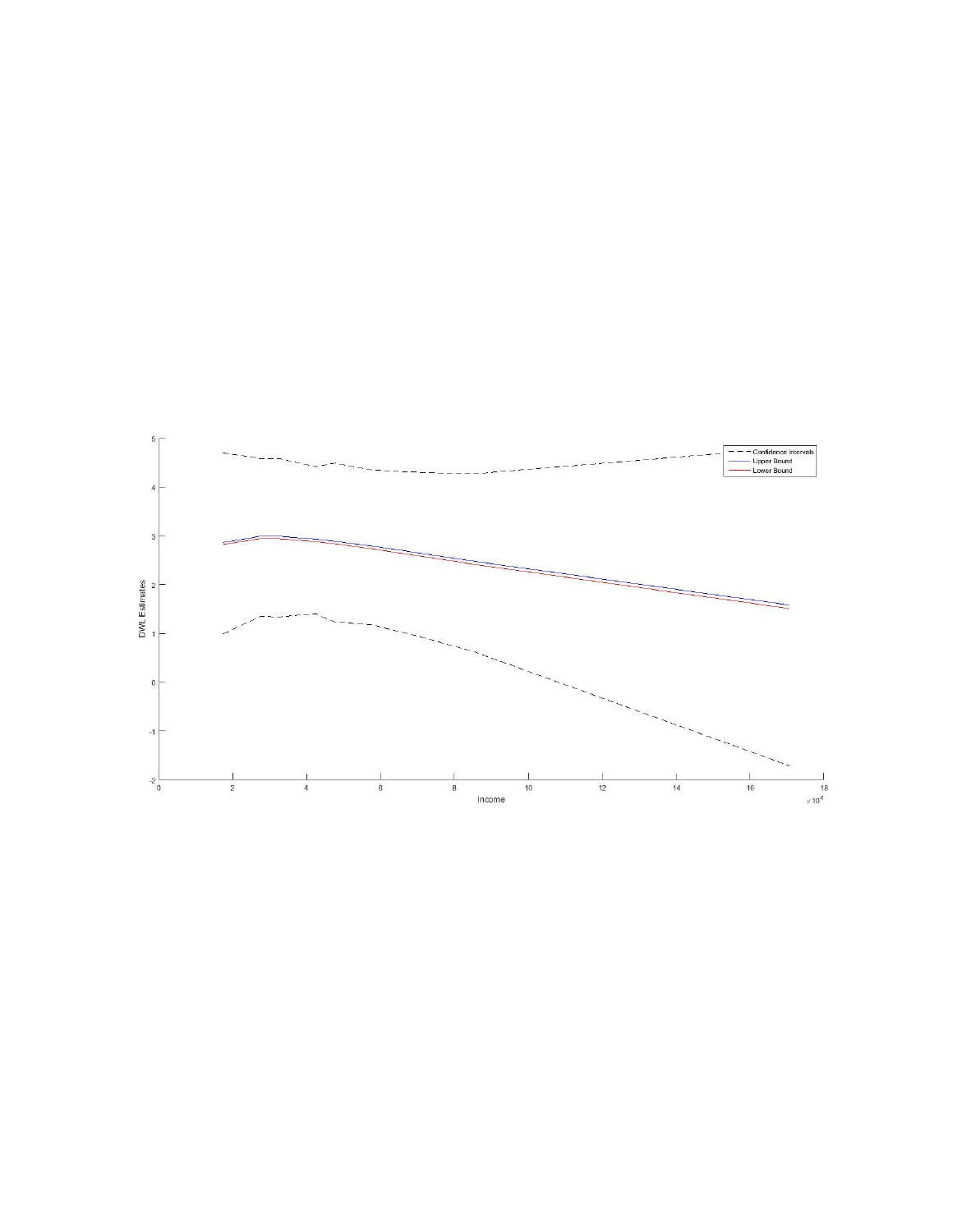